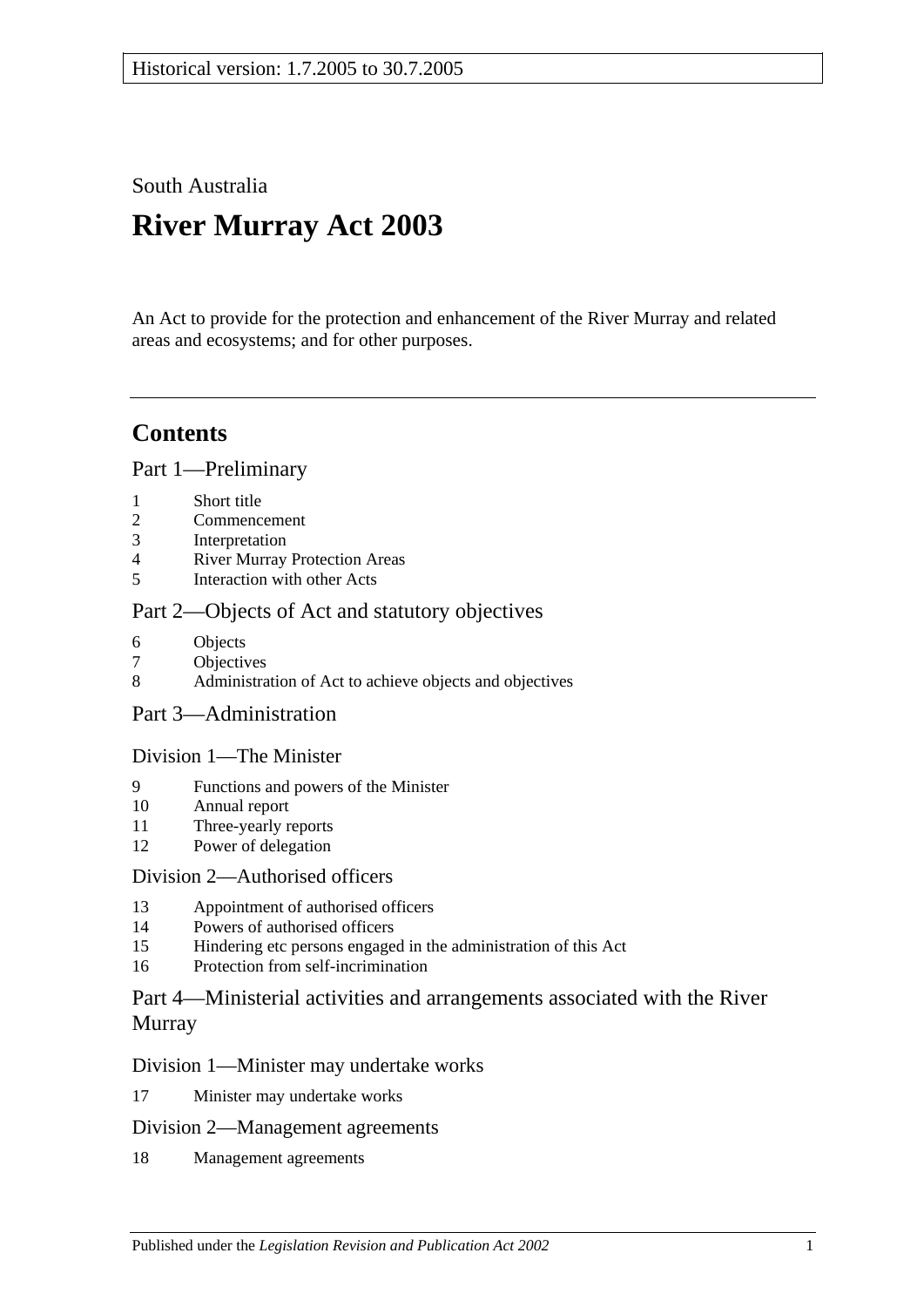### [Division 3—Entry onto land](#page-17-0)

[Entry onto land](#page-17-1)

### [Division 4—Compulsory acquisition of land](#page-18-0)

[Compulsory acquisition of land](#page-18-1)

### [Part 5—Implementation Strategy](#page-18-2)

[Implementation Strategy](#page-18-3)

### [Part 6—Development of related policies and consideration of activities](#page-19-0)

[Development of related policies and consideration of activities](#page-19-1)

### [Part 7—General duty of care](#page-23-0)

[General duty of care](#page-23-1)

### [Part 8—Protection and other orders](#page-24-0)

### [Division 1—Orders](#page-24-1)

- [Protection orders](#page-24-2)
- [Action on non-compliance with a protection order](#page-26-0)
- [Reparation orders](#page-27-0)
- [Action on non-compliance with a reparation order](#page-28-0)
- [Reparation authorisations](#page-29-0)
- [Interim restraining orders](#page-30-0)
- [Related matters](#page-30-1)

### [Division 2—Registration of orders and effect of charges](#page-31-0)

- [Registration](#page-31-1)
- [Effect of charge](#page-32-0)

### [Division 3—Appeals to Court](#page-32-1)

[Appeals to Court](#page-32-2)

### [Part 9—Miscellaneous](#page-33-0)

- [Native title](#page-33-1)
- [Immunity provision](#page-33-2)
- [False or misleading information](#page-34-0)
- [Continuing offence](#page-34-1)
- [Liability of directors](#page-34-2)
- [Criminal jurisdiction of Court](#page-34-3)
- [Service](#page-34-4)
- [Application or adoption of codes or standards](#page-35-0)
- [Regulations](#page-35-1)

### [Schedule—Transitional provisions](#page-37-0)

[Transitional provisions](#page-37-1)

### [Legislative history](#page-39-0)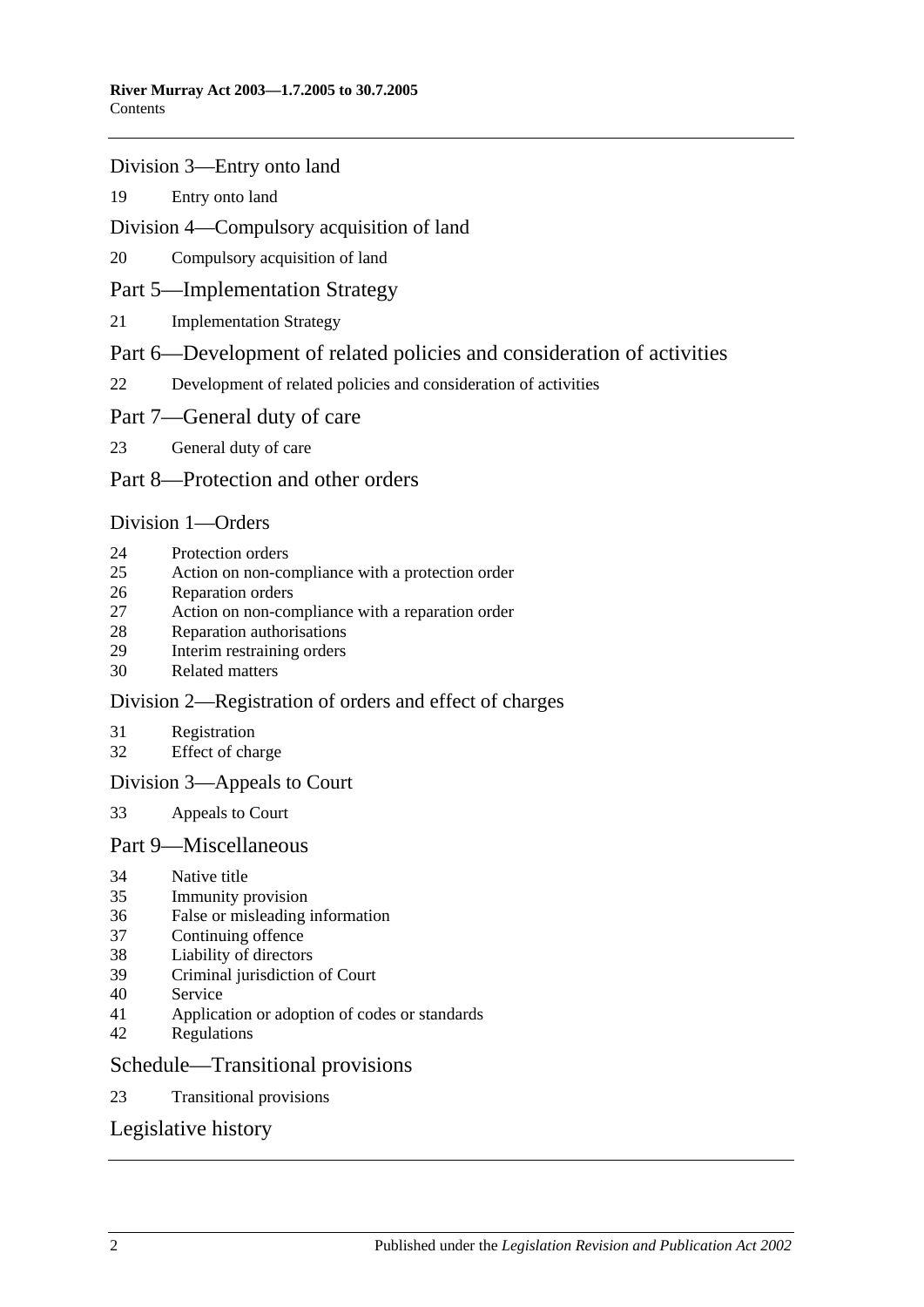### <span id="page-2-0"></span>**The Parliament of South Australia enacts as follows:**

## **Part 1—Preliminary**

### <span id="page-2-1"></span>**1—Short title**

This Act may be cited as the *River Murray Act 2003*.

### <span id="page-2-2"></span>**2—Commencement**

This Act will come into operation on a day to be fixed by proclamation.

### <span id="page-2-3"></span>**3—Interpretation**

(1) In this Act, unless the contrary intention appears—

*activity* includes the storage or possession of anything (including something in liquid or gaseous form);

*animal* means any live animal of any species and includes any animal organisms;

#### *approved account* means—

- (a) an account designated by the Minister as an approved account for the purposes of this Act, or a specified provision of this Act; or
- (b) the Consolidated Account;

*associate*—see [subsection](#page-4-0) (2);

*authorised officer*—see [section](#page-12-1) 13;

*business* includes a business not carried on for profit or gain;

*construct*, in relation to any works, includes—

- (a) to establish, build or erect the works;
- (b) to repair the works;
- (c) to make alterations to the works;
- (d) to enlarge or extend the works;

*council* means a council within the meaning of the *[Local Government](http://www.legislation.sa.gov.au/index.aspx?action=legref&type=act&legtitle=Local%20Government%20Act%201999) Act 1999*;

*Court* means the Environment, Resources and Development Court established under the *[Environment, Resources and Development Court Act](http://www.legislation.sa.gov.au/index.aspx?action=legref&type=act&legtitle=Environment%20Resources%20and%20Development%20Court%20Act%201993) 1993*;

*domestic activity* means an activity other than an activity undertaken in the course of a business;

*general duty of care* means the duty under [section](#page-23-1) 23;

*Implementation Strategy* means the River Murray Act Implementation Strategy under Part 5:

*infrastructure* includes—

- (a) pumps, pumping stations, pipes, tanks;
- (b) dams, reservoirs, artificial lakes and wells;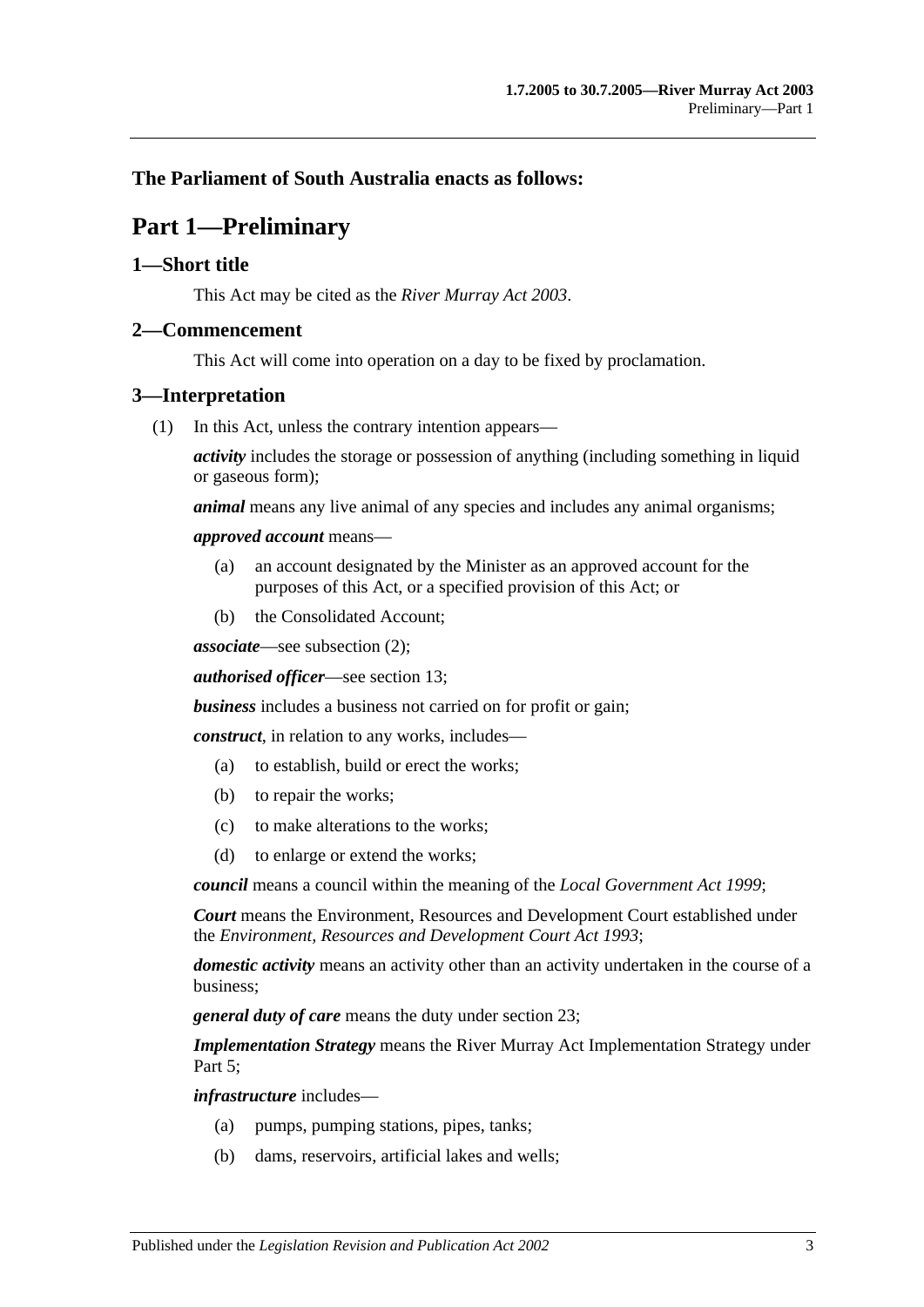- (c) embankments, walls, channels, drains, drainage holes or other forms of works or earthworks;
- (d) any item or thing used in connection with—
	- (i) testing, monitoring, protecting, enhancing or re-establishing any aspect of the environment; or
	- (ii) any other environmental program or initiative;
- (e) bridges and culverts;
- (f) buildings, structures and facilities;
- (g) other items brought within the ambit of this definition by the regulations;

*interim restraining order* means an Interim Restraining Order issued under [Division 1](#page-24-1) of [Part 8;](#page-24-0)

*land* means, according to the context—

- (a) land as a physical entity, including land covered by water;
- (b) any legal estate or interest in, or right in respect of, land;

*management agreement* means an agreement under [Division 2](#page-16-0) of [Part 4;](#page-15-1)

*Mining Act* means the *[Mining Act](http://www.legislation.sa.gov.au/index.aspx?action=legref&type=act&legtitle=Mining%20Act%201971) 1971*, the *[Opal Mining Act](http://www.legislation.sa.gov.au/index.aspx?action=legref&type=act&legtitle=Opal%20Mining%20Act%201995) 1995* or the *[Petroleum](http://www.legislation.sa.gov.au/index.aspx?action=legref&type=act&legtitle=Petroleum%20Act%202000)  Act [2000](http://www.legislation.sa.gov.au/index.aspx?action=legref&type=act&legtitle=Petroleum%20Act%202000)*;

*Murray-Darling Basin* has the same meaning as in the *[Murray-Darling Basin](http://www.legislation.sa.gov.au/index.aspx?action=legref&type=act&legtitle=Murray-Darling%20Basin%20Act%201993)  Act [1993](http://www.legislation.sa.gov.au/index.aspx?action=legref&type=act&legtitle=Murray-Darling%20Basin%20Act%201993)*;

*natural resources* of the River Murray means—

- (a) the River Murray system; and
- (b) soil, ground water and surface water, air, vegetation, animals and ecosystems connected or associated with the River Murray system; and
- (c) cultural heritage and natural heritage, and amenity and geological values, connected or associated with the River Murray system; and
- (d) minerals and other substances, and facilities, that are subject to the operation of a Mining Act and are such that activities undertaken in relation to them may have an impact on the River Murray;

*ORMs* means the objectives under [section](#page-7-0) 7:

*place* includes any land, water, premises or structure;

*project* includes any form of scheme, undertaking or activity;

*protection order* means a River Murray Protection Order issued under [Division 1](#page-24-1) of [Part 8;](#page-24-0)

*public authority* includes a Minister, statutory authority or council;

*related operational Act*—see [section](#page-5-2) 5(2);

*reparation authorisation* means an authorisation issued under [section](#page-29-0) 28;

*reparation order* means a River Murray Reparation Order issued under [Division 1](#page-24-1) of [Part 8;](#page-24-0)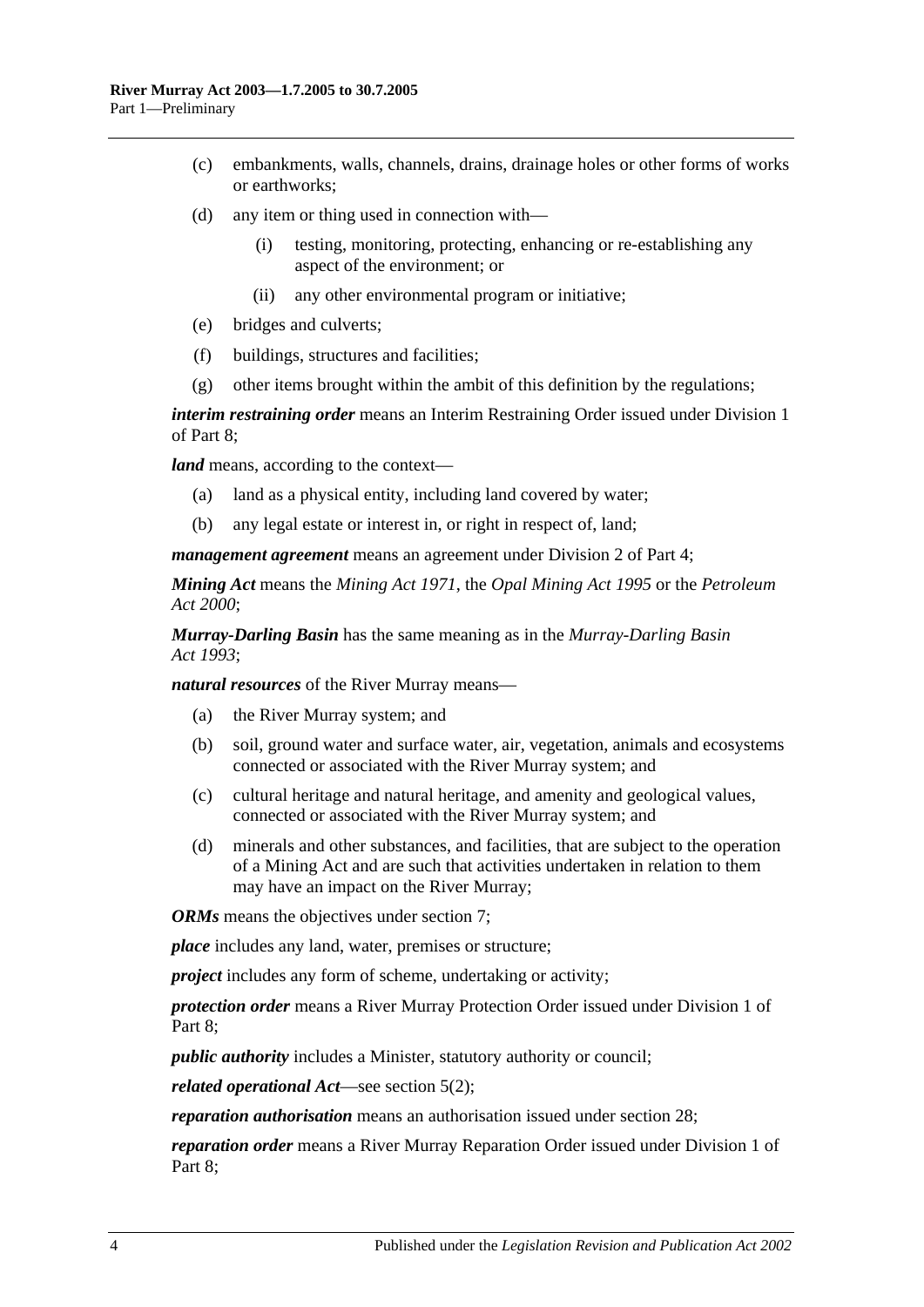#### *River Murray* means—

- (a) the main stem of the River Murray; and
- (b) the natural resources of the River Murray;

*River Murray Protection Area*—see [section](#page-5-0) 4;

*River Murray system* means the River Murray itself, and all anabranches, tributaries, flood plains, wetlands and estuaries that are in any way connected or associated with the river, and related beds, banks and shores;

*spouse* includes putative spouse (whether or not a declaration of the relationship has been made under the *[Family Relationships Act](http://www.legislation.sa.gov.au/index.aspx?action=legref&type=act&legtitle=Family%20Relationships%20Act%201975) 1975*);

*statutory authorisation* means an approval, consent, licence, permit or other authorisation granted or required under a related operational Act;

*statutory instrument* means—

- (a) a plan, program or policy; or
- (b) any other instrument of a prescribed kind,

prepared pursuant to the provisions of an Act;

*vegetation* includes any plant organisms;

*vehicle* includes any—

- (a) vessel or craft;
- (b) plant or equipment designed to be moved or operated by a driver;

*water resource* has the same meaning as in the *[Water Resources Act](http://www.legislation.sa.gov.au/index.aspx?action=legref&type=act&legtitle=Water%20Resources%20Act%201997) 1997*;

*works* includes any form of infrastructure.

- <span id="page-4-0"></span>(2) For the purposes of this Act, a person is an *associate* of another if—
	- (a) they are partners; or
	- (b) one is a spouse, parent or child of another; or
	- (c) they are both trustees or beneficiaries of the same trust, or one is a trustee and the other is a beneficiary of the same trust; or
	- (d) one is a body corporate or other entity (whether inside or outside Australia) and the other is a director or member of the governing body of the body corporate or other entity; or
	- (e) one is a body corporate or other entity (whether inside or outside Australia) and the other is a person who has a legal or equitable interest in five per cent or more of the share capital of the body corporate or other entity; or
	- (f) they are related bodies corporate within the meaning of the *Corporations Act 2001* of the Commonwealth; or
	- (g) a relationship of a prescribed kind exists between them; or
	- (h) a chain of relationships can be traced between them under any one or more of the above paragraphs.
- (3) For the purposes of [subsection](#page-4-0) (2), a *beneficiary* of a trust includes an object of a discretionary trust.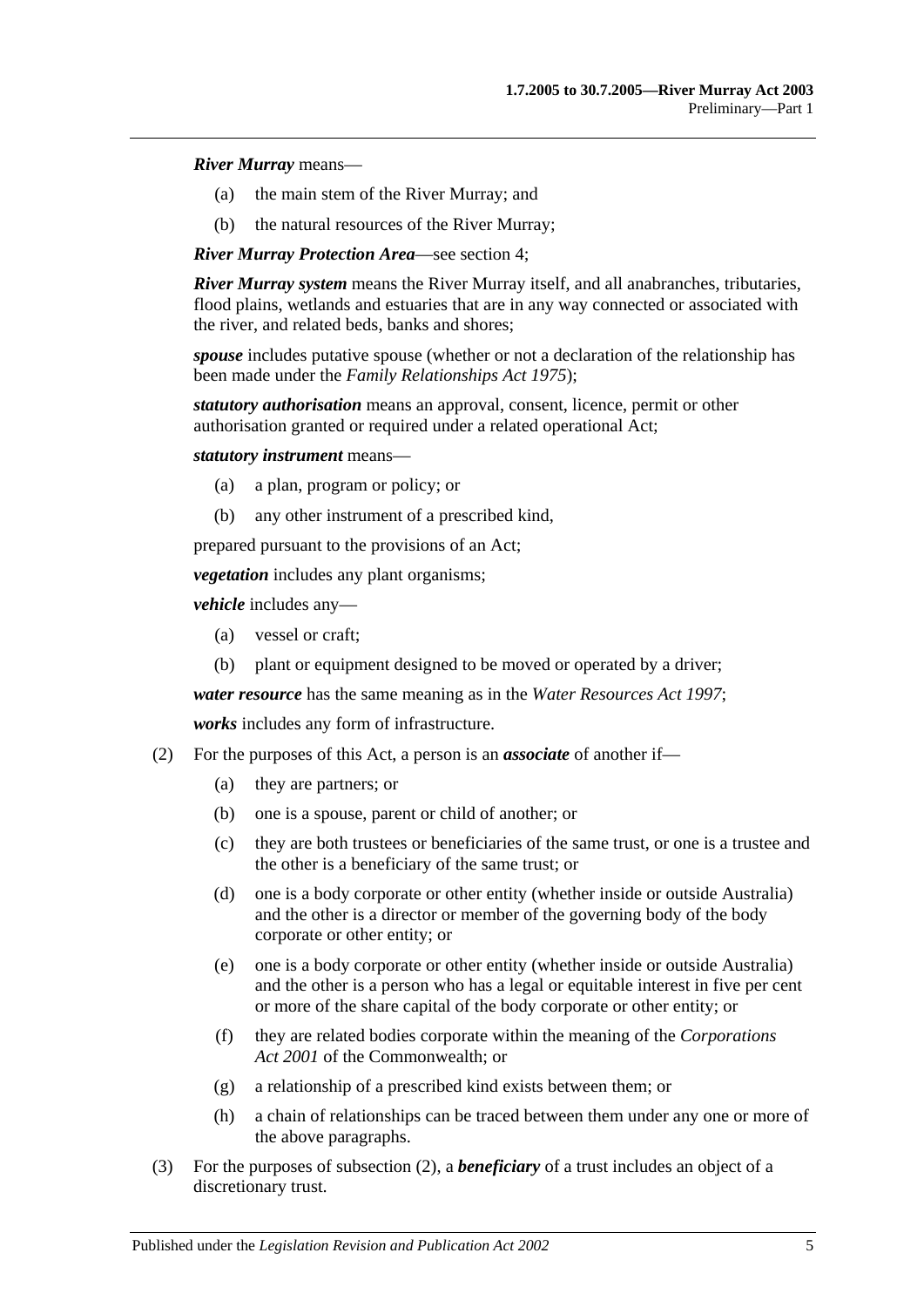- (4) A reference in this Act to the Agreement under the *[Murray-Darling Basin Act](http://www.legislation.sa.gov.au/index.aspx?action=legref&type=act&legtitle=Murray-Darling%20Basin%20Act%201993) 1993* is a reference to the Murray-Darling Basin Agreement approved under that Act and includes—
	- (a) the Schedules to that Agreement; and
	- (b) any amendment of or addition to the Agreement or the Schedules to the Agreement,

(insofar as the Schedules, amendments or additions have effect under the *[Murray-Darling Basin Act](http://www.legislation.sa.gov.au/index.aspx?action=legref&type=act&legtitle=Murray-Darling%20Basin%20Act%201993) 1993*).

- (5) A reference in this Act to the costs of any damage to the River Murray will be taken to include a reference to any costs associated with—
	- (a) minimising, managing or containing any such damage; or
	- (b) remedying any such damage; or
	- (c) addressing any consequences resulting from any such damage; or
	- (d) compensating for any loss or adverse impacts arising from any such damage.
- (6) For the purposes of this or any other Act, the Minister may, in assessing the costs or extent of any damage to the River Murray, apply any assumptions determined by the Minister to be reasonable in the circumstances.

#### <span id="page-5-3"></span><span id="page-5-0"></span>**4—River Murray Protection Areas**

- (1) The Governor may, by regulation, designate areas as River Murray Protection Areas for the purposes of this or any other Act.
- (2) The Governor may, in designating areas under [subsection](#page-5-3) (1), designate different areas for different purposes or different Acts (and accordingly areas designated for one purpose or Act may overlap with other areas designated for another purpose or Act).

#### <span id="page-5-1"></span>**5—Interaction with other Acts**

- (1) Except where the contrary intention is expressed in this or any other Act, this Act is in addition to and does not limit or derogate from the provisions of any other Act.
- <span id="page-5-2"></span>(2) For the purposes of this Act, the following are related operational Acts:
	- (b) *[Aquaculture Act](http://www.legislation.sa.gov.au/index.aspx?action=legref&type=act&legtitle=Aquaculture%20Act%202001) 2001*;
	- (c) *[Coast Protection Act](http://www.legislation.sa.gov.au/index.aspx?action=legref&type=act&legtitle=Coast%20Protection%20Act%201972) 1972*;
	- (d) *[Crown Lands Act](http://www.legislation.sa.gov.au/index.aspx?action=legref&type=act&legtitle=Crown%20Lands%20Act%201929) 1929*;
	- (e) *[Development Act](http://www.legislation.sa.gov.au/index.aspx?action=legref&type=act&legtitle=Development%20Act%201993) 1993*;
	- (f) *[Environment Protection Act](http://www.legislation.sa.gov.au/index.aspx?action=legref&type=act&legtitle=Environment%20Protection%20Act%201993) 1993*;
	- (g) *[Fisheries Act](http://www.legislation.sa.gov.au/index.aspx?action=legref&type=act&legtitle=Fisheries%20Act%201982) 1982*;
	- (h) *[Harbors and Navigation Act](http://www.legislation.sa.gov.au/index.aspx?action=legref&type=act&legtitle=Harbors%20and%20Navigation%20Act%201993) 1993*;
	- (i) *[Heritage Act](http://www.legislation.sa.gov.au/index.aspx?action=legref&type=act&legtitle=Heritage%20Act%201993) 1993*;
	- (j) *[Historic Shipwrecks Act](http://www.legislation.sa.gov.au/index.aspx?action=legref&type=act&legtitle=Historic%20Shipwrecks%20Act%201981) 1981*;
	- (k) *[Irrigation Act](http://www.legislation.sa.gov.au/index.aspx?action=legref&type=act&legtitle=Irrigation%20Act%201994) 1994*;
	- (l) *[Murray-Darling Basin Act](http://www.legislation.sa.gov.au/index.aspx?action=legref&type=act&legtitle=Murray-Darling%20Basin%20Act%201993) 1993*;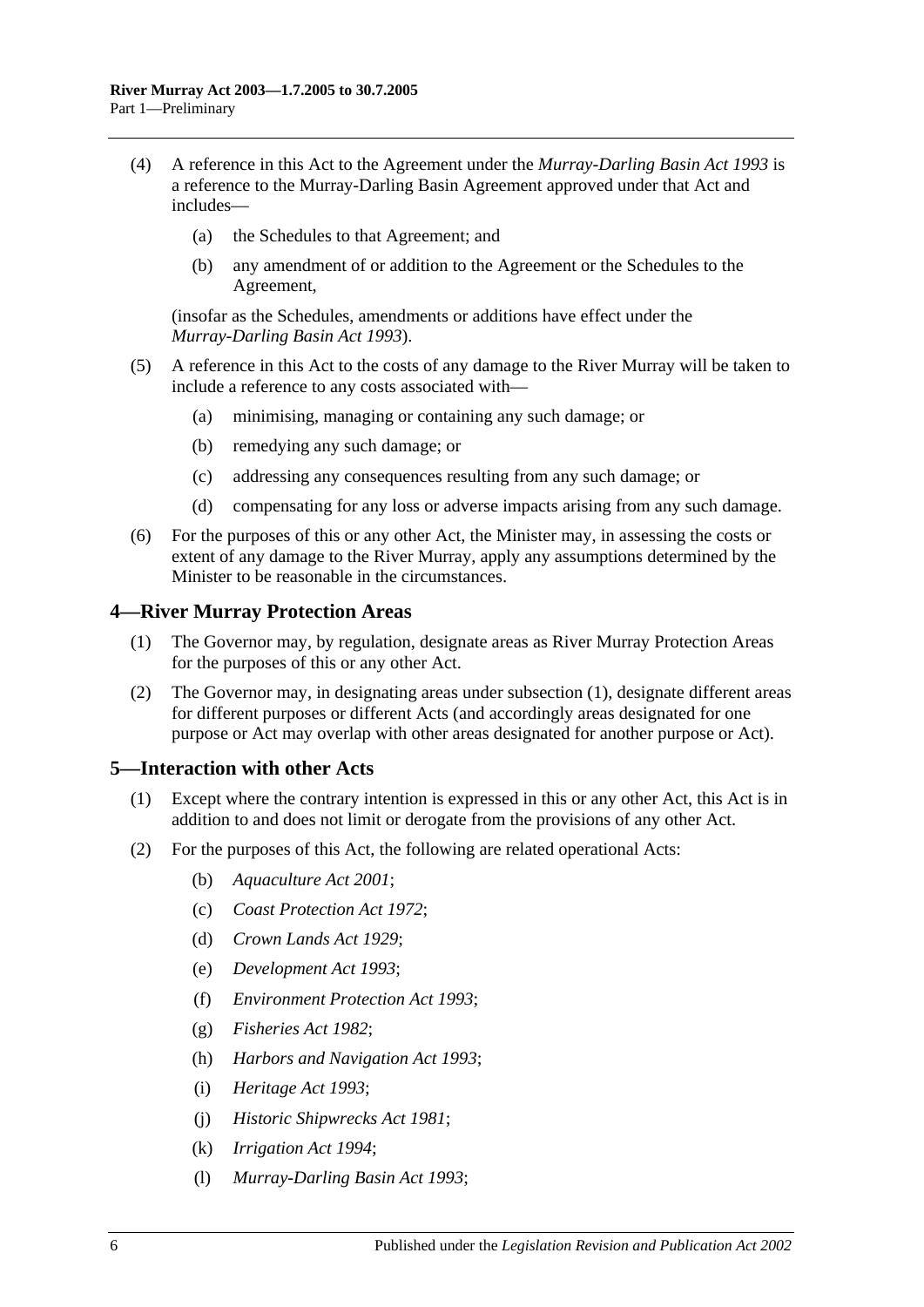- (m) *[National Parks and Wildlife Act](http://www.legislation.sa.gov.au/index.aspx?action=legref&type=act&legtitle=National%20Parks%20and%20Wildlife%20Act%201972) 1972*;
- (n) *[Native Vegetation Act](http://www.legislation.sa.gov.au/index.aspx?action=legref&type=act&legtitle=Native%20Vegetation%20Act%201991) 1991*;
- (o) *[Natural Resources Management Act](http://www.legislation.sa.gov.au/index.aspx?action=legref&type=act&legtitle=Natural%20Resources%20Management%20Act%202004) 2004*;
- (p) *[South Eastern Water Conservation and Drainage Act](http://www.legislation.sa.gov.au/index.aspx?action=legref&type=act&legtitle=South%20Eastern%20Water%20Conservation%20and%20Drainage%20Act%201992) 1992*;
- (r) any Mining Act;
- (s) any other Act prescribed as a related operational Act by the regulations.

### <span id="page-6-0"></span>**Part 2—Objects of Act and statutory objectives**

#### <span id="page-6-1"></span>**6—Objects**

- (1) The objects of this Act are—
	- (a) to ensure that all reasonable and practicable measures are taken to protect, restore and enhance the River Murray in recognition of its critical importance to the South Australian community and its unique value from environmental, economic and social perspectives and to give special acknowledgement to the need to ensure that the use and management of the River Murray sustains the physical, economic and social well being of the people of the State and facilitates the economic development of the State; and
	- (b) to provide mechanisms to ensure that any development or activities that may affect the River Murray are undertaken in a way that provides the greatest benefit to, or protection of, the River Murray while at the same time providing for the economic, social and physical well being of the community; and
	- (c) to provide mechanisms so that development and activities that are unacceptable in view of their adverse effects on the River Murray are prevented from proceeding, regulated or brought to an end; and
	- (d) to promote the principles of ecologically sustainable development in relation to the use and management of the River Murray; and
	- (e) to ensure that proper weight is given to the significance and well being of the River Murray when legislative plans and strategies are being developed or implemented; and
	- (f) to respect the interests and aspirations of indigenous peoples with an association with the River Murray and to give due recognition to the ability of those indigenous people to make a significant contribution to the promotion of the principles of ecologically sustainable development in relation to the use and management of the River Murray; and
	- (g) to respect the interests and views of other people within the community with an association with the River Murray and to give due recognition to the ability of those people to make a significant contribution to the promotion of the principles of ecologically sustainable development in relation to the use and management of the River Murray; and
	- (h) otherwise to ensure the future health, and to recognise the importance, of the River Murray.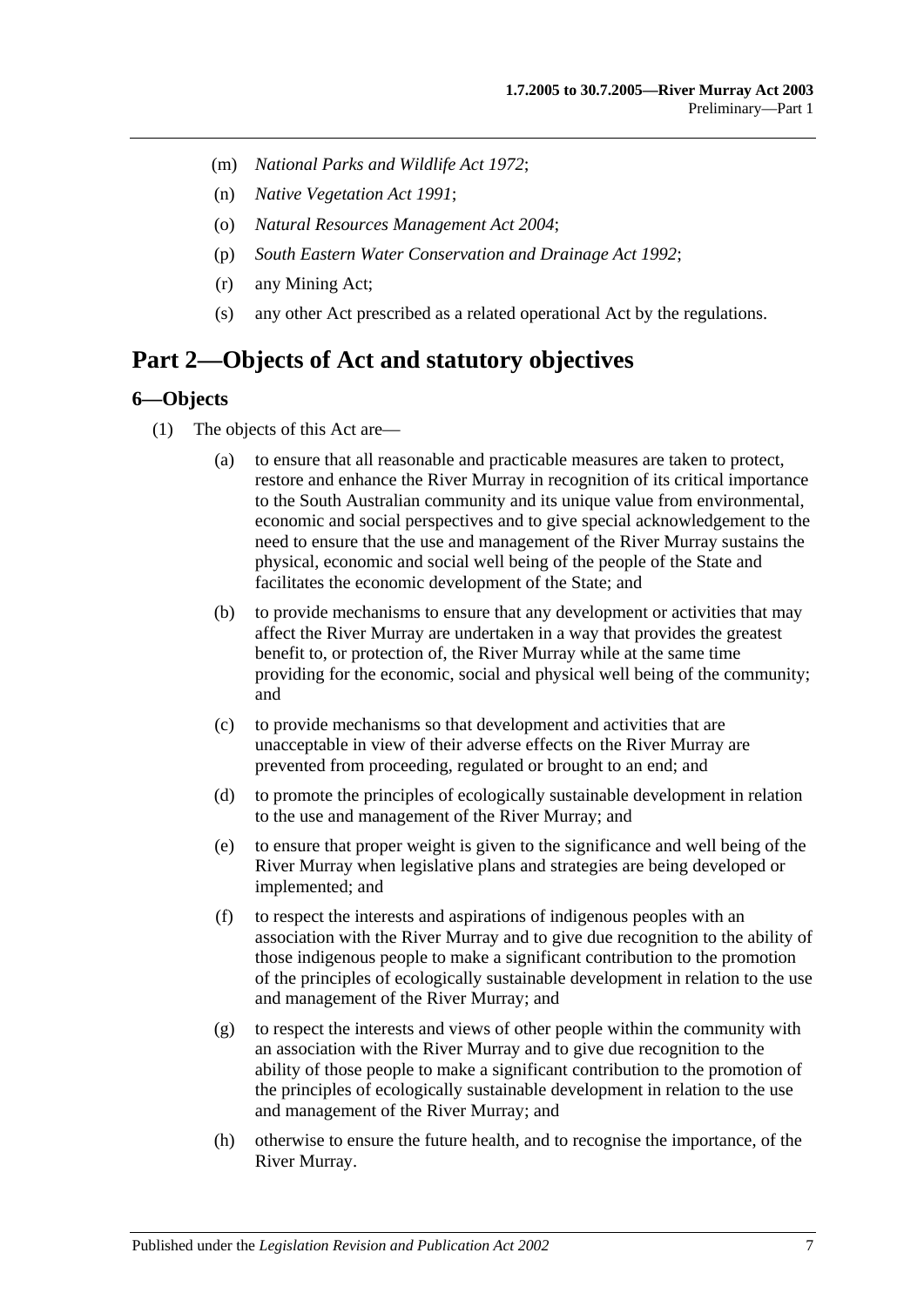- (2) For the purposes of this section, the following are declared to be the principles of ecologically sustainable development:
	- (a) that the use, development and protection of the environment should be managed in a way, and at a rate, that will enable people and communities to provide for their economic, social and physical well-being and for their health and safety while—
		- (i) sustaining the potential of natural and physical resources to meet the reasonably forseeable needs of future generations; and
		- (ii) safeguarding the life-supporting capacity of air, water, land and ecosystems; and
		- (iii) avoiding, remedying or mitigating any adverse effects of activities on the environment;
	- (b) that proper weight should be given to both long and short term economic, environmental, social and equity considerations in deciding all matters relating to environmental protection, restoration and enhancement and to the facilitation of sustainable economic development.

### <span id="page-7-0"></span>**7—Objectives**

- (1) The following objectives will apply in connection with the operation of this Act:
	- (a) the river health objectives; and
	- (b) the environmental flow objectives; and
	- (c) the water quality objectives; and
	- (d) the human dimension objectives.
- (2) The river health objectives are as follows:
	- (a) the key habitat features in the River Murray system are to be maintained, protected and restored in order to enhance ecological processes;
	- (b) the environments constituted by the River Murray system, with particular reference to high-value floodplains and wetlands of national and international importance, are to be protected and restored;
	- (c) the extinction of native species of animal and vegetation associated with the River Murray system is to be prevented;
	- (d) barriers to the migration of native species of animal within the River Murray system are to be avoided or overcome.
- (3) The environmental flow objectives are as follows:
	- (a) ecologically significant elements of the natural flow regime of the River Murray system are to be reinstated and maintained;
	- (b) the Murray mouth should be kept open in order to maintain navigation and the passage of fish in the area, and to enhance the health of the River Murray system and estuarine conditions in the Coorong;
	- (c) significant improvements are to be made in the connectivity between and within the environments constituted by the River Murray system.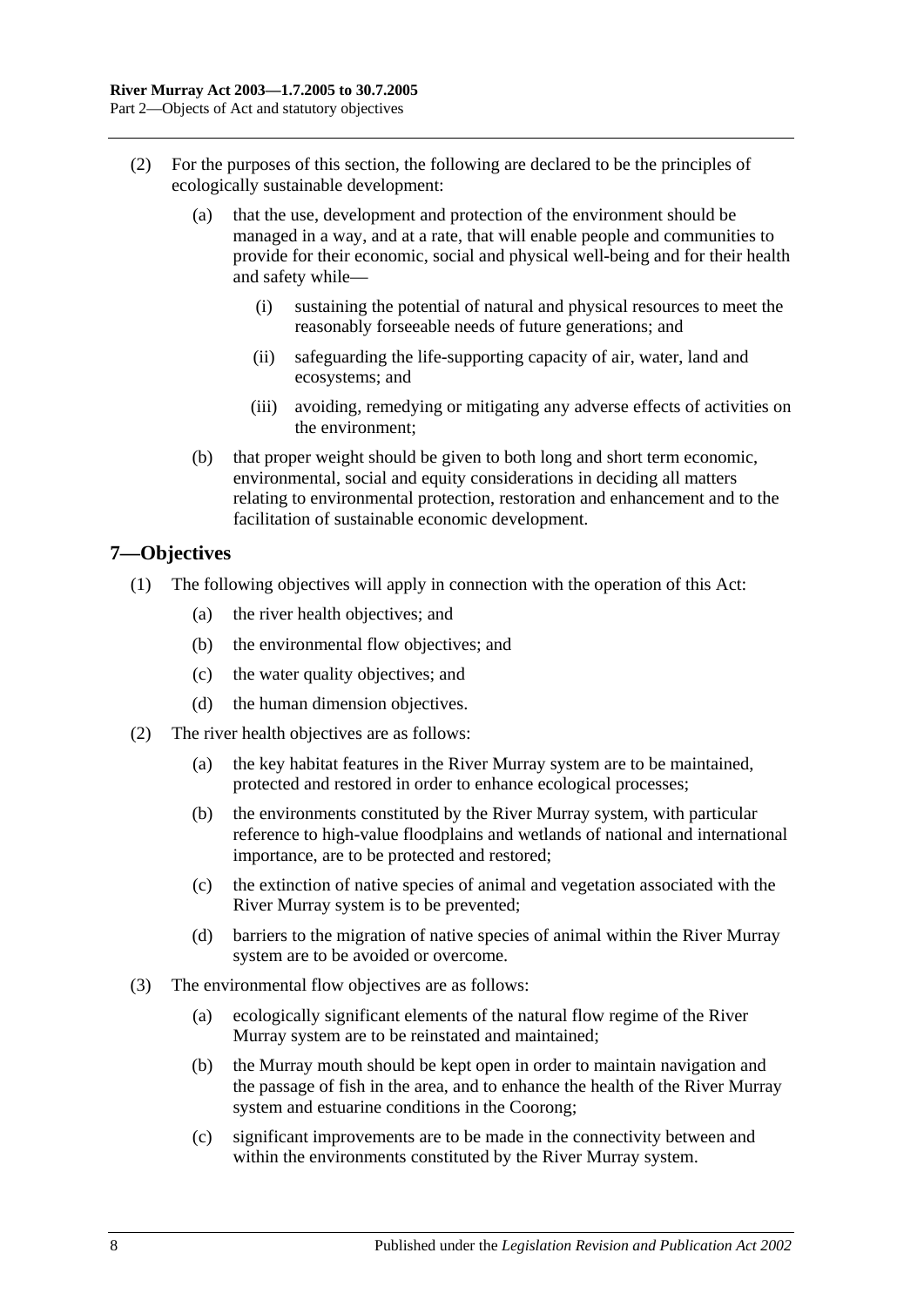- (4) The water quality objectives are as follows:
	- (a) water quality within the River Murray system should be improved to a level that sustains the ecological processes, environmental values and productive capacity of the system;
	- (b) the impact of salinity on the ecological processes and productive capacity of the River Murray system is to be minimised;
	- (c) nutrient levels within the River Murray system are to be managed so as to prevent or reduce the occurrence of algal blooms, and to minimise other impacts from nutrients on the ecological processes, environmental values and productive capacity of the system;
	- (d) the impact of potential pollutants, such as sediment and pesticides, on the environments constituted by the River Murray system is to be minimised.
- (5) The human dimension objectives are as follows:
	- (a) a responsive and adaptable approach to the management of the River Murray system is to be implemented taking into account ecological outcomes, community interests and new information that may become available from time to time;
	- (b) the community's knowledge and understanding of the River Murray system is to be gathered, considered and disseminated in order to promote the health and proper management of the system;
	- (c) the interests of the community are to be taken into account by recognising indigenous and other cultural, and historical, relationships with the River Murray and its surrounding areas, and by ensuring appropriate participation in processes associated with the management of the River Murray system;
	- (d) the importance of a healthy river to the economic, social and cultural prosperity of communities along the length of the river, and the community more generally, is to be recognised.
- (6) The objectives will be collectively known as the *Objectives for a Healthy River Murray* (or *ORMs*).

#### <span id="page-8-0"></span>**8—Administration of Act to achieve objects and objectives**

The Minister, the Court and other persons or bodies involved in the administration of this Act, and any other person or body required to consider the operation or application of this Act (whether acting under this Act or another Act), must act consistently with, and seek to further—

- (a) the objects of this Act; and
- (b) the ORMs.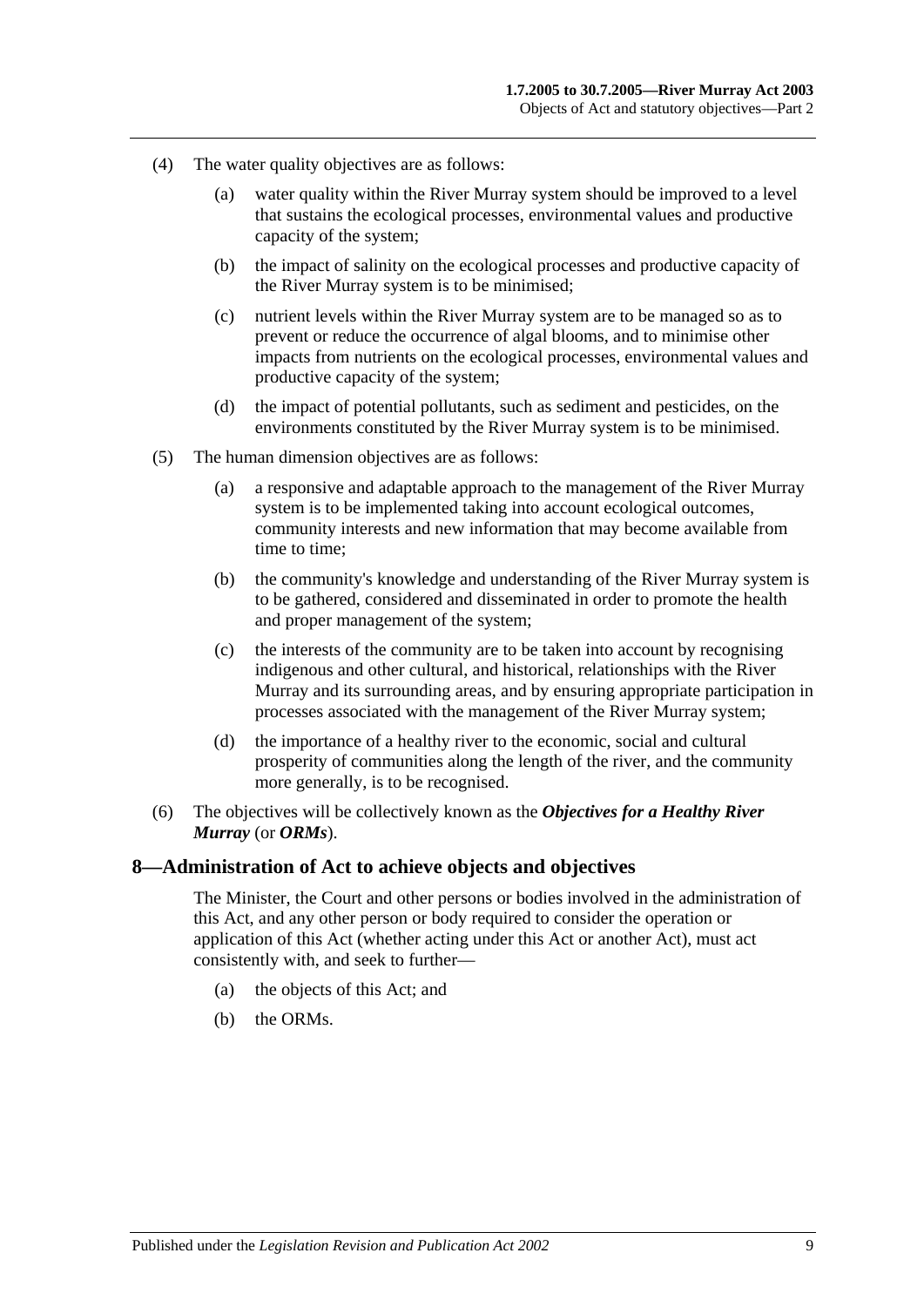## <span id="page-9-0"></span>**Part 3—Administration**

### <span id="page-9-1"></span>**Division 1—The Minister**

### <span id="page-9-2"></span>**9—Functions and powers of the Minister**

- <span id="page-9-3"></span>(1) The functions of the Minister under this Act are—
	- (a) to prepare the Implementation Strategy; and
	- (b) to undertake a role in the development of statutory instruments that are to have application within the Murray-Darling Basin; and
	- (c) to provide advice with respect to the approval of activities proposed to be undertaken within the Murray-Darling Basin that may have an impact on the River Murray; and
	- (d) to consult with relevant persons, bodies or authorities, including indigenous peoples with an association with the River Murray, and with the wider community, about the goals or outcomes that should be adopted or pursued in order to achieve or advance the objects of this Act and the ORMs; and
	- (e) as far as reasonably practicable and appropriate—
		- (i) to act to integrate the administration of this Act with the administration of other legislation that may affect the River Murray; and
		- (ii) to promote the integration or co-ordination of policies, programs, plans and projects developed, administered or undertaken by other persons, bodies or authorities insofar as they are relevant to the protection, improvement or enhancement of the River Murray; and
	- (f) to institute, supervise or promote programs to protect, maintain or improve the River Murray; and
	- (g) to undertake monitoring programs to collect data on the state of the River Murray and other relevant information, and to assess and apply other information relevant to the River Murray obtained from other programs or sources; and
	- (h) to conduct or promote research and public education in relation to the protection, improvement or enhancement of the River Murray; and
	- (i) to keep the state of the River Murray under review; and
	- (j) to keep—
		- (i) the operation of this Act under review; and
		- (ii) the operation of any related operational Act under review, insofar as may be relevant to the River Murray or to securing the objects of this Act; and
	- $(k)$  to consider, as the Minister thinks fit—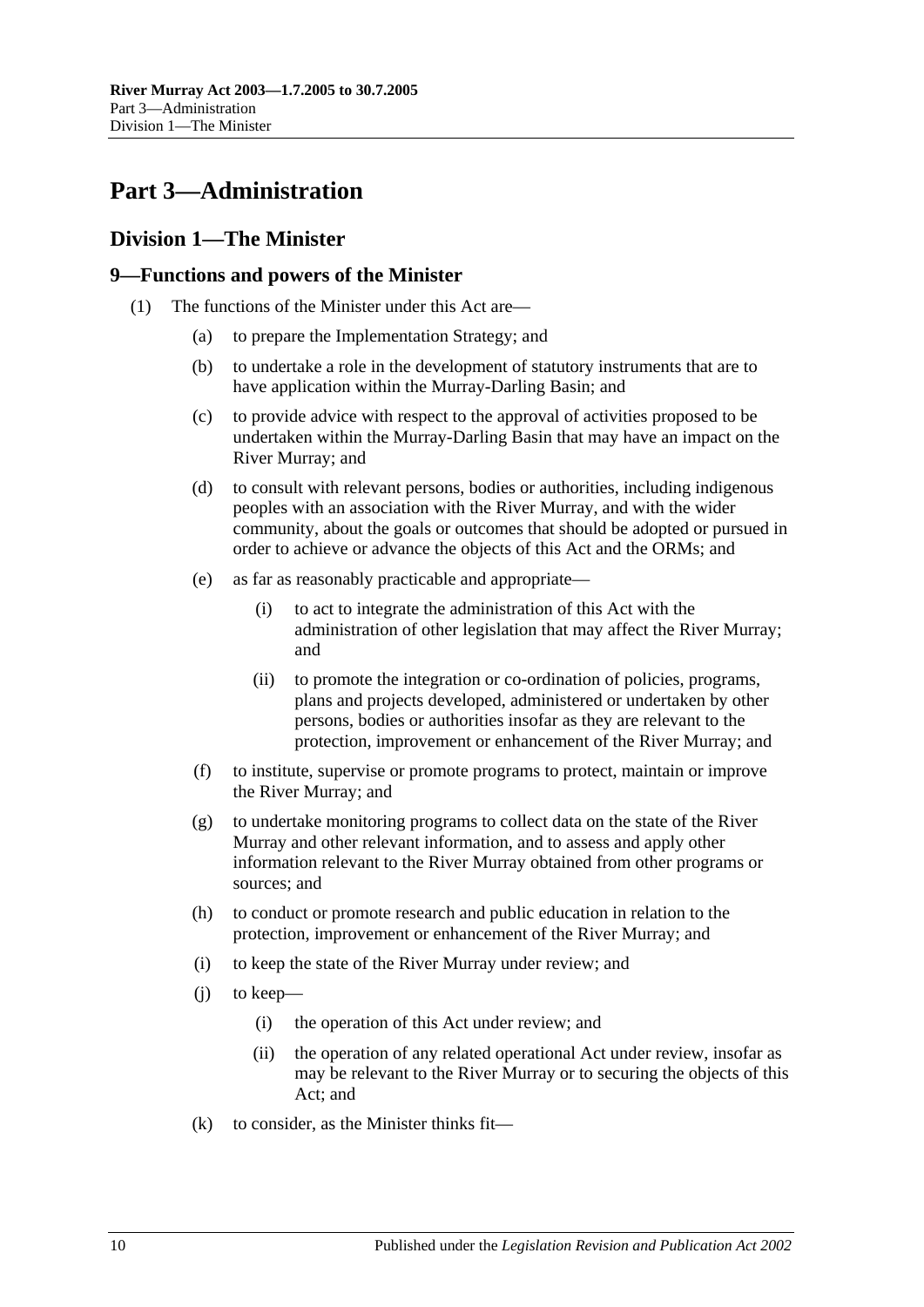- (i) whether it is necessary or desirable to amend any Act (including this Act), or to modify any legislative policies or administrative practices (whether under this or any other Act) in order to advance the objects of this Act and the ORMs; or
- (ii) whether additional Acts should be prescribed as related operational Acts for the purposes of this Act,

and to make recommendations in relation to these matters; and

- (l) to assess the extent to which the objects of this Act are being considered in the administration of other relevant Acts; and
- (m) to undertake the enforcement of this Act, especially in relation to the general duty of care; and
- (n) such other functions assigned to the Minister by or under this or any other Act.
- (2) The Minister—
	- (a) must consult with prescribed persons, bodies or authorities when acting in prescribed circumstances; and
	- (b) should, when consulting with indigenous peoples under [subsection](#page-9-3)  $(1)(d)$ , give special consideration to their particular needs; and
	- (c) should, when consulting with other people, give consideration to any special needs that they may have in the circumstances.
- (3) The administration of—
	- (a) this Act; and
	- (b) the *[Murray-Darling Basin Act](http://www.legislation.sa.gov.au/index.aspx?action=legref&type=act&legtitle=Murray-Darling%20Basin%20Act%201993) 1993*,

must be committed to the same Minister.

- (4) The Minister should adopt a leadership role in relation to the management of the Murray-Darling Basin.
- <span id="page-10-0"></span>(5) The Minister has the power to do anything necessary, expedient or incidental to—
	- (a) performing the functions of the Minister under this Act; or
	- (b) administering this Act or the *[Murray-Darling Basin Act](http://www.legislation.sa.gov.au/index.aspx?action=legref&type=act&legtitle=Murray-Darling%20Basin%20Act%201993) 1993*; or
	- (c) furthering the objects of this Act or the ORMs.
- (6) Without limiting the operation of [subsection](#page-10-0) (5), the Minister may—
	- (a) enter into any form of contract, agreement or arrangement; and
	- (b) acquire, hold, deal with and dispose of real and personal property or any interest in real or personal property; and
	- (c) carry out projects in relation to the River Murray (including projects that are relevant to the implementation of the *[Murray-Darling Basin Act](http://www.legislation.sa.gov.au/index.aspx?action=legref&type=act&legtitle=Murray-Darling%20Basin%20Act%201993) 1993*, the Agreement under that Act, or any resolution of the Ministerial Council under the Agreement under that Act); and
	- (d) provide for the care, control, management, conservation or preservation of any land within the Murray-Darling Basin; and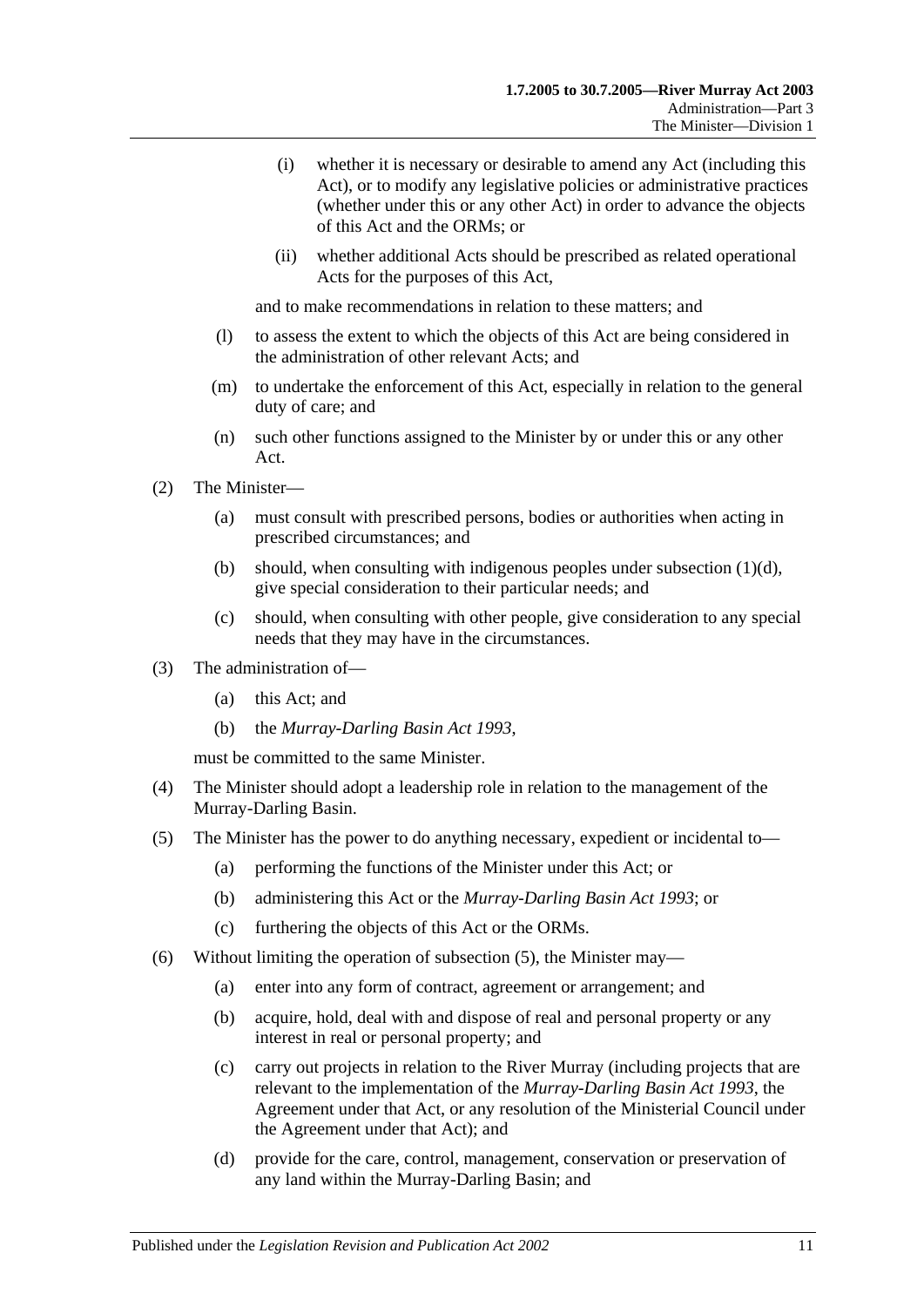(e) act in conjunction with any other person or authority.

### <span id="page-11-0"></span>**10—Annual report**

- (1) The Minister must on or before 30 September in each year prepare a report on the operation of this Act for the financial year ending on the preceding 30 June.
- (2) The report must include—
	- (a) information on the implementation of this Act (taking into account the provisions of the Implementation Strategy); and
	- (b) information on the extent to which the objects of this Act and the ORMs are being achieved; and
	- (c) reports on the following matters for the relevant financial year:
		- (i) the referral of matters to the Minister under any related operational Act; and
		- (ii) the enforcement of the general duty of care; and
		- (iii) action taken by the Minister or an authorised officer under [Part 8.](#page-24-0)
- (3) The Minister must cause a copy of the report to be laid before both Houses of Parliament within 6 sitting days after the report is prepared.

### <span id="page-11-1"></span>**11—Three-yearly reports**

- (1) The Minister must, on a three-yearly basis, undertake a review of this Act.
- (2) The review must include—
	- (a) an assessment of the interaction between this Act, the related operational Acts, and any other Act considered relevant by the Minister; and
	- (b) an assessment of the state of the River Murray, especially taking into account the ORMs,

and may include other matters determined by the Minister to be relevant to a review of this Act.

(3) The review must be undertaken so as to coincide with the end of a financial year and the outcome of the review must be reported on as part of the Minister's annual report to Parliament for that financial year.

### <span id="page-11-2"></span>**12—Power of delegation**

- (1) The Minister may delegate to a body or person (including a person for the time being holding or acting in a specified office or position) a function or power of the Minister under this Act or any related operational Act.
- (2) A delegation under this section—
	- (a) must be by instrument in writing; and
	- (b) may be absolute or conditional; and
	- (c) does not derogate from the power of the Minister to act in any matter; and
	- (d) is revocable at will.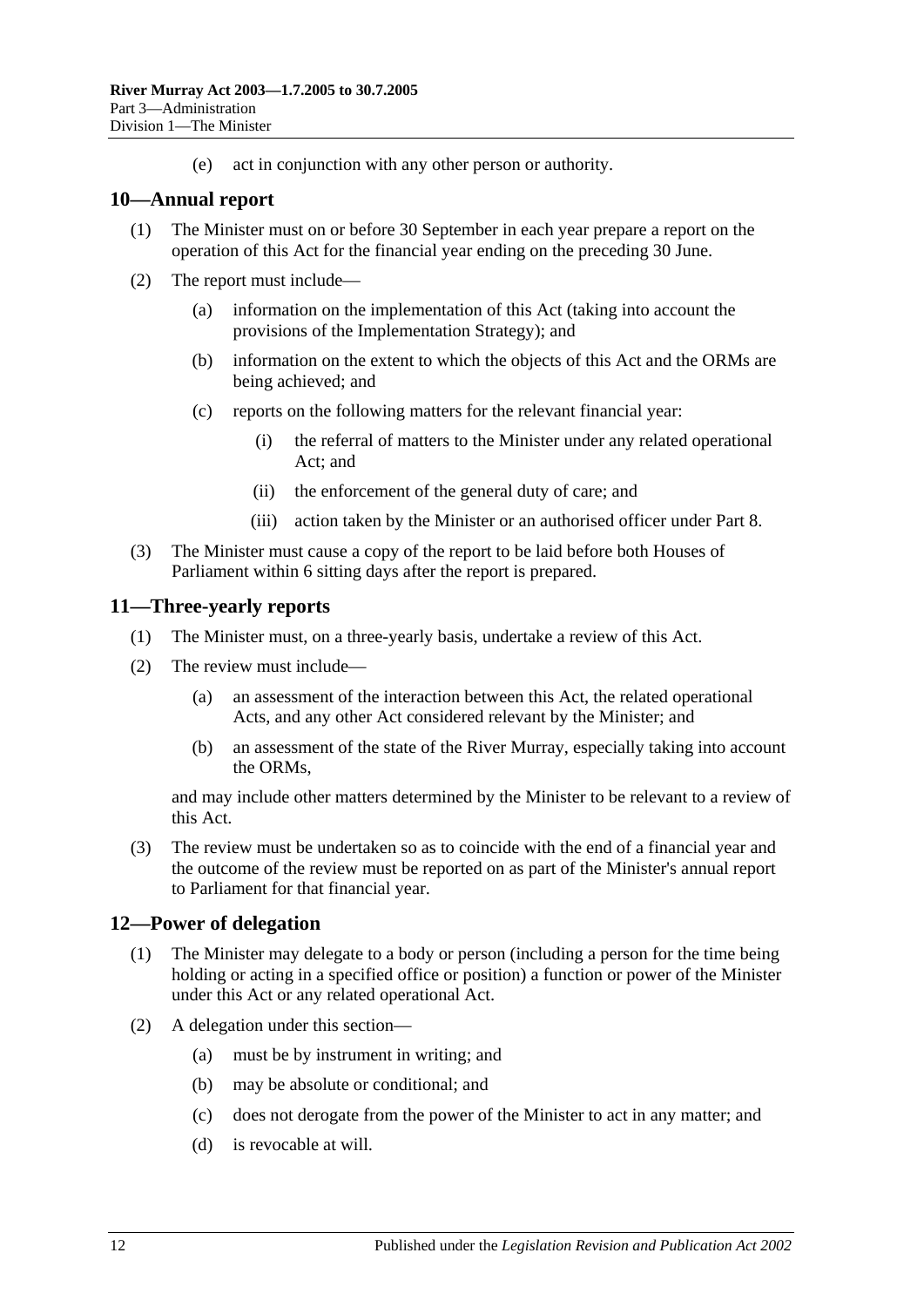(3) A function or power delegated under this section may, if the instrument of delegation so provides, be further delegated.

### <span id="page-12-0"></span>**Division 2—Authorised officers**

### <span id="page-12-3"></span><span id="page-12-1"></span>**13—Appointment of authorised officers**

- (1) The Minister may appoint persons to be authorised officers for the purposes of this Act.
- (2) An appointment under [subsection](#page-12-3) (1) may be made subject to conditions or limitations specified in the instrument of appointment.
- (3) An authorised officer appointed under [subsection](#page-12-3) (1) must be issued with an identity card—
	- (a) containing the person's name and a photograph of the person; and
	- (b) stating that the person is an authorised officer for the purposes of this Act; and
	- (c) stating any limitations on the authorised officer's authority.
- (4) An authorised officer must, at the request of a person in relation to whom the authorised officer intends to exercise any powers under this Act, produce for the inspection of the person his or her identity card.

### <span id="page-12-4"></span><span id="page-12-2"></span>**14—Powers of authorised officers**

- <span id="page-12-5"></span>(1) An authorised officer may, as may reasonably be required in connection with the administration, operation or enforcement of this Act, at any reasonable time—
	- (a) enter any place;
	- (b) inspect any place, including the stratum lying below the surface of any land, and water on or under any land, and inspect any works, plant or equipment;
	- (c) enter and inspect any vehicle and for that purpose require a vehicle to stop, or to be presented for inspection at a place and time specified by the authorised officer, and board any vessel or craft;
	- (d) give directions with respect to the stopping, securing or movement of a vehicle, plant, equipment or other thing;
	- (e) require a person apparently in charge of a vessel or craft to facilitate any boarding;
	- (f) take measurements, including measurements of the flow of any water on or under any land or relating to any change in any aspect of the environment;
	- (g) place any markers, pegs or other items or equipment in order to assist in environmental testing or monitoring;
	- (h) take samples of any substance or thing from any place (including under any land), or vehicle, for analysis;
	- (i) with the authority of a warrant issued by a magistrate, require any person to produce specified documents or documents of a specified kind, including a written record that reproduces in an understandable form information stored by computer, microfilm or other process;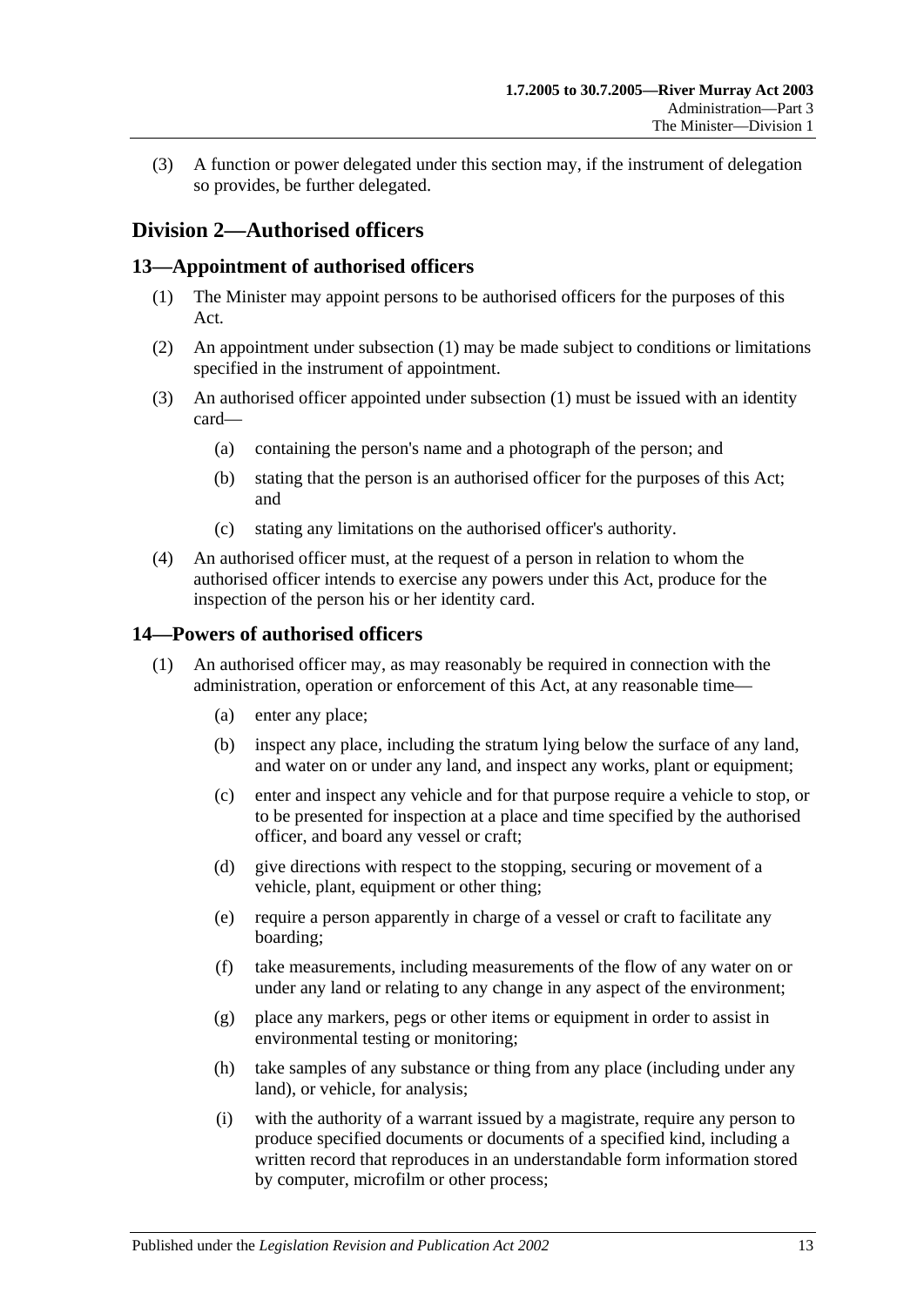- (j) examine, copy or take extracts from a document or information so produced or require a person to provide a copy of any such document or information;
- (k) take photographs, films, audio, video or other recordings;
- (l) examine or test any vehicle, plant, equipment, fitting or other thing, or cause or require it to be so examined or tested, or seize it or require its production for such examination or testing;
- (m) seize and retain anything that the authorised officer reasonably suspects has been used in, or may constitute evidence of, a contravention of this Act;
- (n) require a person who the authorised officer reasonably suspects has committed, is committing or is about to commit, a contravention of this Act to state the person's full name and usual place of residence and to produce evidence of the person's identity;
- (o) require a person to answer questions;
- (p) give directions reasonably required in connection with the exercise of a power conferred by any of the above paragraphs or otherwise in connection with the administration, operation or enforcement of this Act;
- (q) exercise other prescribed powers.
- <span id="page-13-0"></span>(2) Without limiting [subsection](#page-12-4) (1), an authorised officer may exercise a power under this section for the purpose of determining whether a management agreement is being, or has been, complied with.
- (3) An authorised officer must not exercise a power conferred by [subsection](#page-12-4) (1) or [\(2\)](#page-13-0) in respect of residential premises (but may be exercised in respect of any vessel or craft).
- (4) An authorised officer in exercising powers under this section may be accompanied by such assistants as are reasonably required in the circumstances.
- <span id="page-13-1"></span>(5) An authorised officer may use force to enter any place or vehicle—
	- (a) on the authority of a warrant issued by a magistrate; or
	- (b) if the authorised officer believes, on reasonable grounds, that the circumstances require immediate action to be taken.
- (6) A magistrate must not issue a warrant under [subsection](#page-13-1) (5) unless satisfied that there are reasonable grounds to believe—
	- (a) that a contravention of this Act has been, is being, or is about to be, committed in or on a place or vehicle; or
	- (b) that something may be found in or on a place or vehicle that has been used in, or constitutes evidence of, a contravention of this Act; or
	- (c) that the circumstances require immediate action.
- (7) An application for the issue of a warrant under this section—
	- (a) may be made either personally or by telephone; and
	- (b) must be made in accordance with any procedures prescribed by the regulations.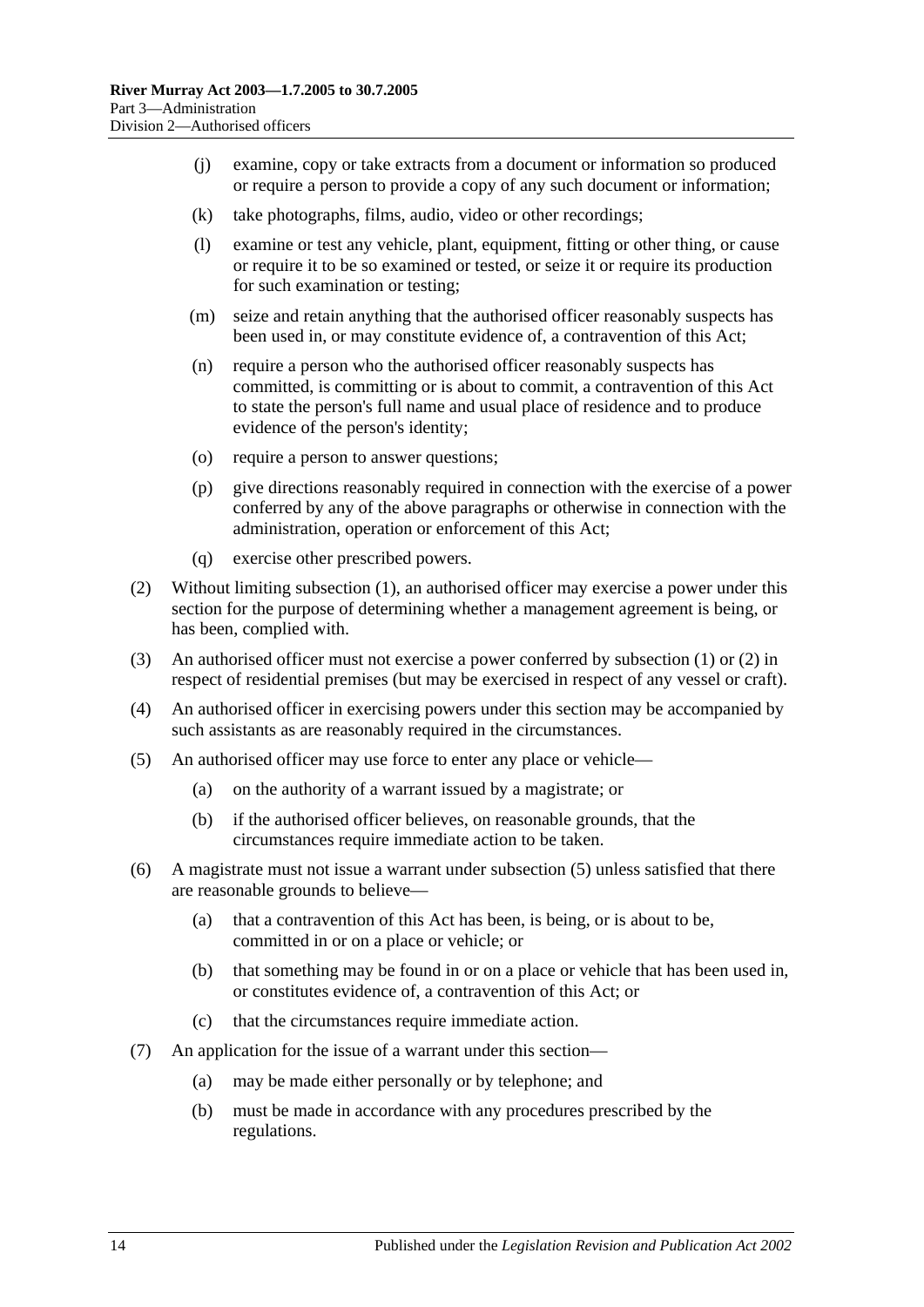- (8) If an authorised officer digs up any land under [subsection](#page-12-4) (1), the authorised officer must, after taking such steps as the authorised officer thinks fit in the exercise of powers under that subsection, insofar as is reasonably practicable, take steps to ensure that the land is restored to such state as is reasonable in the circumstances.
- (9) An authorised officer must, in taking any action under this section, have regard to any request made by any indigenous peoples with an association with the River Murray that the authorised officer (or authorised officers more generally) not enter a specified area.
- <span id="page-14-1"></span>(10) An authorised officer must, before exercising powers under this section in relation to a person, insofar as is reasonably practicable, provide to the person a copy of an information sheet that sets out information about the source and extent of the authorised officer's powers under this section, and about the action that may be taken against the person if he or she fails to comply with a requirement or direction of an authorised officer under this section.
- (11) For the purposes of [subsection](#page-14-1) (10), an *information sheet* is a document approved by the Minister for the purposes of that subsection.

### <span id="page-14-0"></span>**15—Hindering etc persons engaged in the administration of this Act**

- (1) A person who—
	- (a) without reasonable excuse hinders or obstructs an authorised officer or other person engaged in the administration of this Act; or
	- (b) fails to answer a question put by an authorised officer to the best of his or her knowledge, information or belief; or
	- (c) produces a document or record that he or she knows, or ought to know, is false or misleading in a material particular; or
	- (d) fails without reasonable excuse to comply with a requirement or direction of an authorised officer under this Act; or
	- (e) uses abusive, threatening or insulting language to an authorised officer, or a person assisting an authorised officer; or
	- (f) falsely represents, by words or conduct, that he or she is an authorised officer,

is guilty of an offence.

Maximum penalty: \$20 000.

- (2) A person (other than an authorised officer) who, without the permission of the Minister, removes, destroys or interferes with any marker, peg or other item or equipment placed under section  $14(1)(g)$  is guilty of an offence. Maximum penalty: \$10 000.
- (3) An authorised officer, or a person assisting an authorised officer, who—
	- (a) addresses offensive language to any person; or
	- (b) without lawful authority hinders or obstructs or uses or threatens to use force in relation to any other person,

is guilty of an offence.

Maximum penalty: \$10 000.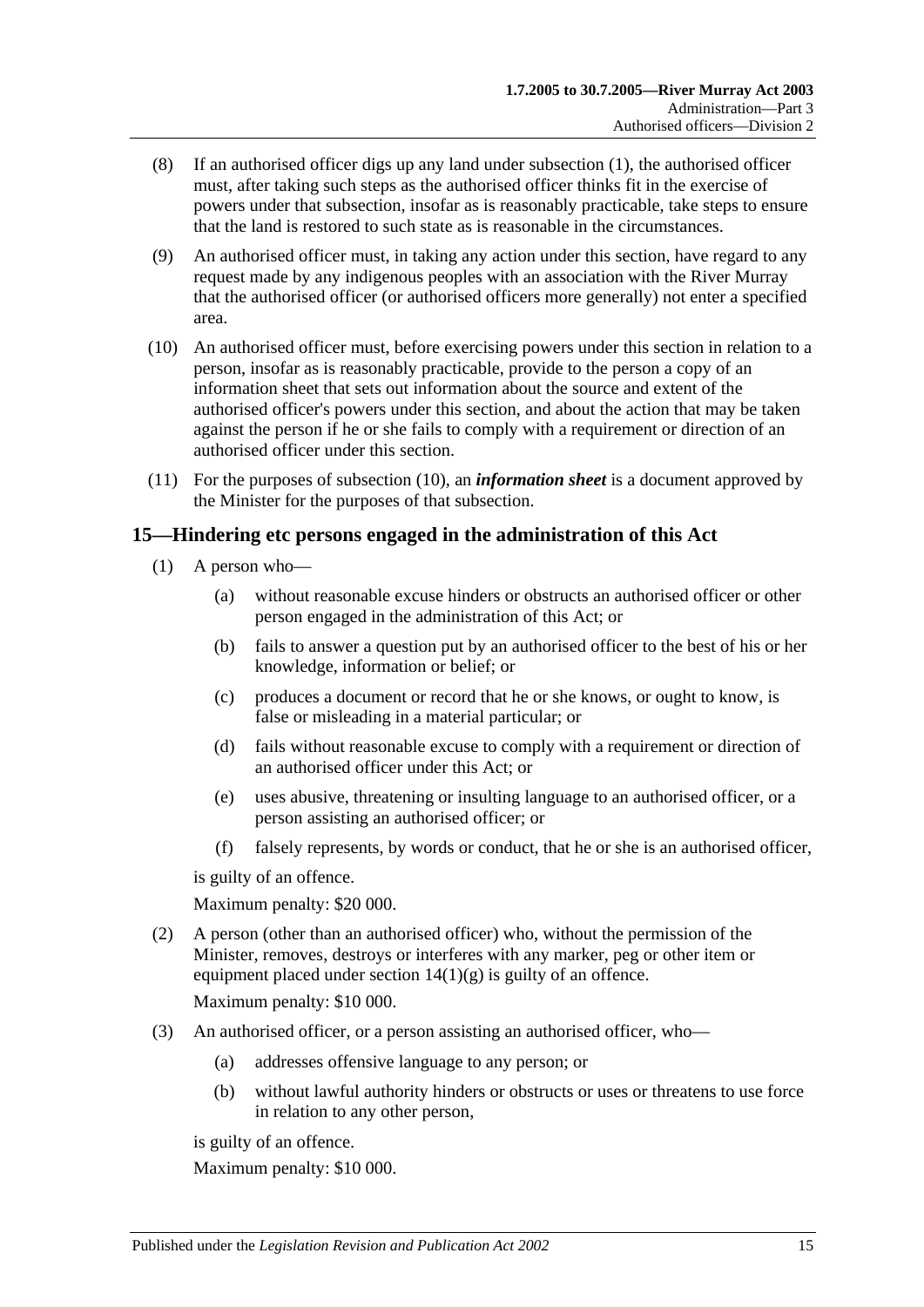### <span id="page-15-0"></span>**16—Protection from self-incrimination**

A person is not obliged to answer a question or to produce a document or record as required under this Division if to do so might tend to incriminate the person or make the person liable to a penalty.

## <span id="page-15-1"></span>**Part 4—Ministerial activities and arrangements associated with the River Murray**

### <span id="page-15-2"></span>**Division 1—Minister may undertake works**

### <span id="page-15-4"></span><span id="page-15-3"></span>**17—Minister may undertake works**

- (1) For the purposes of—
	- (a) furthering the objects of this Act or the ORMs; or
	- (b) carrying out any project in relation to the River Murray; or
	- (c) performing any function of the Minister under this Act,

the Minister may construct, maintain or remove such works, and undertake any work, as the Minister thinks fit.

- <span id="page-15-5"></span>(2) Without limiting the operation of [subsection](#page-15-4) (1), the works may include—
	- (a) infrastructure and other devices constructed, established or used for the purposes of—
		- (i) altering or managing the flow of water; or
		- (ii) altering or managing water levels, including altering or managing the level of any ground water, surface water or water within soils, or altering or managing water-quality factors, including salinity, nutrients, turbidity and algae;
	- (b) infrastructure and other devices constructed, established or used for the purposes of—
		- (i) protecting or monitoring any aspect of the natural resources of the River Murray; or
		- (ii) improving, enhancing or re-establishing any aspect of the natural resources of the River Murray; or
		- (iii) implementing any other form of environmental improvement program;
	- (c) works constituting channels, drains, culverts or bridges;
	- (d) works constituting storage or workshop facilities, camps or service facilities.
- (3) Without limiting the operation of [subsection](#page-15-4) (1) or [\(2\),](#page-15-5) the work undertaken by the Minister may include—
	- (a) establishing, altering or removing any bank or levee;
	- (b) activities associated with environmental testing or evaluation.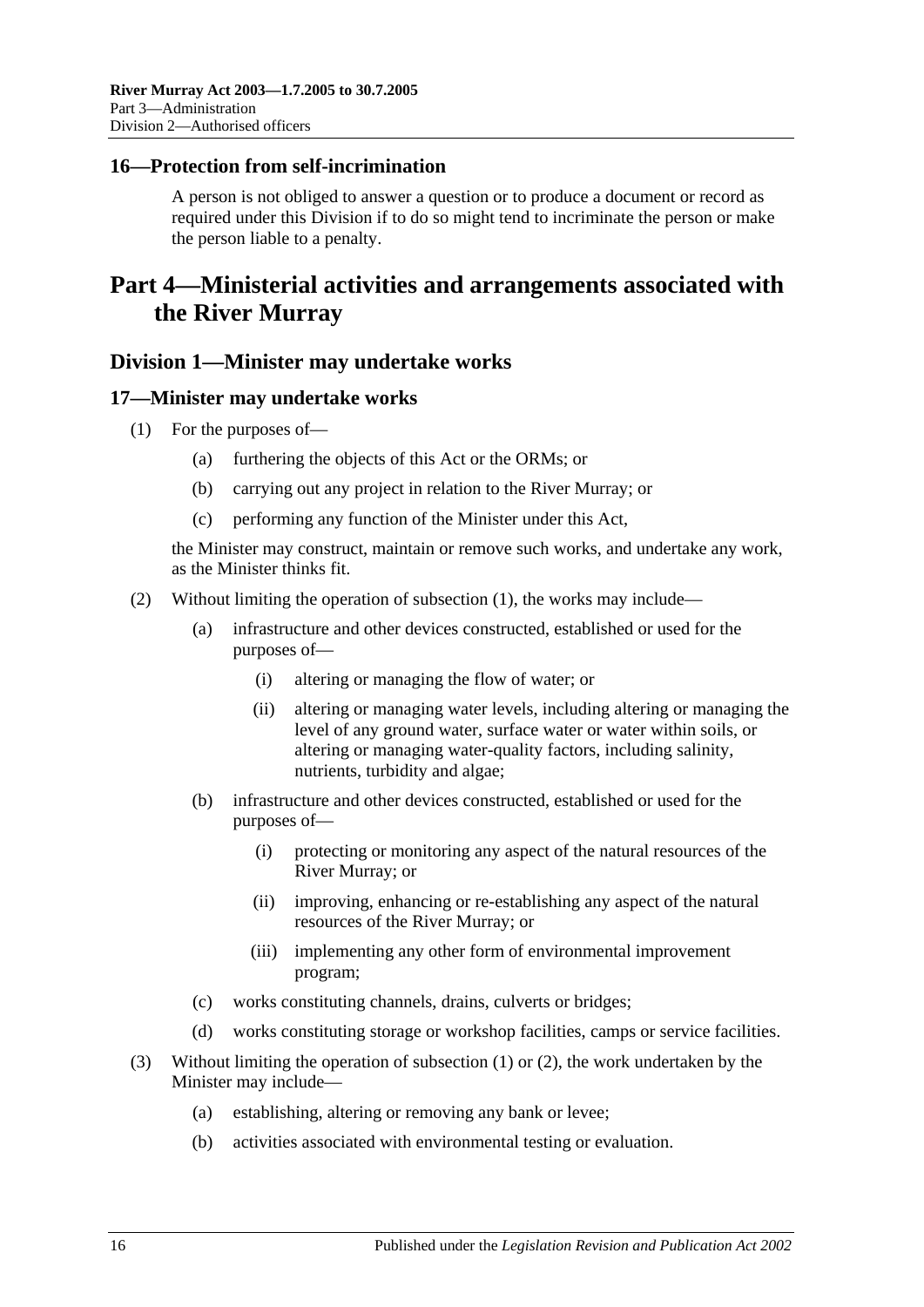### <span id="page-16-0"></span>**Division 2—Management agreements**

### <span id="page-16-2"></span><span id="page-16-1"></span>**18—Management agreements**

- (1) The Minister may enter into an agreement (a *management agreement*) relating to—
	- (a) the conservation or management of water;
	- (b) the preservation, conservation, management, enhancement or re-establishment of any aspect of the natural resources of the River Murray;
	- (c) any other matter associated with furthering the objects of this Act or the ORMs,

with the owner of any land within the Murray-Darling Basin.

- (2) Without limiting the operation of [subsection](#page-16-2) (1), a management agreement may, with respect to the land to which it relates—
	- (a) require specified work or work of a specified kind be carried out on the land, or authorise the performance of work on the land;
	- (b) restrict the nature of any work that may be carried out on the land;
	- (c) prohibit or restrict specified activities or activities of a specified kind on the land;
	- (d) provide for the care, control, management or operation of any infrastructure, plant or equipment;
	- (e) provide for the management of any matter in accordance with a particular management plan (which may then be varied from time to time by agreement between the Minister and the owner of the land);
	- (f) provide for the adoption or implementation of environment protection measures or environment improvement programs;
	- (g) provide for the testing or monitoring of any aspect of the natural resources of the River Murray;
	- (h) provide for financial, technical or other professional advice or assistance to the owner of land with respect to any relevant matter;
	- (i) provide for a remission or exemption in respect of a levy under Division 1 of Part 8 of the *[Water Resources Act](http://www.legislation.sa.gov.au/index.aspx?action=legref&type=act&legtitle=Water%20Resources%20Act%201997) 1997*;
	- (j) provide for remission of rates or taxes in respect of the land;
	- (k) provide for the Minister to pay to the owner of the land an amount as an incentive to enter into the agreement.
- <span id="page-16-4"></span><span id="page-16-3"></span>(3) The Minister should take reasonable steps to consult with the relevant council before entering into a management agreement that provides for the remission of any council rates under [subsection](#page-16-3) (2)(j).
- (4) A term of management agreement under [subsection](#page-16-4) (2)(i) or [\(j\)](#page-16-3) has effect despite any other Act or law to the contrary.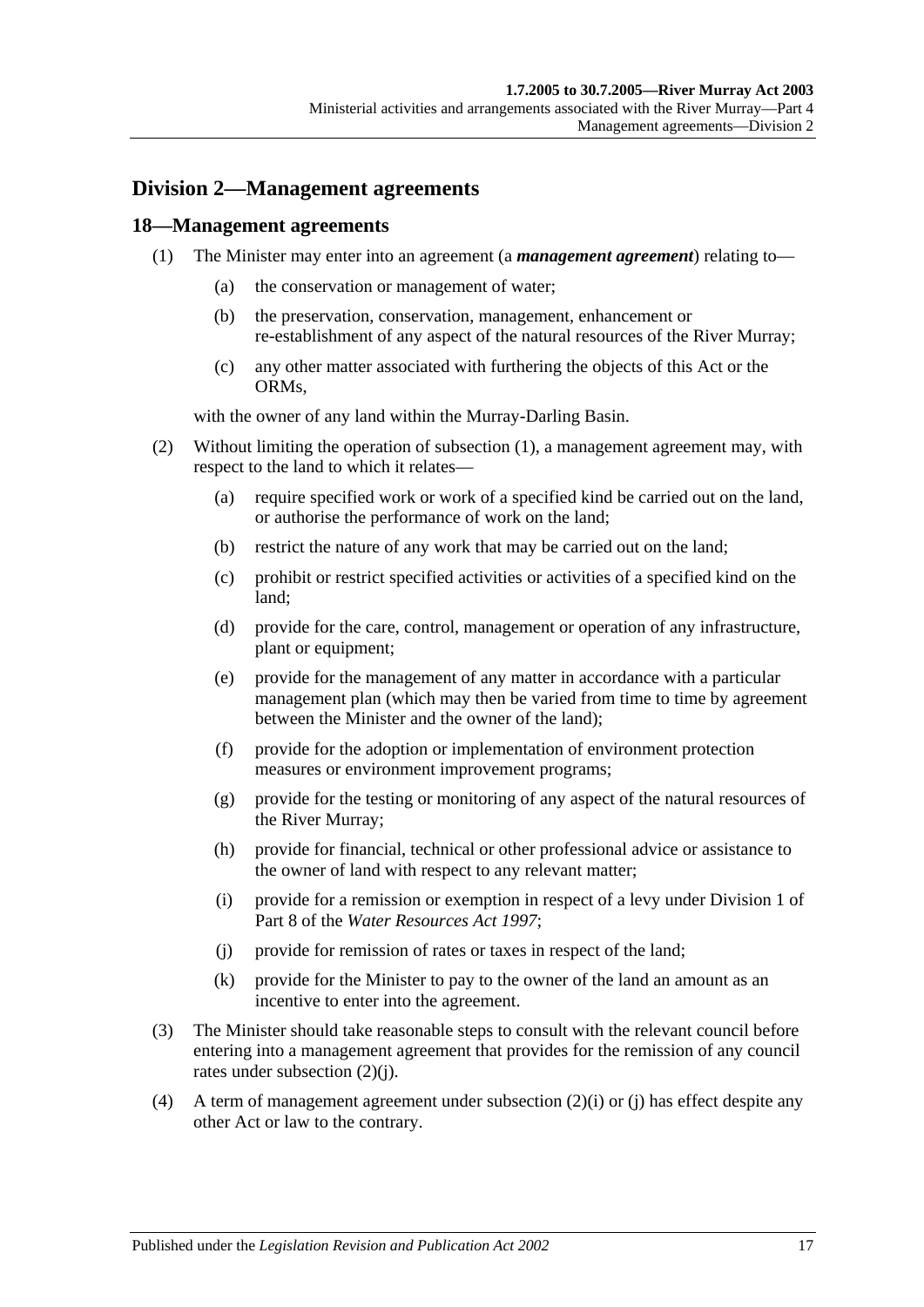- <span id="page-17-2"></span>(5) The Registrar-General must, on the application of a party to a management agreement, note the agreement against the relevant instrument of title or, in the case of land not under the provisions of the *[Real Property Act](http://www.legislation.sa.gov.au/index.aspx?action=legref&type=act&legtitle=Real%20Property%20Act%201886) 1886*, against the land.
- (6) A management agreement has no force or effect under this Act until a note is made under [subsection](#page-17-2) (5).
- (7) Where a note has been entered under [subsection](#page-17-2) (5), the agreement is binding on each owner of the land from time to time whether or not the owner was the person with whom the agreement was made and despite the provisions of the *[Real Property](http://www.legislation.sa.gov.au/index.aspx?action=legref&type=act&legtitle=Real%20Property%20Act%201886)  Act [1886](http://www.legislation.sa.gov.au/index.aspx?action=legref&type=act&legtitle=Real%20Property%20Act%201886)*, and on any occupier of the land.
- (8) The Registrar-General must, if satisfied on the application of the Minister or the owner of the land that an agreement in relation to which a note has been made under this section has been rescinded or amended, enter a note of the rescission or amendment against the instrument of title, or against the land (but must otherwise ensure that the note is not removed once made).
- (9) Except to the extent that the agreement provides for a remission or exemption under [subsection](#page-16-4) (2)(i) or [\(j\),](#page-16-3) a management agreement does not affect the obligations of an owner or occupier of land under any other Act.

### <span id="page-17-0"></span>**Division 3—Entry onto land**

### <span id="page-17-3"></span><span id="page-17-1"></span>**19—Entry onto land**

- (1) For the purposes of—
	- (a) undertaking any work or other activity in connection with—
		- (i) furthering the objects of this Act or the ORMs; or
		- (ii) carrying out any project in relation to the River Murray; or
		- (iii) exercising any power or performing any function of the Minister under this Act; or
	- (b) undertaking an activity in connection with a management agreement,

a person authorised by the Minister may—

- (c) enter or pass over any land that is not vested in the Minister;
- (d) bring onto any land that is not vested in the Minister any vehicles, plant or equipment;
- (e) temporarily occupy any land that is not vested in the Minister and carry out work on that land.
- (2) A person must, in exercising a power under [subsection](#page-17-3) (1), insofar as is reasonably practicable—
	- (a) minimise disturbance to any land; and
	- (b) ensure that any land disturbed by the exercise of the power is restored to its previous condition after the completion of any work or activity (unless the Minister and the owner of the relevant land come to some other arrangement); and
	- (c) co-operate with any owner or occupier of the land.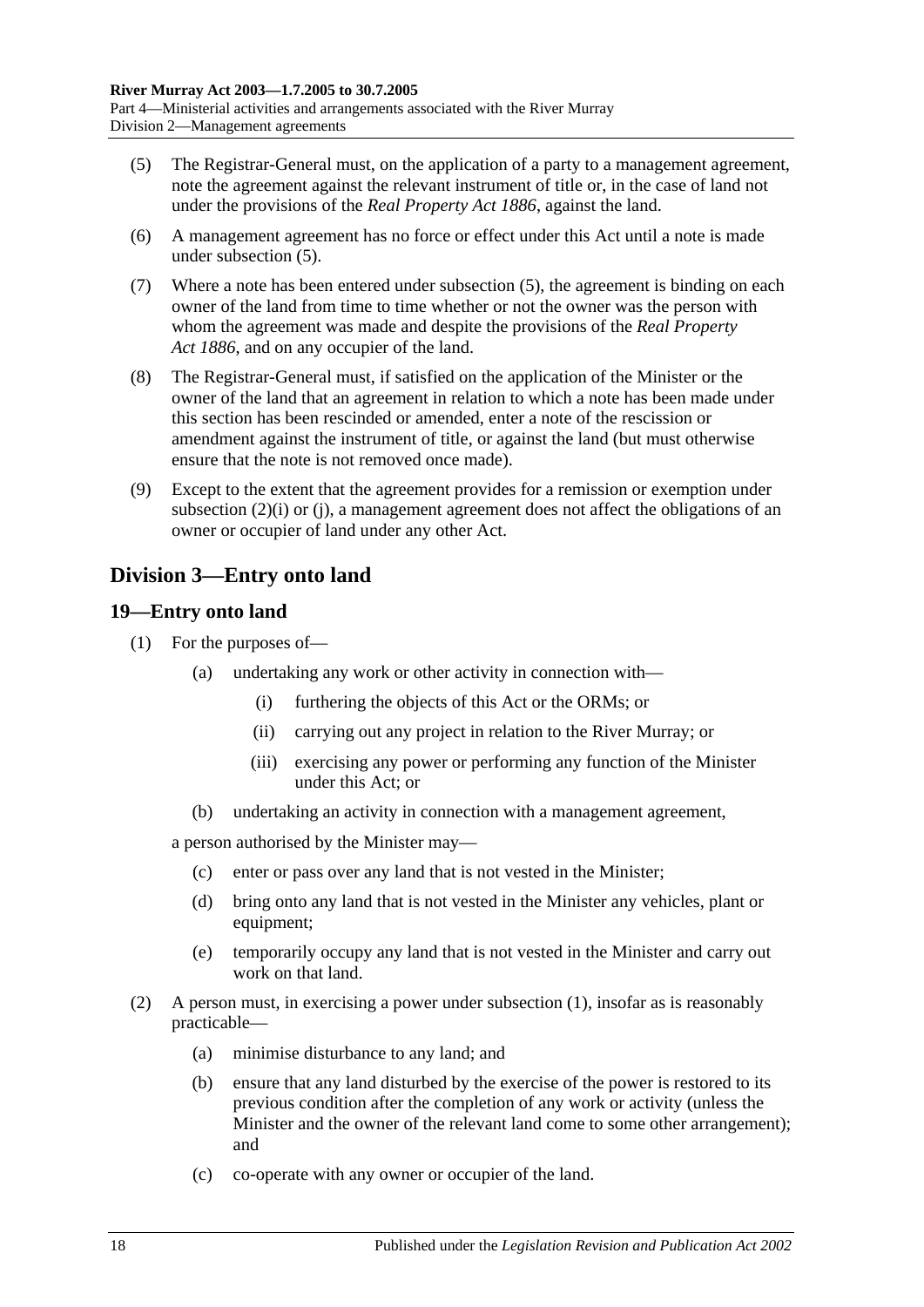- (3) No compensation is payable with respect to the exercise of a power under this section.
- (4) A person must not, without reasonable excuse, hinder or obstruct a person exercising a power under this section.

Maximum penalty: \$20 000.

(5) This section does not limit or derogate from the powers of the Minister or an authorised officer under another provision of this Act.

### <span id="page-18-0"></span>**Division 4—Compulsory acquisition of land**

### <span id="page-18-1"></span>**20—Compulsory acquisition of land**

- (1) The Minister may acquire land under this section where the Minister considers that the acquisition of the land is reasonably necessary to further the objects of this Act or the implementation of the ORMs.
- (2) The *[Land Acquisition Act](http://www.legislation.sa.gov.au/index.aspx?action=legref&type=act&legtitle=Land%20Acquisition%20Act%201969) 1969* applies to the acquisition of land in pursuance of this section.
- (3) Nothing in this section affects—
	- (a) the ability of the Minister to acquire land by agreement;
	- (b) the operation of any other section of this Act.

### <span id="page-18-2"></span>**Part 5—Implementation Strategy**

#### <span id="page-18-3"></span>**21—Implementation Strategy**

- (1) The Minister must prepare and maintain a plan to be called the *River Murray Act Implementation Strategy*.
- (2) The Implementation Strategy must—
	- (a) set out the priorities that the Minister will pursue in order to achieve the objects of this Act and to further the implementation of the ORMs; and
	- (b) set out strategies that the Minister intends to adopt to meet those priorities; and
	- (c) take into account the State Natural Resources Management Plan and the Planning Strategy,

and may include other matters as the Minister thinks fit.

- (3) The Minister must review the Implementation Strategy at least once in every five years.
- (4) The Minister may amend the Implementation Strategy from time to time.
- (5) The Minister should, in preparing the Implementation Strategy or undertaking a review of the Implementation Strategy, take into account any statutory instrument under a related operational Act that has application within the Murray-Darling Basin and that may be relevant to the operation of this Act, and may take into account such other strategies and policies as the Minister thinks fit.
- (6) The Implementation Strategy may incorporate such documents, policy statements, proposals and other matters as the Minister thinks fit.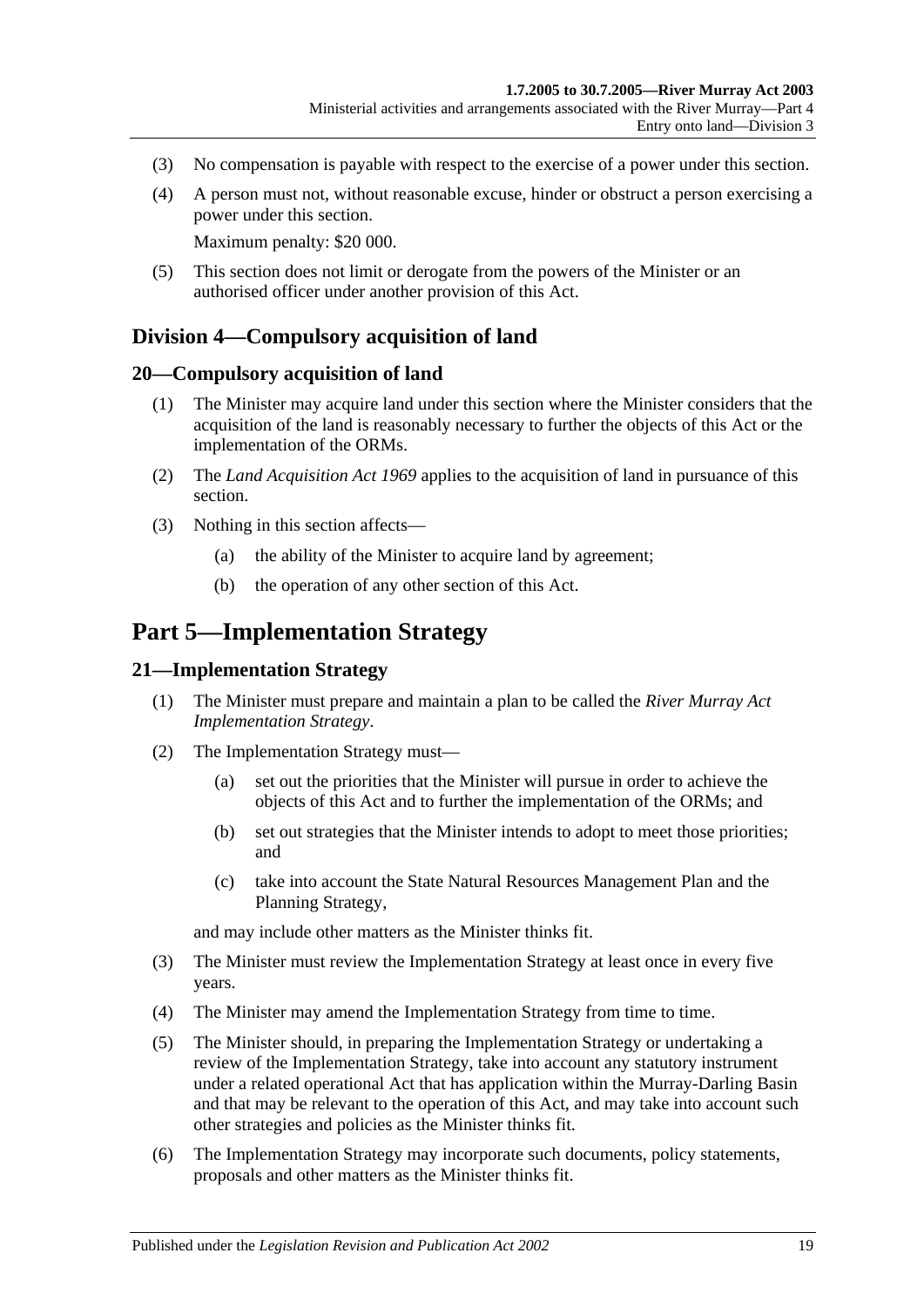- (7) The Minister must—
	- (a) make appropriate provision for the publication of the Implementation Strategy (including by publication in the Gazette); and
	- (b) ensure that copies of the Implementation Strategy are reasonably available for inspection (without charge) and purchase by the public at a place or places determined by the Minister; and
	- (c) ensure that notice of any amendment to the Implementation Strategy is published in the Gazette within a reasonable time after the amendment is made.
- (8) The Implementation Strategy is an expression of policy and does not affect rights or liabilities (whether of a substantive, procedural or other nature).

## <span id="page-19-0"></span>**Part 6—Development of related policies and consideration of activities**

### <span id="page-19-1"></span>**22—Development of related policies and consideration of activities**

- <span id="page-19-3"></span>(1) This section applies to—
	- (a) a statutory instrument that is to have application within the Murray-Darling Basin referred to the Minister (whether for approval, endorsement, concurrence, consultation, comment or other form of consideration or assessment) under or pursuant to—
		- (i) a related operational Act; or
		- (ii) [subsection](#page-19-2)  $(2)$ ; or
	- (b) an application for a statutory authorisation referred to the Minister (whether for approval (or refusal), endorsement, concurrence, consultation, comment or other form of consideration or assessment) under or pursuant to a related operational Act or under or pursuant to a condition imposed by the Minister under this section.
- <span id="page-19-2"></span>(2) For the purposes of [subsection](#page-19-3)  $(1)(a)(ii)$ , the Governor may, by regulation, require that statutory instruments of a prescribed class under an Act, when being considered, prepared, reviewed, amended or varied, be referred to the Minister under this Act at a time, or in a manner, specified by the regulation (and any such regulation will have effect despite any other Act or law).
- (3) A regulation under [subsection](#page-19-2) (2) cannot apply with respect to a Plan Amendment Report under the *[Development Act](http://www.legislation.sa.gov.au/index.aspx?action=legref&type=act&legtitle=Development%20Act%201993) 1993*.
- (4) The Minister must, in acting with respect to a statutory instrument or an application for a statutory authorisation to which this section applies—
	- (a) take into account, and seek to further—
		- (i) the objects of this Act; and
		- (ii) the ORMs; and
	- (b) in the case of a statutory instrument—take into account—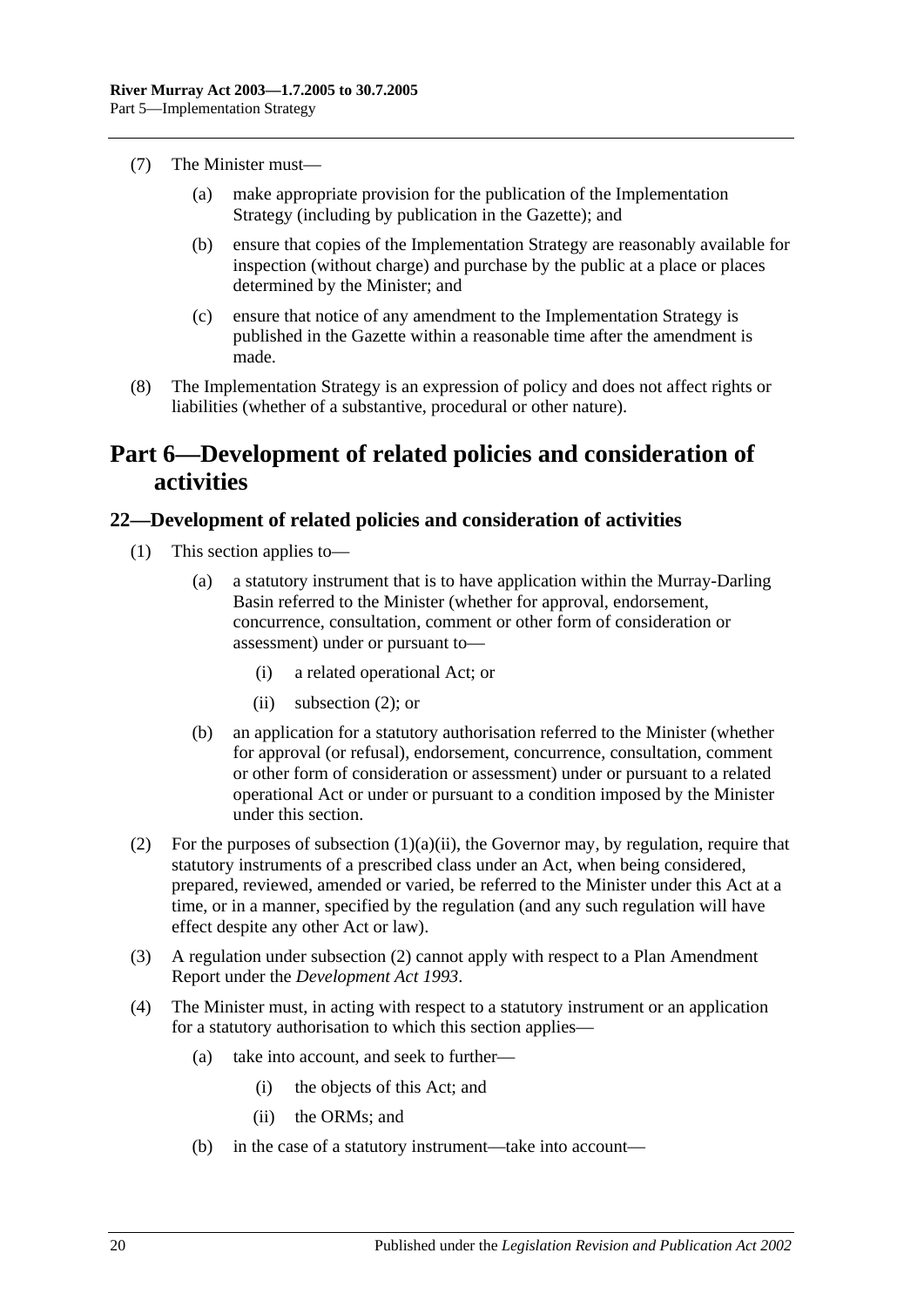- (i) the terms or requirements of the Agreement under the *[Murray-Darling Basin Act](http://www.legislation.sa.gov.au/index.aspx?action=legref&type=act&legtitle=Murray-Darling%20Basin%20Act%201993) 1993*; and
- (ii) any relevant resolution of the Ministerial Council under the Agreement under the *[Murray-Darling Basin Act](http://www.legislation.sa.gov.au/index.aspx?action=legref&type=act&legtitle=Murray-Darling%20Basin%20Act%201993) 1993*; and
- (c) in the case of an application for a statutory authorisation—take into account—
	- (i) the extent to which an activity proposed to be undertaken pursuant to the statutory authorisation may affect the River Murray; and
	- (ii) the extent to which any similar activity is being undertaken, or is likely to be undertaken in the foreseeable future, in any other part of the Murray-Darling Basin and, insofar as it is or it may be, the accumulative effects, or anticipated accumulative effects, (if any) of the activity or activities on the River Murray; and
	- (iii) the views, responses or requirements of any other person or body that, in the opinion of the Minister, are relevant to an assessment by the Minister of the statutory authorisation; and
	- (iv) the terms or requirements of the Agreement under the *[Murray-Darling Basin Act](http://www.legislation.sa.gov.au/index.aspx?action=legref&type=act&legtitle=Murray-Darling%20Basin%20Act%201993) 1993*; and
	- (v) any policy published by the Minister under [subsection](#page-22-0) (11) (if relevant), or such other policy as the Minister thinks fit,

and may take into account such other matters as the Minister thinks fit.

- (5) If the Minister considers that he or she cannot endorse or otherwise agree with a statutory instrument referred to the Minister (on any basis) under or pursuant to this or any other Act, or the Minister considers that an amendment should be made to such a statutory instrument, and the authority responsible for the preparation of the instrument or the Minister responsible for the administration of the Act under which the statutory instrument has been prepared (the *relevant Minister*) does not agree with the position taken by the Minister, the Minister responsible for the administration of this Act or the relevant Minister may take steps to refer the matter to the Governor and the Governor will determine the matter (and any decision taken by the Governor will be taken to be a decision of both Ministers (and of any other relevant authority) and will have effect despite any other Act or law).
- (6) If the Minister is of the opinion—
	- (a) that an activity proposed to be undertaken pursuant to a statutory authorisation would or could cause harm to the River Murray; but
	- (b) that there is insufficient information available to the Minister to enable the Minister to assess the likelihood of harm, or the extent or impact of harm, to the River Murray; and
	- (c) that it is necessary to carry out further investigations, or to obtain further information, before an application for the statutory authorisation can be dealt with by the Minister,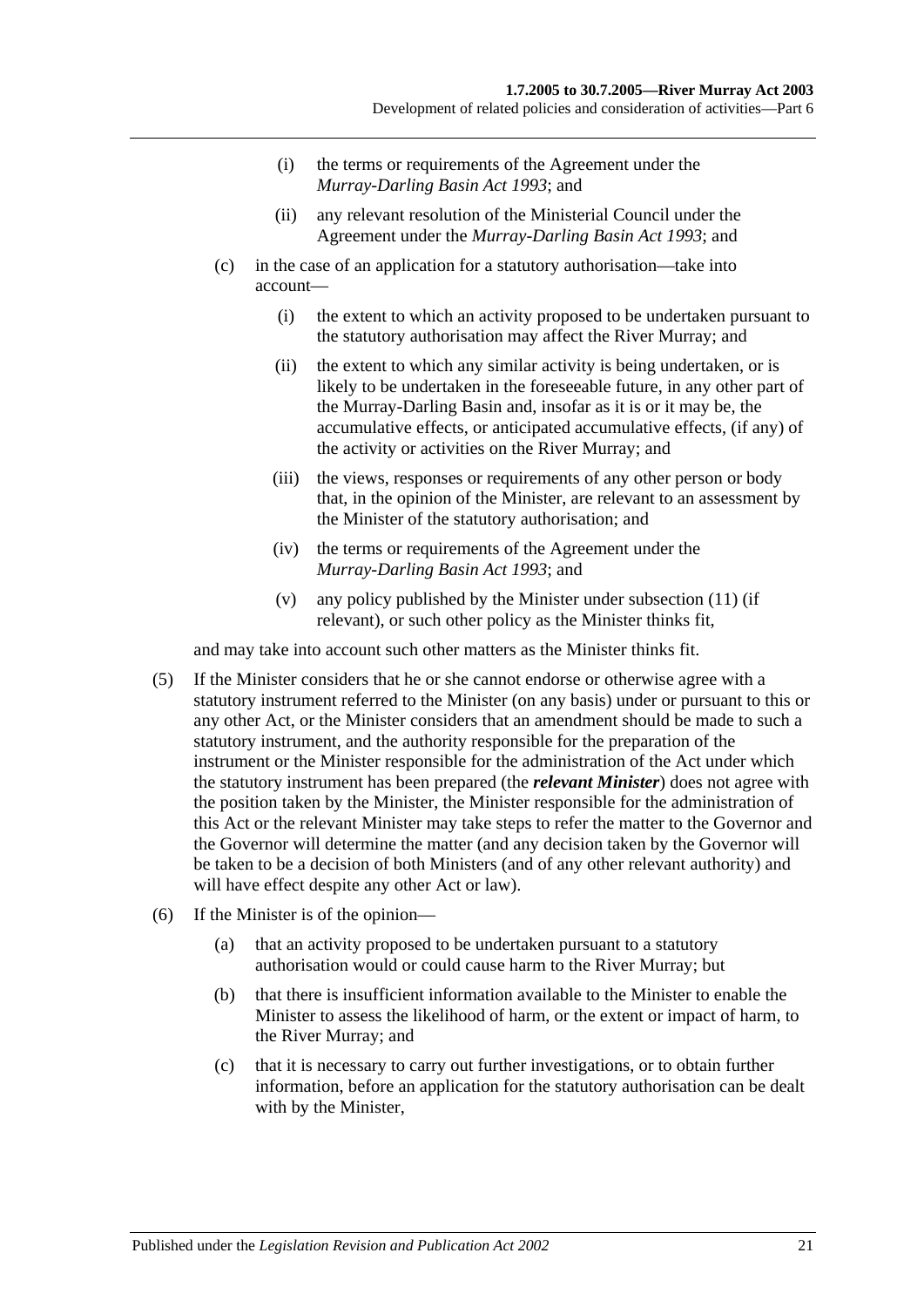the Minister may, by notice issued in accordance with the regulations, extend any period specified by or under a related operational Act as the period within which the Minister must (or should) deal with the application or that otherwise relates to the period within which the Minister may (or should) respond (and any such notice will have effect despite the provisions of the related operational Act).

- <span id="page-21-0"></span>(7) If the Minister considers that conditions should be imposed with respect to any statutory authorisation granted on an application referred to the Minister, the Minister may direct that the statutory authorisation should not be granted without the imposition of conditions specified by the Minister (and any such direction will have effect despite any other Act or law (but not so as to affect a determination or decision of the Governor under this or any other Act)).
- (8) Without limiting the operation of [subsection](#page-21-0) (7), a condition may include—
	- (a) a requirement that the person to whom the statutory authorisation is granted, or who otherwise has the benefit of the statutory authorisation, enter into a bond in such sum and subject to such terms and conditions specified by the Minister, or enter into some other arrangement specified by the Minister (which may include payment of a sum or sums of money into an approved account), to ensure that money is available to address the costs of any damage to the River Murray in the event of a breach of any term or condition of the statutory authorisation;
	- (b) a requirement that a person to whom the statutory authorisation is granted, or who otherwise has the benefit of the statutory authorisation, undertake any steps necessary to off-set or protect against any adverse impact on the River Murray on account of any activity undertaken pursuant to the authorisation, including by the payment of a sum or sums of money into an approved account in accordance with a scheme specified by the Minister;
	- (c) a requirement that the person to whom the statutory authorisation is granted, or who otherwise has the benefit of the statutory authorisation—
		- (i) develop to the satisfaction of the Minister an environment improvement program containing requirements specified by the Minister, and then comply with the requirements of that program to the satisfaction of the Minister; or
		- (ii) participate in a specified environment improvement program (including a program that applies with respect to another part of the River Murray) to the satisfaction of the Minister;
	- (d) a requirement that a person to whom the statutory authorisation is granted, or who otherwise has the benefit of the statutory authorisation, participate in any other form of scheme to protect, restore or otherwise benefit the River Murray specified by the Minister (including a scheme established by the Minister or any other person or body that has effect in relation to another part of the River Murray and including by the payment of a sum or sums of money into an approved account for the purposes of the scheme);
	- (e) a requirement that a person to whom the statutory authorisation is granted, or who otherwise has the benefit of the statutory authorisation, comply with any specified code or standard prepared or published by the Minister or by another person or body specified by the Minister;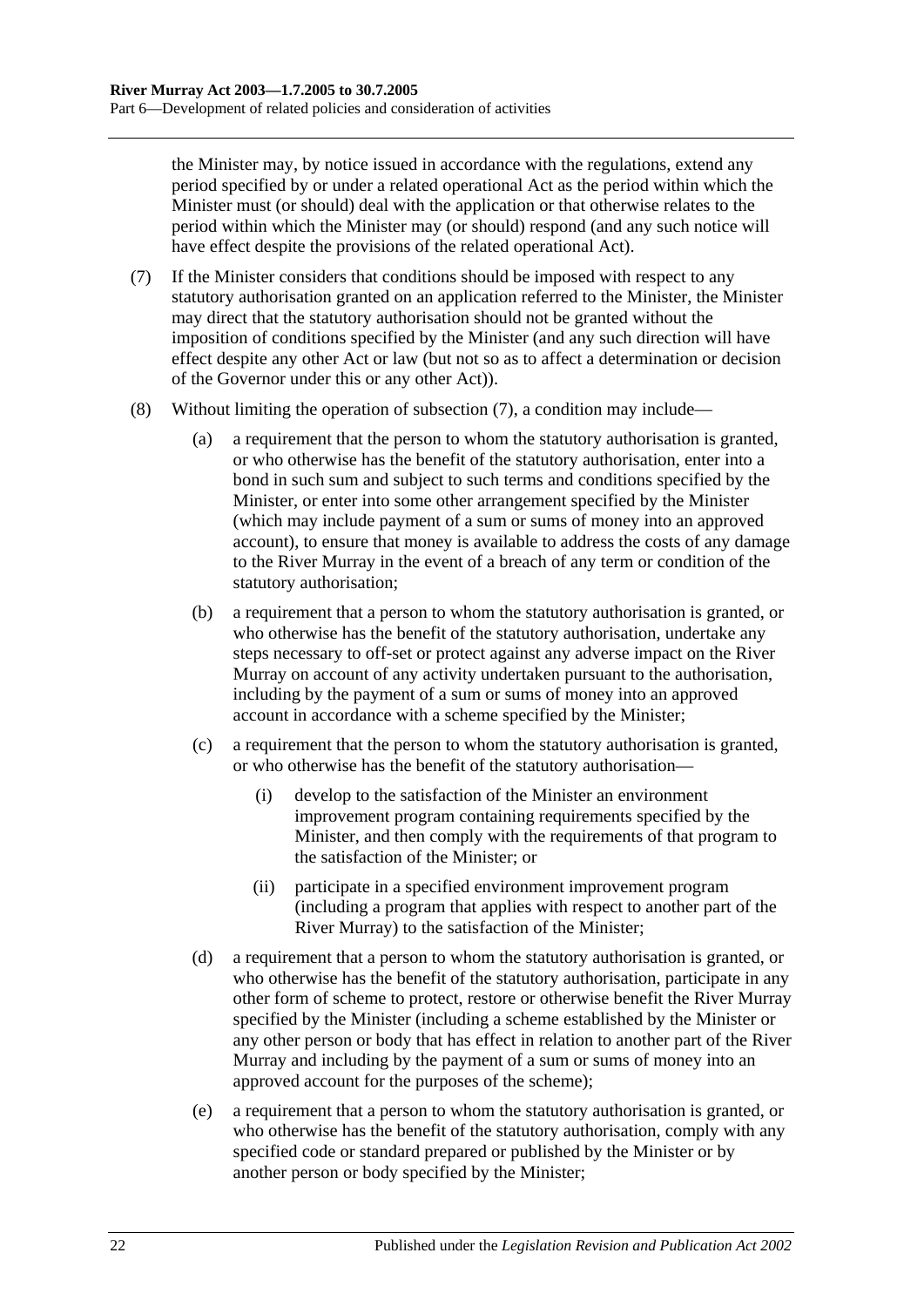- (f) a requirement that if application is made in due course for the renewal or extension of the statutory authorisation, then that application must also be referred to the Minister.
- (9) If an application for the renewal or extension of a statutory authorisation is referred to the Minister, then this section will apply in relation to the application as if it were an application for a new statutory authorisation.
- (10) The Minister may, by notice in writing to another authority or any other person, request that specified information be provided to the Minister to enable the Minister to consider any matter relevant to the Minister's consideration or assessment of a matter referred to the Minister in a case where this section applies (and the other authority or person must not, without reasonable excuse, fail to comply with a request of the Minister under this subsection).
- <span id="page-22-0"></span>(11) The Minister may, by notice in the Gazette and in such other manner as the Minister thinks fit, publish policies in connection with the Minister's function in assessing applications for statutory authorisations to which this section applies.
- <span id="page-22-2"></span>(12) A policy published by the Minister under [subsection](#page-22-0) (11) may—
	- (a) specify matters that the Minister may take into account in assessing applications for specified classes of statutory authorisations;
	- (b) specify conditions that the Minister may impose with respect to specified classes of statutory authorisations;
	- (c) specify cases or circumstances where the Minister may oppose the granting of specified classes of statutory authorisations;
	- (d) specify such other matters as the Minister thinks fit.
- <span id="page-22-1"></span>(13) A policy published by the Minister under [subsection](#page-22-0) (11)—
	- (a) may make different provision according to circumstances specified by the policy; and
	- (b) may be varied by the Minister, by notice published in the Gazette.
- (14) The publication of a policy under [subsection](#page-22-0) (11) does not limit or affect—
	- (a) the development, adoption or application of other policies (which may or may not be published) by the Minister; or
	- (b) the consideration of any other matter by the Minister.
- (15) If the Minister is of the opinion that a particular application for a statutory authorisation falls within a case or circumstance under [subsection](#page-22-1) (12)(c), the Minister may determine to oppose the granting of the statutory authorisation without further consideration of the application and without taking any other step in relation to the application.
- (16) If the Minister—
	- (a) requires the imposition of a condition or conditions specified in a policy under [subsection](#page-22-2) (12)(b); or
	- (b) determines to oppose an application for a statutory authorisation under the terms of a policy under [subsection](#page-22-1) (12)(c),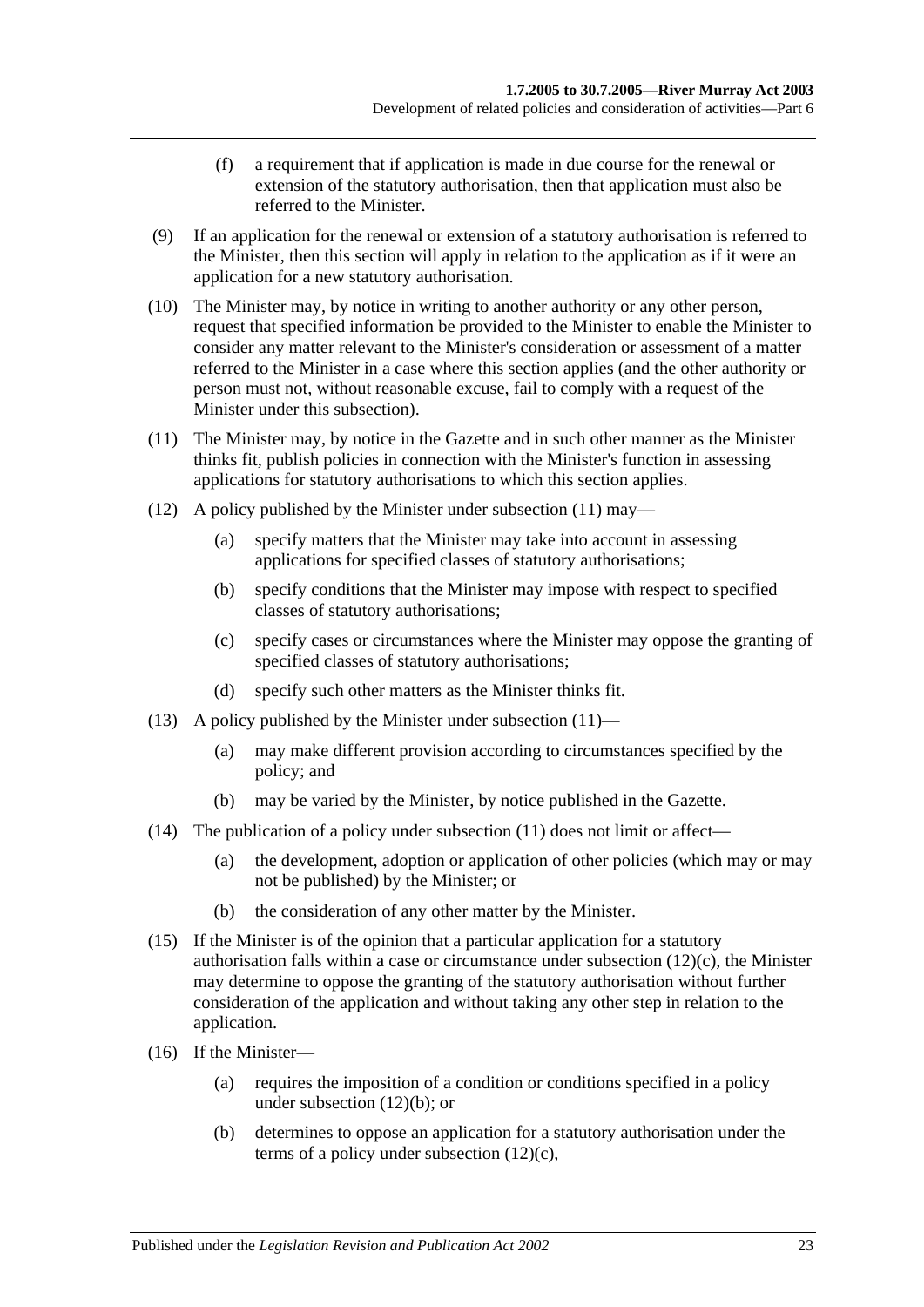no appeal will lie against the condition or conditions, or the determination (as the case may be), if the regulations so provide (and this provision will have effect despite any other Act or law).

- (17) If a decision of the Minister, or a condition specified by the Minister, with respect to an application for a statutory authorisation to which this section applies is (either directly or indirectly) the subject of an appeal under a related operational Act, the Minister will be a party to the appeal.
- <span id="page-23-2"></span>(18) Despite a preceding subsection, the Minister may, by notice in the Gazette, exempt an application for a statutory authorisation, or applications for a statutory authorisation of a specified class, from the requirement to be referred to the Minister.
- (19) An exemption under [subsection](#page-23-2) (18)—
	- (a) will have effect despite the provisions of any related operational Act; and
	- (b) may have effect subject to such conditions as the Minister thinks fit and specifies by notice in the Gazette.
- (20) The Minister may, at any time, by further notice in the Gazette—
	- (a) vary or revoke an exemption;
	- (b) vary or revoke a condition of an exemption.
- (21) A person must not contravene or fail to comply with a condition of an exemption. Maximum penalty: \$20 000.

## <span id="page-23-0"></span>**Part 7—General duty of care**

### <span id="page-23-3"></span><span id="page-23-1"></span>**23—General duty of care**

- (1) A person must take all reasonable measures to prevent or minimise any harm to the River Murray through his or her actions or activities.
- (2) For the purposes of [subsection](#page-23-3) (1)—
	- (a) harm includes—
		- (i) a risk of harm, and future harm; and
		- (ii) anything declared by regulation to be harm to the River Murray; and
	- (b) harm need not be permanent but must be more than transient or tenuous in nature; and
	- (c) in determining what measures are required to be taken, regard must be had, amongst other things, to—
		- (i) the nature of the harm; and
		- (ii) the sensitivity of the environment that may be affected and the potential impact of the harm environmentally, socially and economically; and
		- (iii) the practicality and financial implications of any alternative action, and the current state of technical and scientific knowledge; and
		- (iv) any degrees of risk that may be involved; and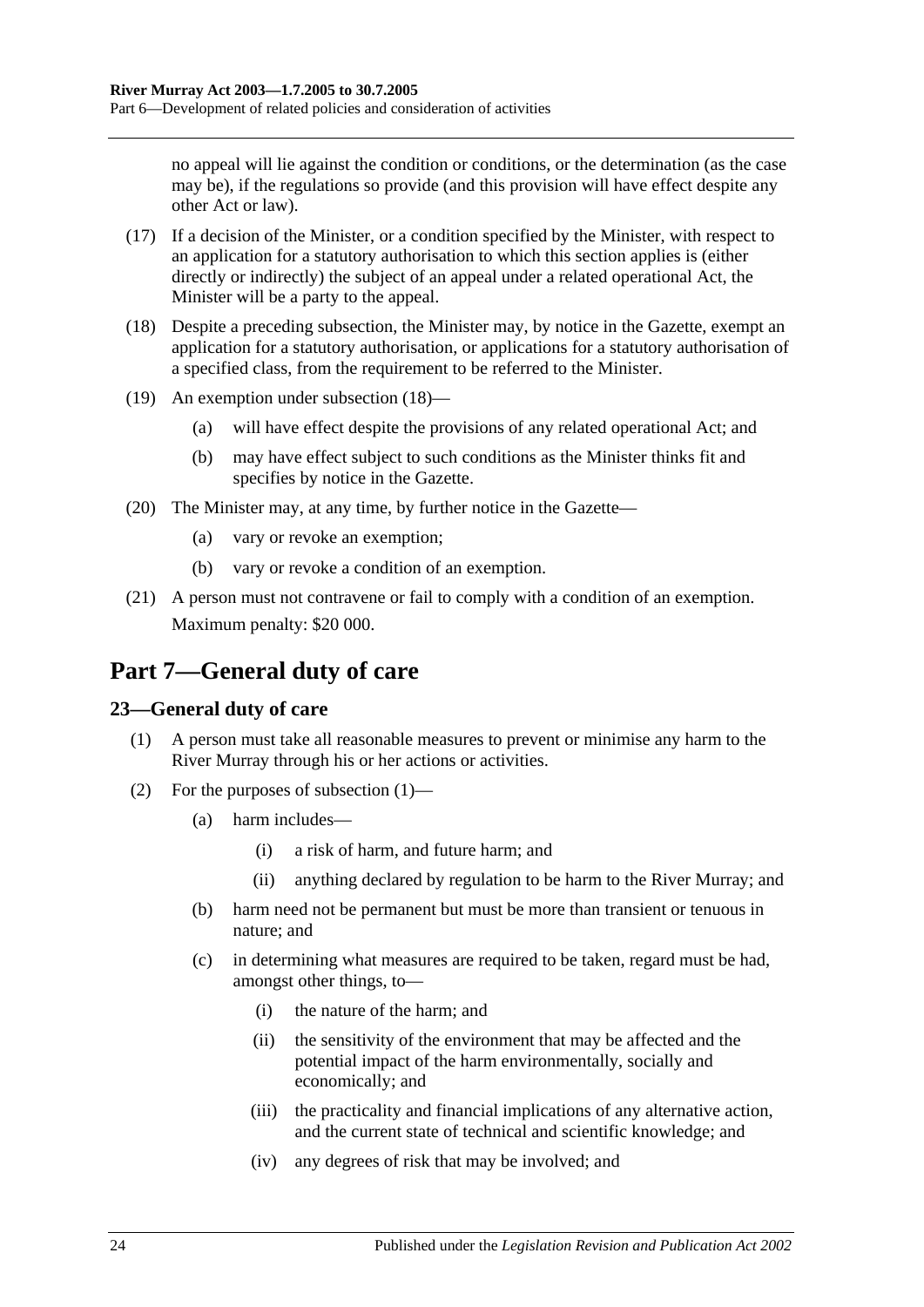- (v) the significance of the River Murray to the State and to the environment and economy of the State; and
- (vi) insofar as is reasonably practicable and relevant, any assessment of potential harm to the River Murray as a result of the relevant action or activity undertaken before a statutory authorisation (if any) was granted under a related operational Act, and the extent to which any such harm was intended to be prevented or minimised through the attachment of conditions to a statutory authorisation (if any) under a related operational Act.
- (3) A person will be taken not to be in breach of [subsection](#page-23-3) (1) if the person is acting in circumstances prescribed by the regulations.
- (4) A person who breaches the duty created by [subsection](#page-23-3) (1) is not, on account of the breach alone, guilty of an offence but—
	- (a) compliance with the duty may be enforced by the issuing of a protection order under [Part 8;](#page-24-0) and
	- (b) a reparation order or reparation authorisation may be issued under [Part 8](#page-24-0) in respect of the breach of the duty.

## <span id="page-24-0"></span>**Part 8—Protection and other orders**

### <span id="page-24-1"></span>**Division 1—Orders**

### <span id="page-24-2"></span>**24—Protection orders**

- (1) The Minister may issue a River Murray Protection Order under this Division for the purpose of securing compliance with—
	- (a) the general duty of care; or
	- (b) a condition of—
		- (i) a statutory authorisation that relates to an activity carried out, or to be carried out, within the Murray-Darling Basin, insofar as this is relevant to the River Murray; or
		- (ii) an exemption that operates under this Act; or
	- (c) a management agreement; or
	- (d) any other requirement imposed by or under this Act.
- <span id="page-24-3"></span>(2) A protection order—
	- (a) must be in the form of a written notice served on the person to whom the notice is issued;
	- (b) must specify the person to whom it is issued (whether by name or a description sufficient to identify the person);
	- (c) must state the grounds on which it is made with reasonable particularity;
	- (d) may impose any requirement reasonably required for the purpose for which the order is issued including one or more of the following: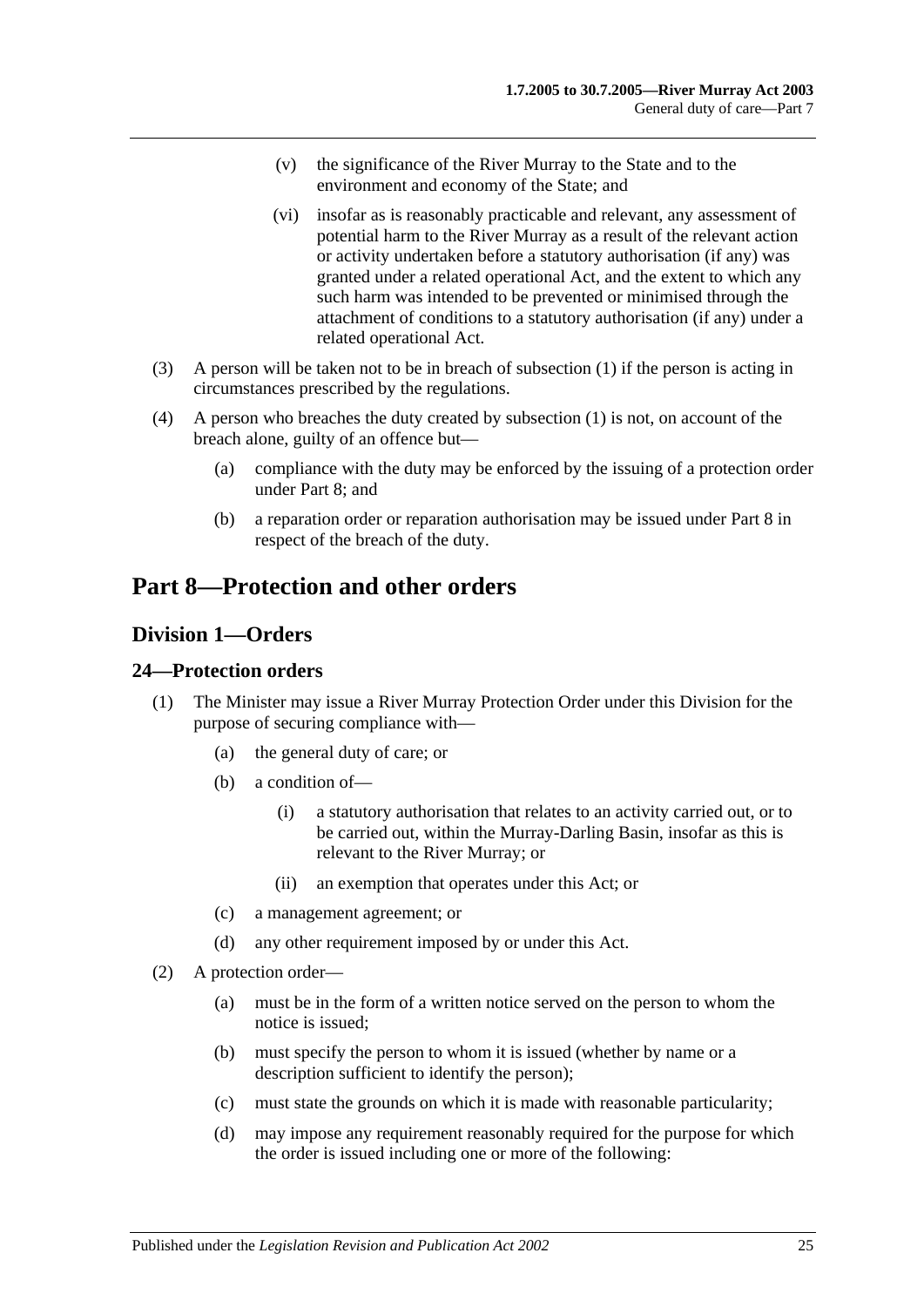- (i) a requirement that the person discontinue, or not commence, a specified activity indefinitely or for a specified period or until further notice from the Minister;
- (ii) a requirement that the person not carry on a specified activity except at specified times or subject to specified conditions;
- (iii) a requirement that the person take specified action in a specified way, and within a specified period;
- (iv) a requirement that the person prepare, in accordance with specified requirements and to the satisfaction of the Minister, a plan of action to prevent, minimise or control harm to the River Murray;
- (v) a requirement that the person comply with such a plan of action to the satisfaction of the Minister;
- (vi) a requirement that the person enter into a bond in such sum and subject to such terms and conditions specified in the order, or enter into some other arrangement specified in the order (which may include payment of a sum of money into an approved account), to ensure that money is available to address the costs of any damage, or threatened damage, to the River Murray;
- (vii) a requirement that the person comply with any specified code or standard prepared or published by the Minister or by another specified body;
- (viii) a requirement that the person undertake specified tests or monitoring;
- (ix) a requirement that the person furnish to the Minister specified results or reports;
- (x) a requirement that the person appoint or engage a person with specified qualifications to prepare a plan or report or to undertake tests or monitoring required by the order;
- (e) must state that the person may, within 14 days, appeal to the Court against the order.
- (3) An authorised officer may, if of the opinion that urgent action is required for the protection of the River Murray, issue an emergency protection order imposing requirements of a kind referred to in [subsection](#page-24-3) (2)(d) as reasonably required for the protection of the River Murray.
- (4) An emergency protection order may be issued orally but, in that event, the person to whom the order is issued must be advised forthwith of the person's right to appeal to the Court against the order.
- (5) If an emergency protection order is issued orally, the authorised officer who issued it must confirm it in writing at the earliest opportunity by written notice given to the person to whom it applies.
- (6) If an emergency protection order is issued, the order will cease to have effect on the expiration of 72 hours from the time of its issuing unless confirmed by a written protection order issued by the Minister and served on the relevant person.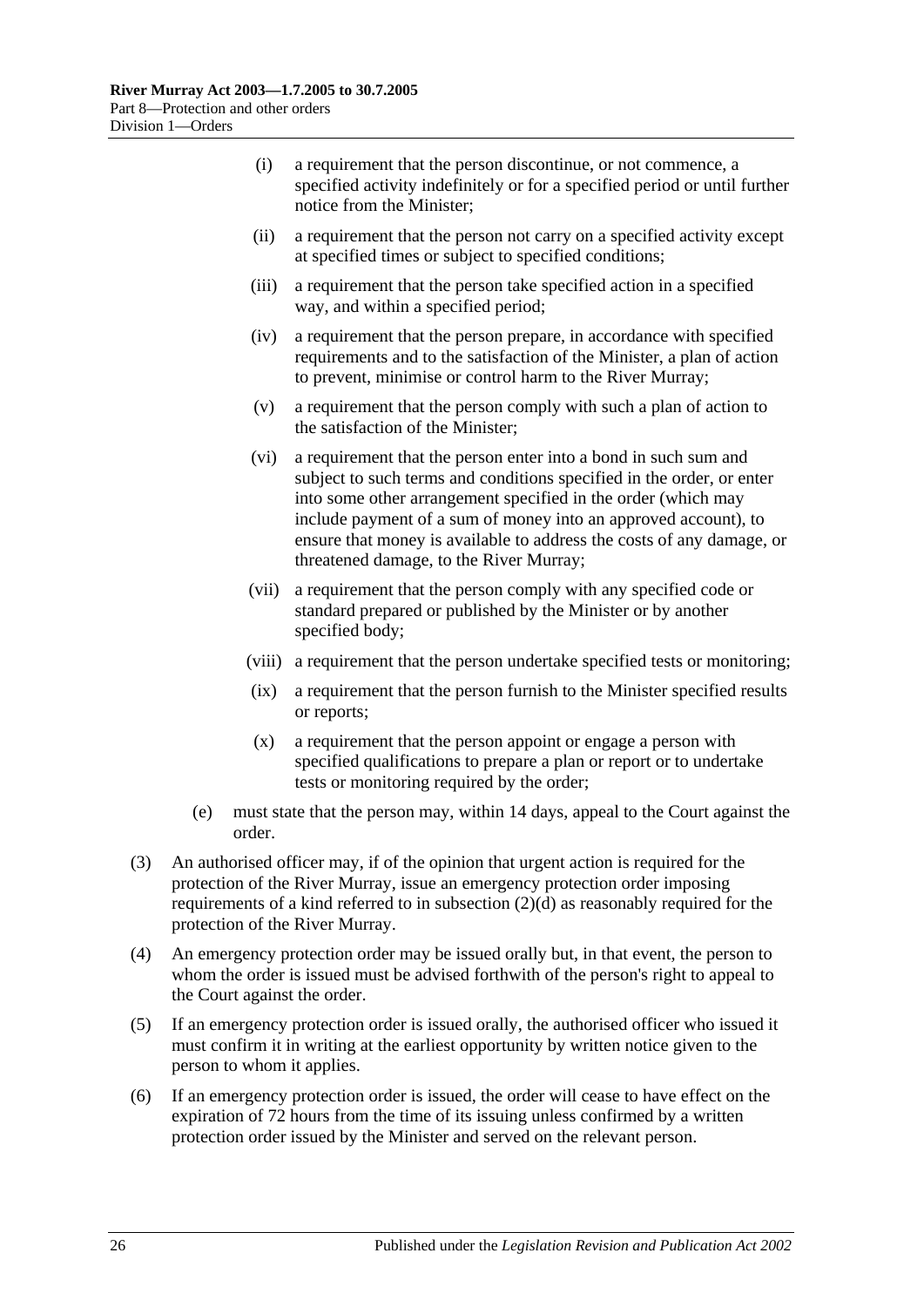- (7) The Minister or an authorised officer may, if of the opinion that it is reasonably necessary to do so in the circumstances, include in an emergency or other protection order a requirement for an act or omission that might otherwise constitute a contravention of this Act and, in that event, a person incurs no criminal liability under this Act for compliance with the requirement.
- (8) The Minister may, by written notice served on a person to whom a protection order has been issued, vary or revoke the order.
- (9) A person to whom a protection order is issued must comply with the order.

Maximum penalty:

- (a) if the order was issued for the purpose of securing compliance with a requirement imposed by or under this Act or a related operational Act and a penalty is fixed by this Act or the related operational Act for contravention of that requirement—that penalty;
- (b) if the order was issued in relation to a domestic activity for the purpose of securing compliance with the general duty of care—\$ 2 500;
- (c) in any other case—\$120 000.

Expiation fee:

- (a) if the order was issued in relation to a domestic activity for the purpose of securing compliance with the general duty of care in relation to a domestic activity—\$250;
- (b) in any other case—\$500.
- (10) A person must not hinder or obstruct a person complying with a protection order. Maximum penalty: \$10 000.

### <span id="page-26-1"></span><span id="page-26-0"></span>**25—Action on non-compliance with a protection order**

- (1) If the requirements of a protection order are not complied with, the Minister may take any action required by the order.
- (2) Action to be taken by the Minister under [subsection](#page-26-1) (1) may be taken on the Minister's behalf by an authorised officer, a member of the Minister's department, or another person authorised by the Minister for the purpose.
- (3) A person taking action under this section may enter any relevant land at any reasonable time.
- (4) The reasonable costs and expenses incurred by the Minister in taking action under this section may be recovered by the Minister as a debt from the person who failed to comply with the requirements of the protection order.
- (5) If an amount is recoverable from a person by the Minister under this section—
	- (a) the Minister may, by notice in writing to the person, fix a period, being not less than 28 days from the date of the notice, within which the amount must be paid by the person, and, if the amount is not paid by the person within that period, the person is liable to pay interest charged at the prescribed rate per annum on the amount unpaid; and
	- (b) the amount together with any interest charge so payable is until paid a charge in favour of the Minister on any land owned by the person in relation to which the protection order is registered under [Division 2.](#page-31-0)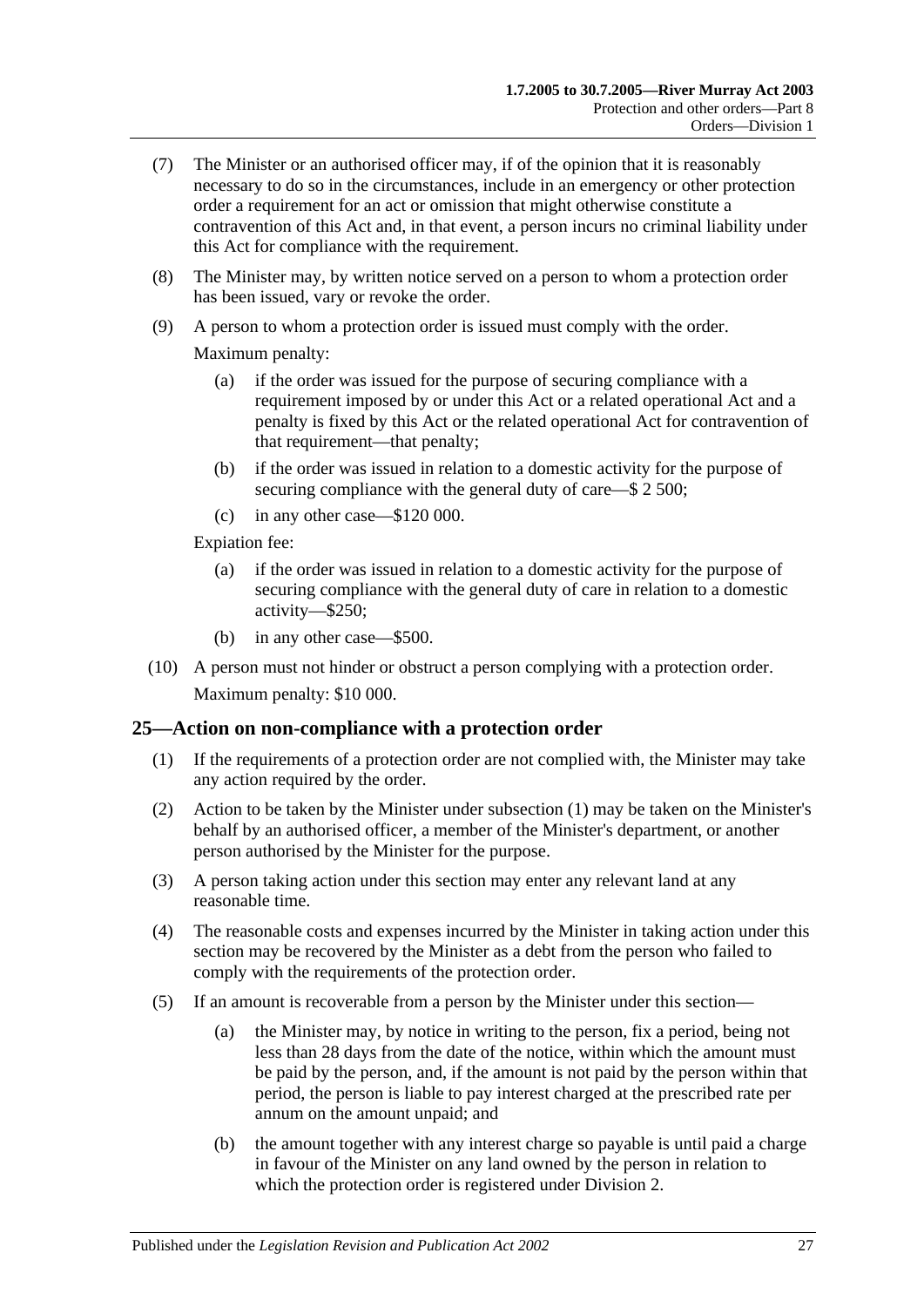### <span id="page-27-0"></span>**26—Reparation orders**

- (1) If the Minister is satisfied that a person has caused harm to the River Murray by contravention of—
	- (a) the general duty of care; or
	- (b) a condition of—
		- (i) a statutory authorisation that relates to an activity carried out within the Murray-Darling Basin; or
		- (ii) an exemption that operates under this Act; or
	- (c) a management agreement; or
	- (d) any other requirement imposed by or under this Act,

the Minister may issue a River Murray Reparation Order requiring the person—

- (e) to take specified action within a specified period to make good any resulting damage to the River Murray; or
- (f) to make a payment or payments into an approved account to enable action to be taken to address any resulting damage to the River Murray,

or both.

- <span id="page-27-1"></span>(2) A reparation order—
	- (a) must be in the form of a written notice served on the person to whom it is issued;
	- (b) must specify the person to whom it is issued (whether by name or a description sufficient to identify the person);
	- (c) must state the grounds on which it is made with reasonable particularity;
	- (d) may include requirements for action to be taken to prevent or mitigate further harm to the River Murray, or for a plan of action to be prepared to the satisfaction of the Minister;
	- (e) may include requirements for specified tests or monitoring;
	- (f) may include requirements for furnishing to the Minister specified results or reports;
	- (g) may include requirements that the person to whom it is issued appoint or engage a person with specified qualifications to prepare a plan or report or to undertake tests or monitoring required by the order;
	- (h) in the case of an order requiring payment into an approved account, may provide that payments must occur in accordance with a scheme specified by the Minister (either at the time of the making of the order or at a later time when the extent or impact of any action has been assessed or finally determined);
	- (i) must state that the person may, within 14 days, appeal to the Court against the order.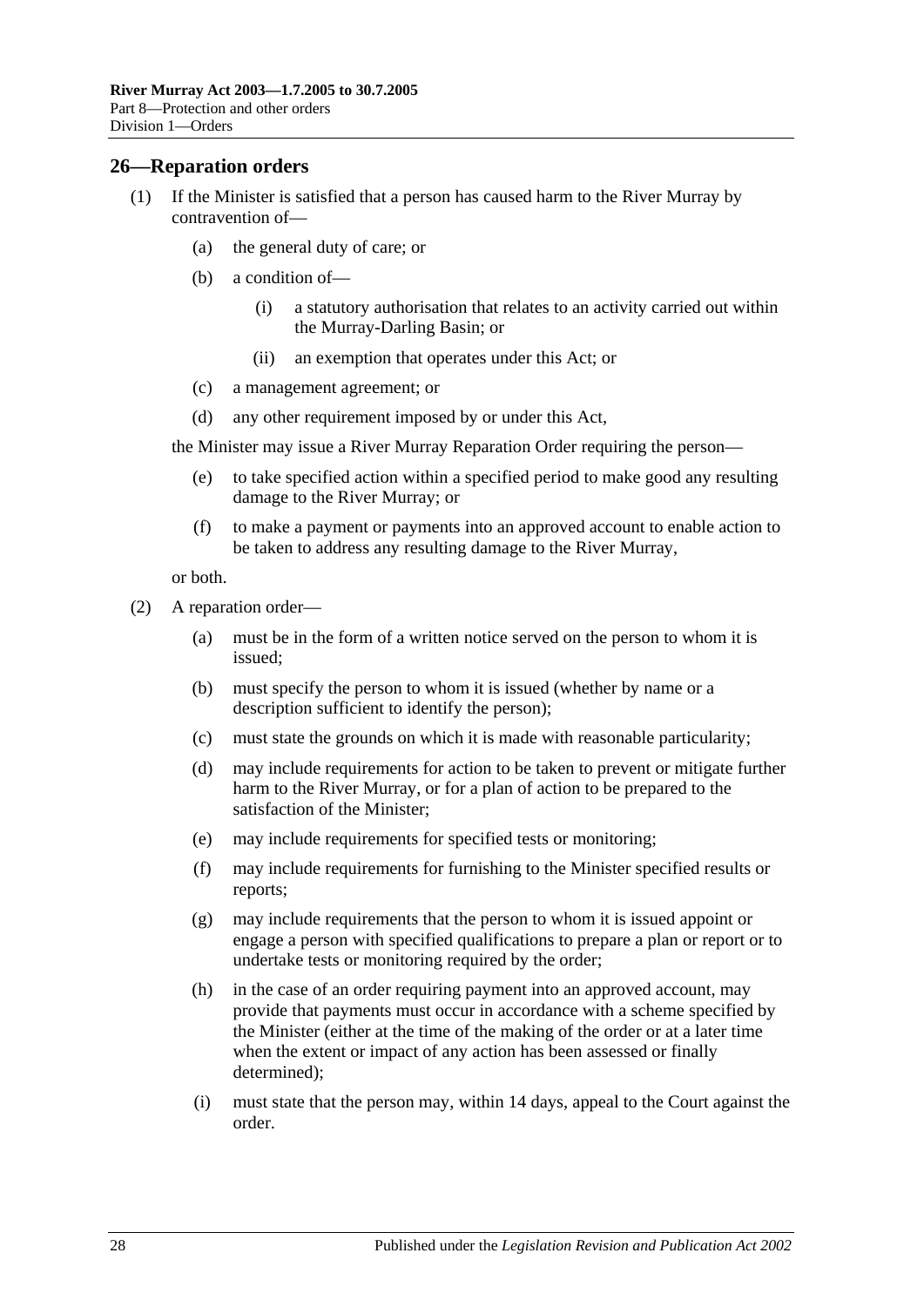- (3) An authorised officer may, if of the opinion that urgent action is required to prevent or mitigate further harm, issue an emergency reparation order containing requirements of a kind referred to in [subsection](#page-27-1) (2), other than a requirement for payment into an approved account.
- (4) An emergency reparation order may be issued orally, but, in that event, the person to whom it is issued must be advised forthwith of the person's right to appeal to the Court against the order.
- (5) If an emergency protection order is issued orally, the authorised officer who issued it must confirm it in writing at the earliest opportunity by written notice given to the person to whom it applies.
- (6) If an emergency reparation order is issued, the order will cease to have effect on the expiration of 72 hours from the time of its issuing unless confirmed by a written reparation order issued by the Minister and served on the relevant person.
- (7) The Minister or an authorised officer may, if of the opinion that it is reasonably necessary to do so in the circumstances, include in an emergency or other reparation order a requirement for an act or omission that might otherwise constitute a contravention of this Act and, in that event, a person incurs no criminal liability under this Act for compliance with the requirement.
- (8) The Minister may, by written notice served on a person to whom a reparation order has been issued, vary or revoke the order.
- (9) A person to whom a reparation order is issued must comply with the order. Maximum penalty: \$120 000.

### <span id="page-28-1"></span><span id="page-28-0"></span>**27—Action on non-compliance with a reparation order**

- (1) If the requirements of a reparation order are not complied with, the Minister may take any action required by the order.
- (2) Action taken by the Minister under [subsection](#page-28-1) (1) may be taken on the Minister's behalf by an authorised officer, a member of the Minister's department, or another person authorised by the Minister for the purpose.
- (3) A person taking action under this section may enter any relevant land at any reasonable time.
- (4) The reasonable costs and expenses incurred by the Minister in taking action under this section may be recovered by the Minister as a debt from the person who failed to comply with the requirements of the reparation order.
- (5) If an amount is recoverable from a person by the Minister under this section—
	- (a) the Minister may, by notice in writing to the person, fix a period, being not less than 28 days from the date of the notice, within which the amount must be paid by the person, and, if the amount is not paid by the person within that period, the person is liable to pay interest charged at the prescribed rate per annum on the amount unpaid; and
	- (b) the amount together with any interest charge so payable is until paid a charge in favour of the Minister on any land owned by the person in relation to which the reparation order is registered under [Division 2.](#page-31-0)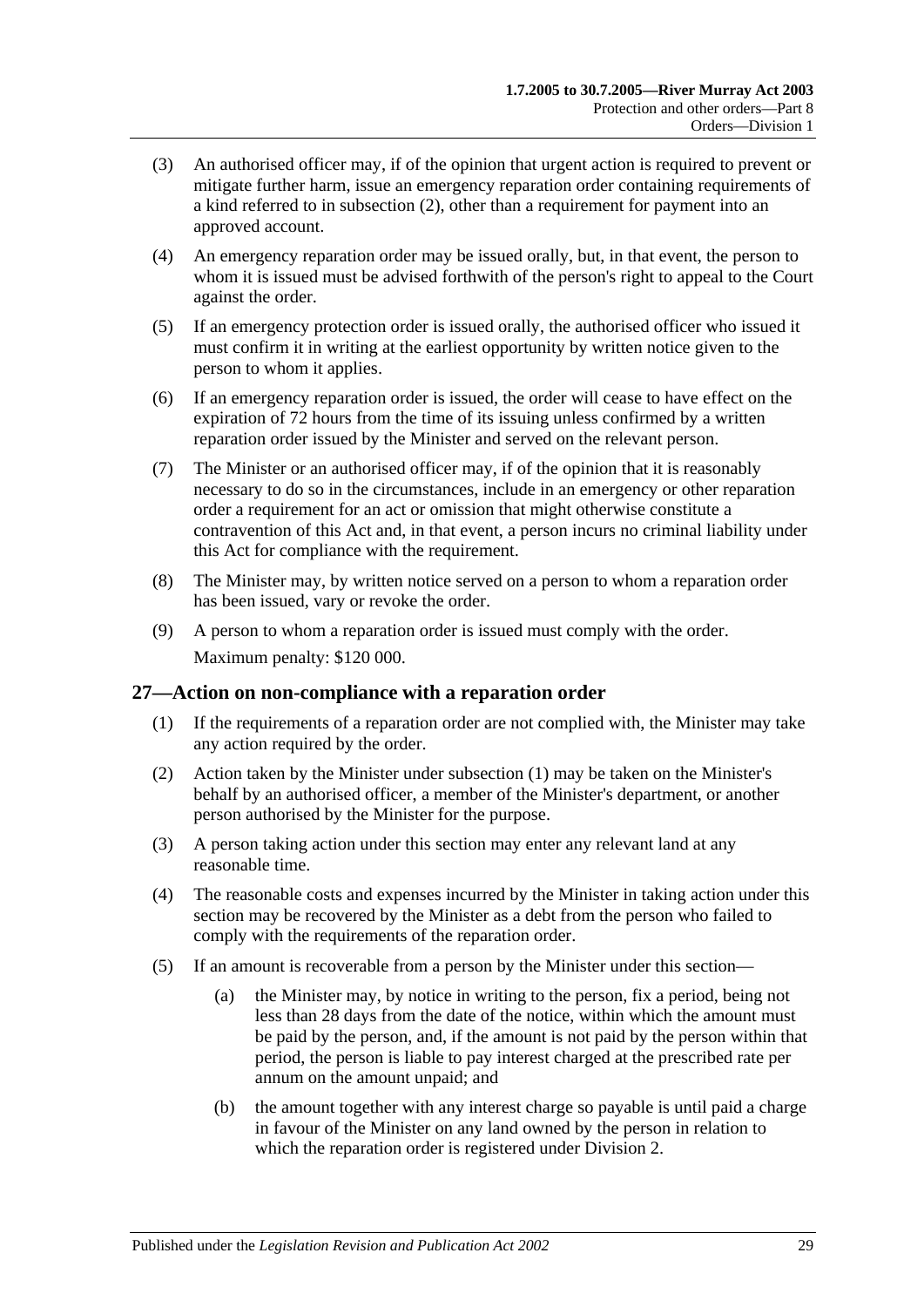### <span id="page-29-1"></span><span id="page-29-0"></span>**28—Reparation authorisations**

- (1) If the Minister is satisfied that a person has caused harm to the River Murray by contravention of—
	- (a) the general duty of care; or
	- (b) a condition of—
		- (i) a statutory authorisation that relates to an activity carried out within the Murray-Darling Basin; or
		- (ii) an exemption that operates under this Act; or
	- (c) a management agreement; or
	- (d) any other requirement imposed by or under this Act,

the Minister may (whether or not a reparation order has been issued to the person) issue a reparation authorisation under which authorised officers or other persons authorised by the Minister for the purpose may take specified action on the Minister's behalf to make good any resulting damage to the River Murray.

- (2) A reparation authorisation—
	- (a) must be in the form of a written notice;
	- (b) must specify the person alleged to have caused the harm (whether by name or a description sufficient to identify the person);
	- (c) must state the grounds on which it is made with reasonable particularity;
	- (d) may include authorisation for action to be taken to prevent or mitigate further harm to the River Murray.
- (3) The Minister must, as soon as practicable after issuing a reparation authorisation, serve a copy of the authorisation on the person alleged to have caused the harm.
- (4) The Minister may, by notice in writing, vary or revoke a reparation authorisation and must, as soon as practicable after doing so, serve a copy of the notice on the person alleged to have caused the harm.
- (5) If a person other than an authorised officer is authorised to take action under [subsection](#page-29-1) (1), the following provisions apply:
	- (a) the Minister must issue the person with an instrument of authority;
	- (b) the person may exercise such powers of an authorised officer as are reasonably required for the purpose of taking action under that subsection;
	- (c) the provisions of this Act apply in relation to the exercise of such powers by the person in the same way as in relation to an authorised officer;
	- (d) the person must produce the instrument of authority for the inspection of any person in relation to whom the person intends to exercise powers of an authorised officer.
- (6) A person taking action under a reparation authorisation may enter any relevant land at any reasonable time.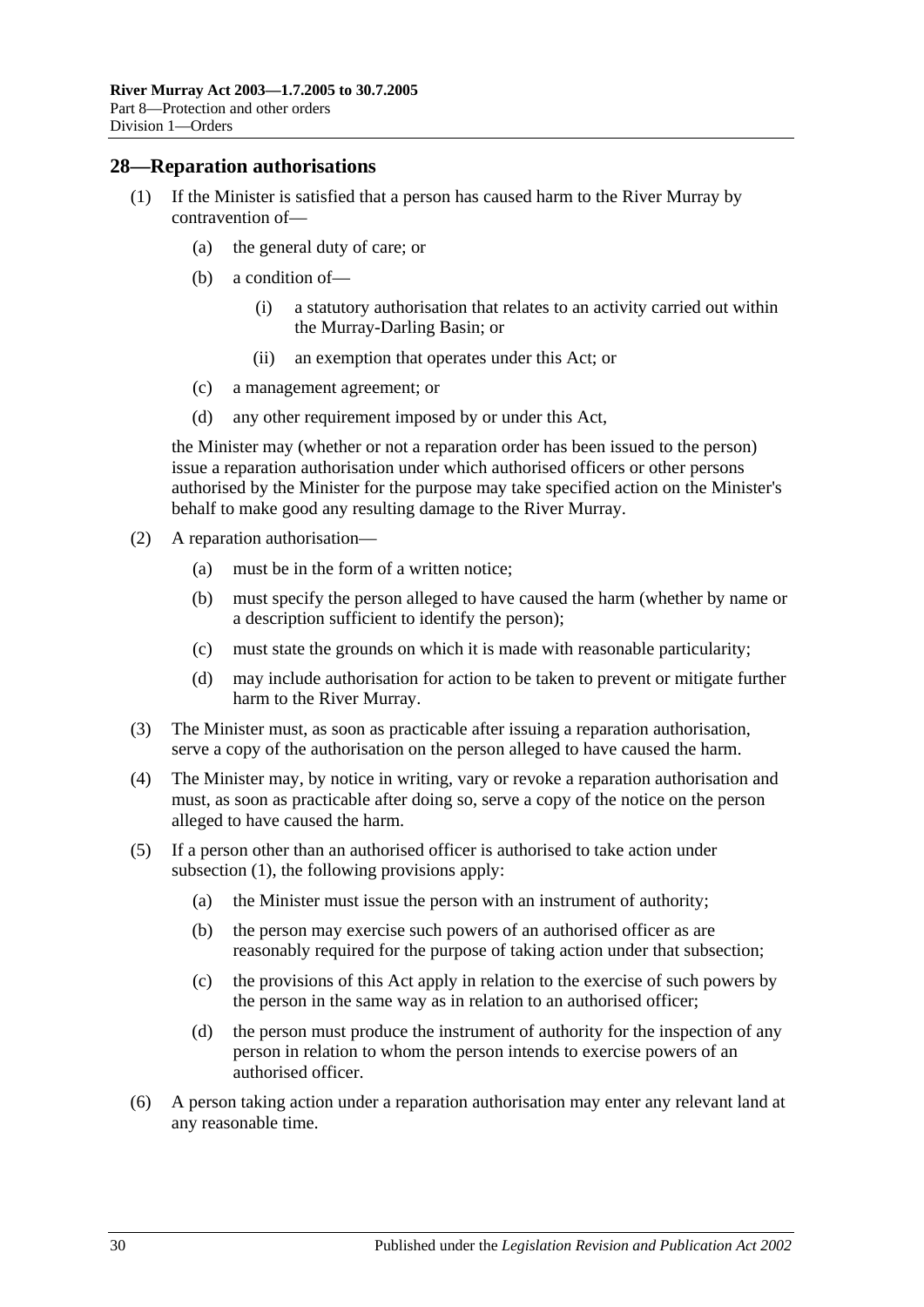- (7) The reasonable costs and expenses incurred by the Minister in taking action under a reparation authorisation may be recovered by the Minister as a debt from the person who caused the relevant harm.
- (8) If an amount is recoverable from a person by the Minister under this section—
	- (a) the Minister may, by notice in writing to the person, fix a period, being not less than 28 days from the date of the notice, within which the amount must be paid by the person, and, if the amount is not paid by the person within that period, the person is liable to pay interest charged at the prescribed rate per annum on the amount unpaid; and
	- (b) the amount together with any interest charge so payable is until paid a charge in favour of the Minister on any land owned by the person in relation to which the reparation authorisation is registered under [Division 2.](#page-31-0)

### <span id="page-30-0"></span>**29—Interim restraining orders**

- (1) If the Minister is of the opinion—
	- (a) that an activity may cause, or may be causing, harm to the River Murray; but
	- (b) that there is insufficient information available to the Minister to enable the Minister to assess the likelihood of harm, or the extent or impact of harm, to the River Murray; and
	- (c) that an order under this section is necessary to ensure the protection of the River Murray pending the acquisition and assessment of information by the Minister,

the Minister may issue an Interim Restraining Order under this section requiring a person to discontinue, or not commence, a specified activity.

- <span id="page-30-2"></span>(2) An order under this section takes effect on service of notice of the order on the person to whom it is directed and ceases to have effect after a period, not exceeding 28 days, specified in the order unless extended by the Court under [Division 3.](#page-32-1)
- (3) If the Minister specifies a period under [subsection](#page-30-2) (2) that is less than 28 days, the Minister may, by subsequent notice in writing to the person to whom the order was directed, extend the period of order (and may subsequently again extend that period), provided that the total period does not exceed 28 days.
- (4) A notice of an order under [subsection](#page-30-3) (5) must set out the relevant person's right to appeal to the Court against the order.
- <span id="page-30-3"></span>(5) The Minister may, by written notice served on the person to whom an order is directed under this section, vary or revoke the order.
- (6) A person must comply with the terms of an order under this section. Maximum penalty: \$50 000.

### <span id="page-30-4"></span><span id="page-30-1"></span>**30—Related matters**

(1) The Minister should, so far as is reasonably practicable, consult with any other public authority that may also have power to act with respect to the particular matter before the Minister issues a River Murray Protection Order, River Murray Reparation Order or reparation authorisation under this Division.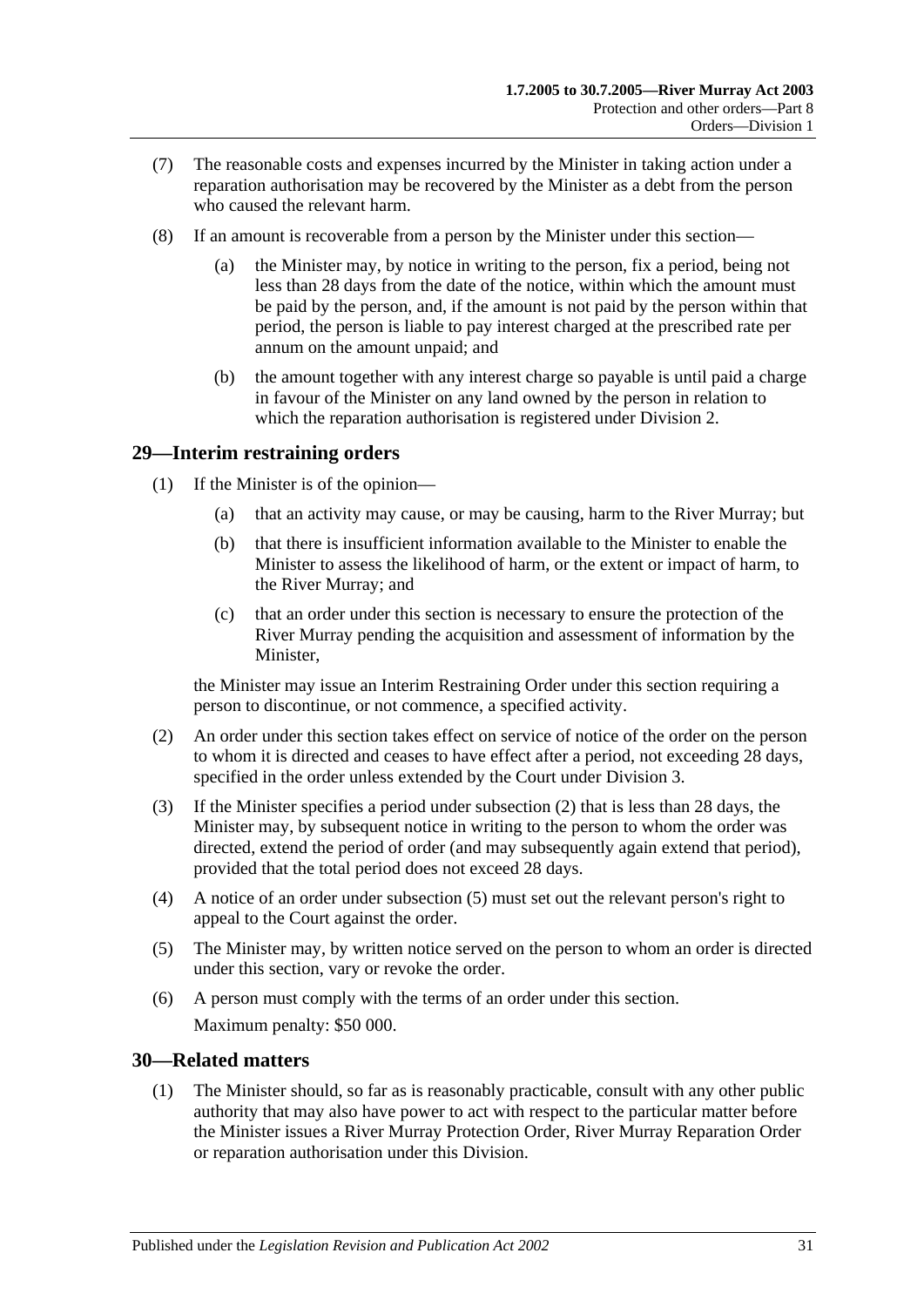- (2) [Subsection](#page-30-4) (1) does not apply—
	- (a) where action is being taken under this Act as a matter of urgency; or
	- (b) in any other circumstance of a prescribed kind.
- (3) A person cannot claim compensation from—
	- (a) the Minister or the Crown; or
	- (b) an authorised officer; or
	- (c) a person acting under the authority of the Minister or an authorised officer,

in respect of a requirement imposed by or under this Division, or on account of any act or omission undertaken or made in the exercise of a power under this Division.

### <span id="page-31-0"></span>**Division 2—Registration of orders and effect of charges**

### <span id="page-31-1"></span>**31—Registration**

 $(1)$  If—

- (a) the Minister issues an order or authorisation under [Division 1;](#page-24-1) and
- (b) the order or authorisation is issued in relation to an activity carried out on land, or requires a person to take action on or in relation to land,

the Minister may apply to the Registrar-General for the registration of the order or authorisation in relation to that land.

- <span id="page-31-2"></span>(2) An application under this section must—
	- (a) define the land to which it relates; and
	- (b) comply with any requirement imposed by the Registrar-General for the purposes of this section.
- (3) The Registrar-General must on—
	- (a) due application under [subsection](#page-31-2) (2); and
	- (b) lodgement of a copy of the relevant order or authorisation,

register the order or authorisation in relation to the land by making such entries in any register book, memorial or other book or record in the Lands Titles Registration Office or in the General Registry Office as the Registrar-General thinks fit.

- (4) An order or authorisation registered under this section is binding on each owner and occupier from time to time of the land.
- (5) The Registrar-General must, on application by the Minister, cancel the registration of an order or authorisation in relation to land and make such endorsements to that effect in the appropriate register book, memorial or other book or record in respect of the land as the Registrar-General thinks fit.
- (6) The Minister may, if the Minister thinks fit, apply to the Registrar-General for cancellation of the registration of an order or authorisation under this section in relation to land, and must do so—
	- (a) on revocation of the order or authorisation; or
	- (b) in relation to—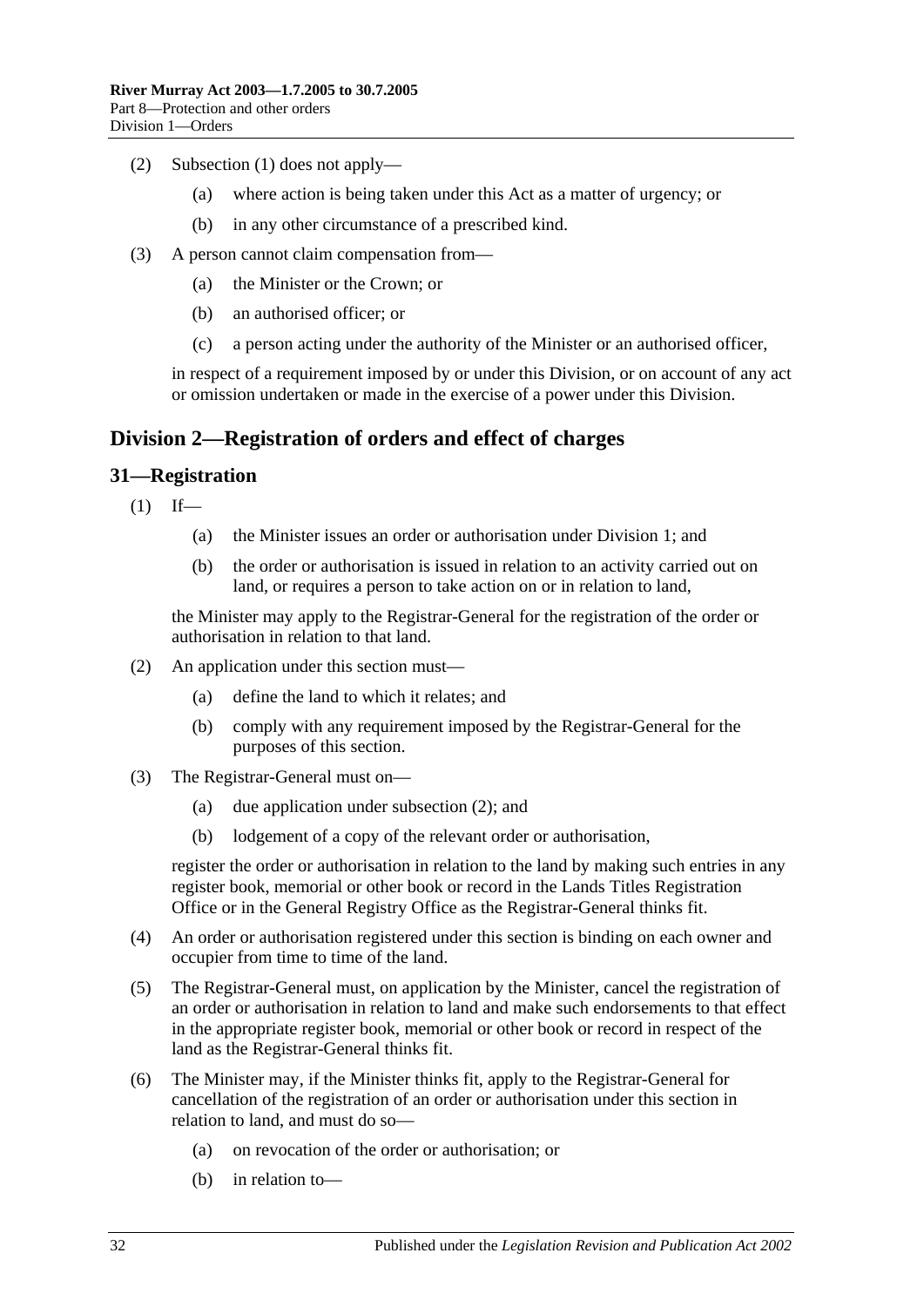- (i) an order—
	- (A) on full compliance with the requirements of the order;
	- (B) if the Minister has taken action under [Division 1](#page-24-1) to carry out the requirements of the order—on payment to the Minister of any amount recoverable by the Minister under [Division 1](#page-24-1) in relation to the action so taken; or
- (ii) an authorisation—on payment to the Minister of any amount recoverable by the Minister under [Division 1](#page-24-1) in relation to the action taken in pursuance of the authorisation.

### <span id="page-32-0"></span>**32—Effect of charge**

A charge imposed on land under [Division 1](#page-24-1) has priority over—

- (a) any prior charge on the land (whether or not registered) that operates in favour of a person who is an associate of the owner of the land; and
- (b) any other charge on the land other than a charge registered prior to registration under this Division of the relevant order or authorisation in relation to the land.

### <span id="page-32-1"></span>**Division 3—Appeals to Court**

### <span id="page-32-2"></span>**33—Appeals to Court**

- (1) A person to whom a protection order, reparation order or interim restraining order has been issued under [Division 1](#page-24-1) may appeal to the Court against the order or any variation of the order.
- (2) An appeal must be made in a manner and form determined by the Court, setting out the grounds of the appeal.
- <span id="page-32-3"></span>(3) Subject to this section, an appeal must be made within 14 days after the order is issued or the variation is made.
- (4) The Court may, if it is satisfied that it is just and reasonable in the circumstances to do so, dispense with the requirement that an appeal be made within the period fixed by [subsection](#page-32-3) (3).
- (5) Unless otherwise determined by the Court, an appeal must be referred in the first instance to a conference under section 16 of the *[Environment, Resources and](http://www.legislation.sa.gov.au/index.aspx?action=legref&type=act&legtitle=Environment%20Resources%20and%20Development%20Court%20Act%201993)  [Development Court Act](http://www.legislation.sa.gov.au/index.aspx?action=legref&type=act&legtitle=Environment%20Resources%20and%20Development%20Court%20Act%201993) 1993* (and the provisions of that Act will then apply in relation to that appeal).
- (6) Subject to [subsection](#page-32-4) (7), the institution of an appeal does not affect the operation of the order to which the appeal relates or prevent the taking of action to implement the order.
- <span id="page-32-4"></span>(7) The Court may, on application by a party to an appeal, make an order staying or otherwise affecting the operation or implementation of the whole or a part of an order if the Court is satisfied that it is appropriate to do so having regard to—
	- (a) the possible consequences to the River Murray and the interests of any persons who may be affected by the appeal; and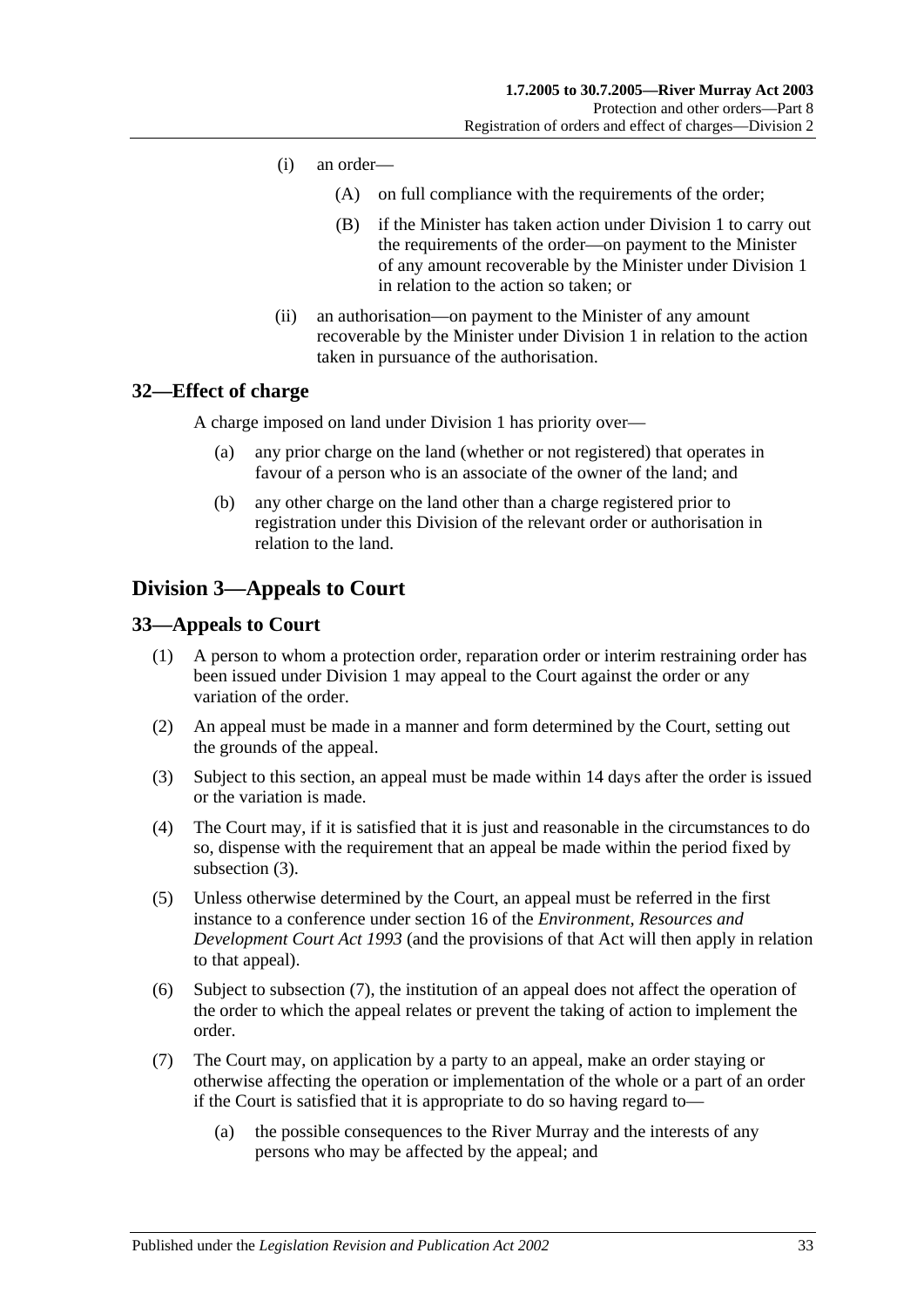- (b) the need to secure the effectiveness of the hearing and determination of the appeal.
- (8) An order under [subsection](#page-32-4) (7)—
	- (a) may be varied or revoked by the Court by further order;
	- (b) is subject to such conditions as are specified in the order;
	- (c) has effect until—
		- (i) the end of the period of operation (if any) specified in the order; or
		- (ii) the decision of the Court on the appeal comes into operation,

whichever is the earlier.

- (9) The Court must not make an order under [subsection](#page-32-4) (7) unless each party to the appeal has been given a reasonable opportunity to make submissions in relation to the matter.
- (10) The Court may, on hearing an appeal under this section—
	- (a) confirm, vary or revoke the order appealed against;
	- (b) order or direct a person or body to take such action as the Court thinks fit, or to refrain (either temporarily or permanently) from such action or activity as the Court thinks fit;
	- (c) make any consequential or ancillary order or direction, or impose any condition, that it considers necessary or expedient.

### <span id="page-33-0"></span>**Part 9—Miscellaneous**

#### <span id="page-33-3"></span><span id="page-33-1"></span>**34—Native title**

- (1) Nothing done under this Act will be taken to affect native title in any land or water.
- (2) However, [subsection](#page-33-3) (1) does not apply if the effect is valid under a law of the State or the *Native Title Act 1993* (Commonwealth).

#### <span id="page-33-2"></span>**35—Immunity provision**

No act or omission undertaken or made by the Minister or any other person engaged in the administration of this Act, or by another person or body acting under the authority of the Minister, with a view to—

- (a) exercising or performing a power or function under this Act; or
- (b) protecting, restoring or enhancing the River Murray, or any aspect of the River Murray (including by exercising or performing any power or function under another Act); or
- (c) furthering the ORMs (including by exercising or performing any power or function under another Act),

(including by changing the flow of the River Murray, causing the level of any water resource to rise or fall, inundating any place, causing or allowing any water to escape or to be redirected, taking action that may damage any land or property, or adversely affecting the use or enjoyment of any land or property), gives rise to any liability (whether based on a statutory or common law duty to take care or otherwise) against the Minister, person or body, or the Crown.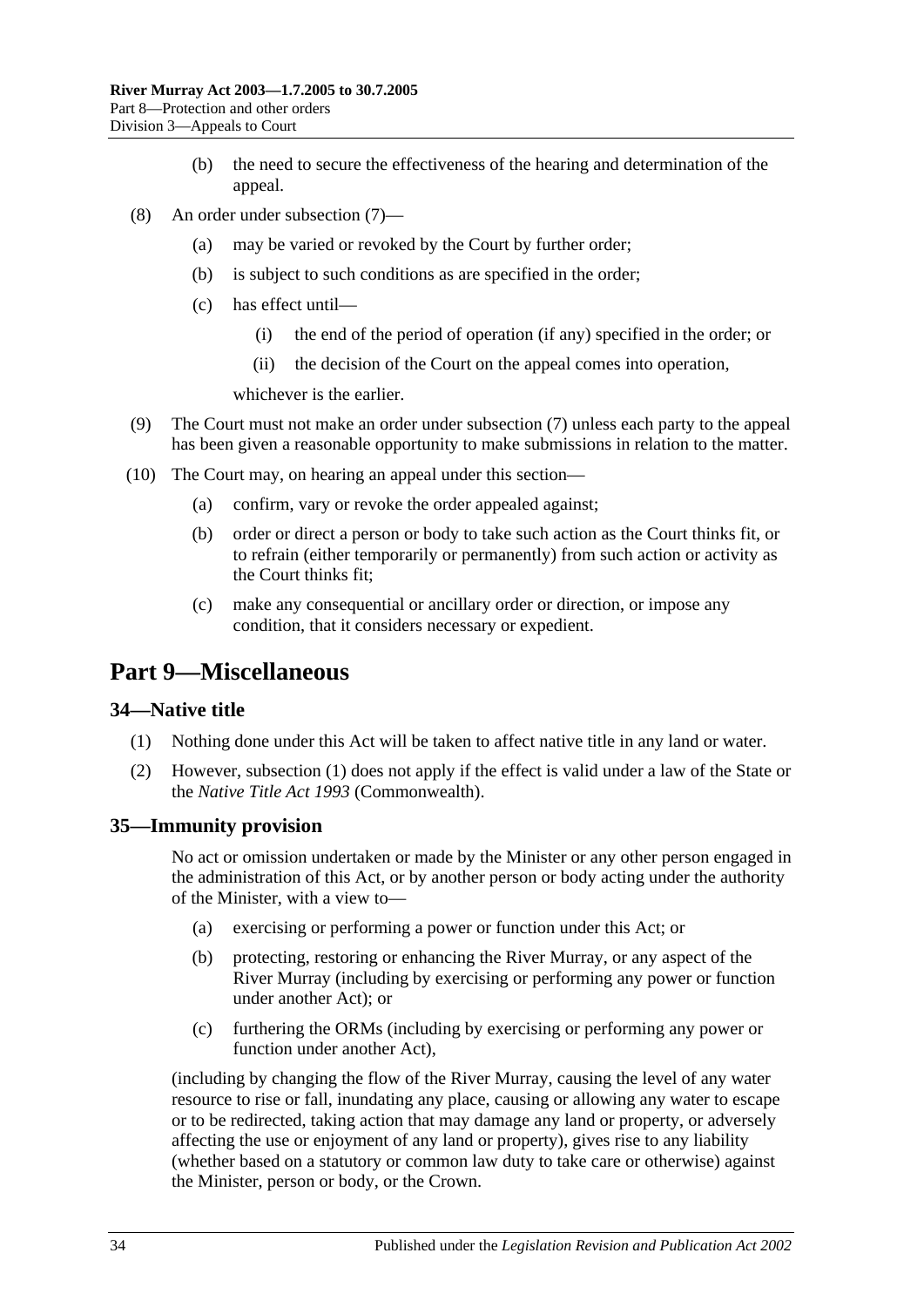### <span id="page-34-0"></span>**36—False or misleading information**

A person must not make a statement that is false or misleading in a material particular (whether by reason of the inclusion or omission of any particular) in any information provided under this Act.

Maximum penalty: \$10 000.

### <span id="page-34-1"></span>**37—Continuing offence**

- (1) A person convicted of an offence against a provision of this Act in respect of a continuing act or omission—
	- (a) is liable, in addition to the penalty otherwise applicable to the offence, to a penalty for each day during which the act or omission continued of not more than one-tenth of the maximum penalty prescribed for that offence; and
	- (b) is, if the act or omission continues after the conviction, guilty of a further offence against the provision and liable, in addition to the penalty otherwise applicable to the further offence, to a penalty for each day during which the act or omission continued after the conviction of not more than one-tenth of the maximum penalty prescribed for the offence.
- (2) If an offence consists of an omission to do something that is required to be done, the omission will be taken to continue for as long as the thing required to be done remains undone after the end of the period for compliance with the requirement.

### <span id="page-34-2"></span>**38—Liability of directors**

- (1) If a corporation commits an offence against this Act, each director of the corporation is guilty of an offence and liable to the same penalty as is fixed for the principal offence unless it is proved that the principal offence did not result from failure on the director's part to take reasonable care to prevent the commission of the offence.
- (2) A director of a corporation may be prosecuted and convicted of an offence under this section whether or not the corporation has been prosecuted or convicted of the offence committed by the corporation.

#### <span id="page-34-3"></span>**39—Criminal jurisdiction of Court**

Offences constituted by this Act lie within the criminal jurisdiction of the Environment, Resources and Development Court.

### <span id="page-34-5"></span><span id="page-34-4"></span>**40—Service**

- (1) A notice, order or other document required or authorised by this Act to be given to or served on a person by the Minister or an authorised officer may—
	- (a) be served on the person or an agent of the person personally; or
	- (b) be left for the person at his or her place of residence or business with someone apparently over the age of 16 years; or
	- (c) be posted to the person at his or her last known address; or
	- (d) be transmitted by facsimile transmission or electronic mail to the person's facsimile number or electronic mail address (in which case the document will be taken to have been given or served at the time of transmission); or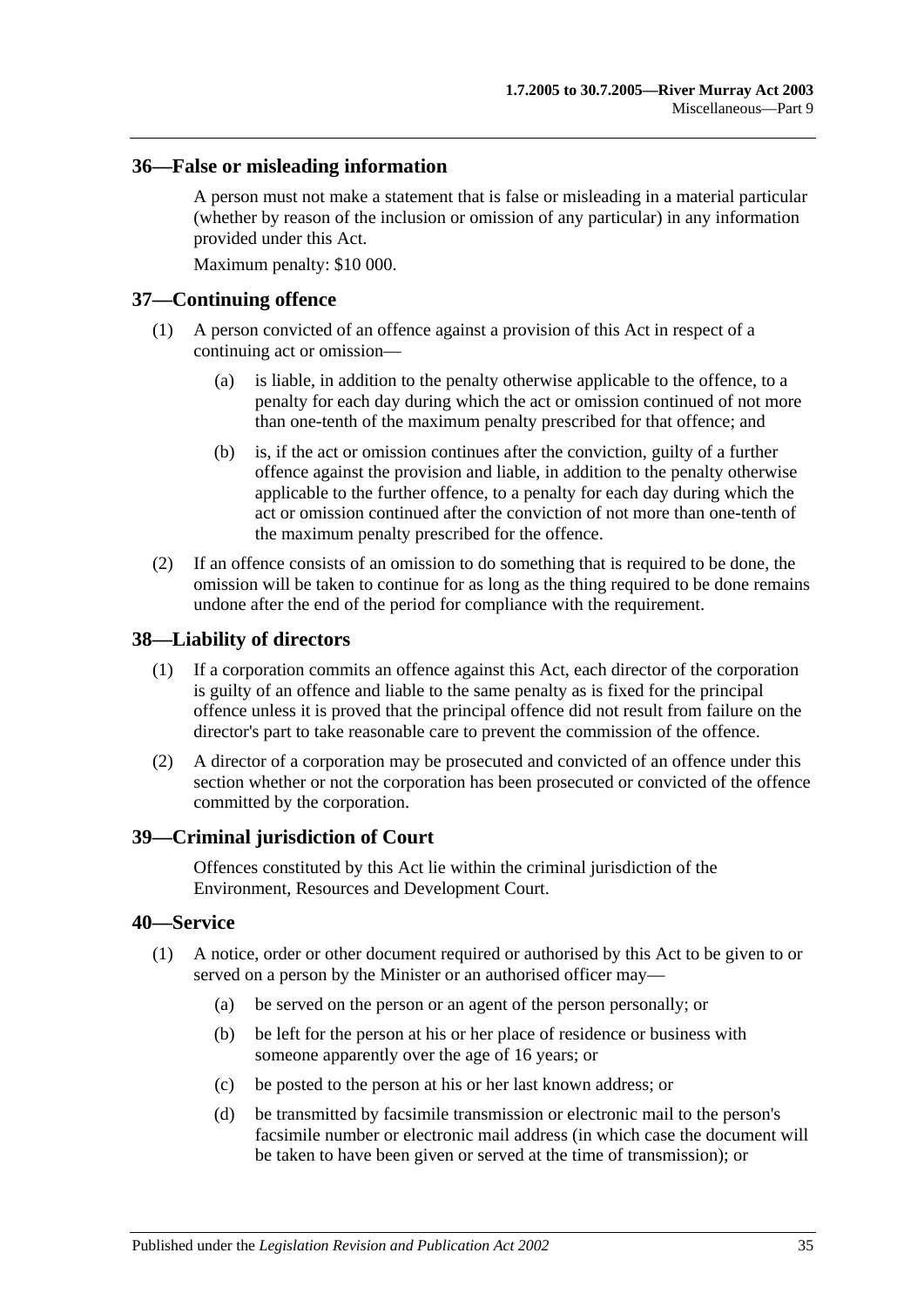- (e) be served on the person by fixing it to, or leaving it on, a vessel or craft that the person is apparently in charge of, or expected to board at some stage, if the person giving or serving the document has reasonable grounds to believe that service in this manner will bring the document to the attention of the person to be served.
- (2) Without limiting the effect of [subsection](#page-34-5) (1), a notice, order or other document required or authorised to be given to or served on a person may, if the person is a company or registered body within the meaning of the *Corporations Act 2001* of the Commonwealth, be given to or served on the person in accordance with that Act.

### <span id="page-35-0"></span>**41—Application or adoption of codes or standards**

- (1) A provision of this Act that allows for the application or incorporation of a code, standard, policy or other document (whether by or under a condition, order, regulation or otherwise) will be taken to allow the application or incorporation of the code, standard, policy or document as in force at the time of the application or incorporation of the code, standard, policy or other document or as in force from time to time.
- (2) If a code, standard, policy or other document is expressly applied or incorporated by or under the terms or provisions of a condition, order or regulation under this Act, then—
	- (a) the Minister should take steps to ensure that a copy of the code, standard, policy or other document is available for inspection by members of the public, without charge and during normal office hours, at an office or offices specified in the regulations (but the fact that a copy of a code, standard, policy or other document is not available in the manner envisaged by this paragraph does not render any relevant condition, order or regulation ineffectual or unenforceable); and
	- (b) in any legal proceedings, evidence of the code, standard, policy or other document may be given by production of a document purporting to be certified by or on behalf of the Minister as a true copy of the code, standard, policy or other document.

### <span id="page-35-2"></span><span id="page-35-1"></span>**42—Regulations**

- (1) The Governor may make such regulations as are contemplated by, or as are necessary or expedient for the purposes of, this Act.
- <span id="page-35-6"></span><span id="page-35-5"></span><span id="page-35-4"></span><span id="page-35-3"></span>(2) Without limiting the generality of [subsection](#page-35-2) (1), the regulations may—
	- (a) prohibit or restrict the undertaking of a specified activity, or an activity of a specified class, within a River Murray Protection Area, or a specified part of a River Murray Protection Area, specified by the regulations;
	- (b) provide that a person undertaking a specified activity, or an activity of a specified class, or proposing to undertake a specified activity, or an activity of a specified class, within a River Murray Protection Area, or a specified part of a River Murray Protection Area, comply with any prescribed requirement or condition;
	- (c) prohibit, restrict or regulate access to a River Murray Protection Area, or a specified part of a River Murray Protection Area;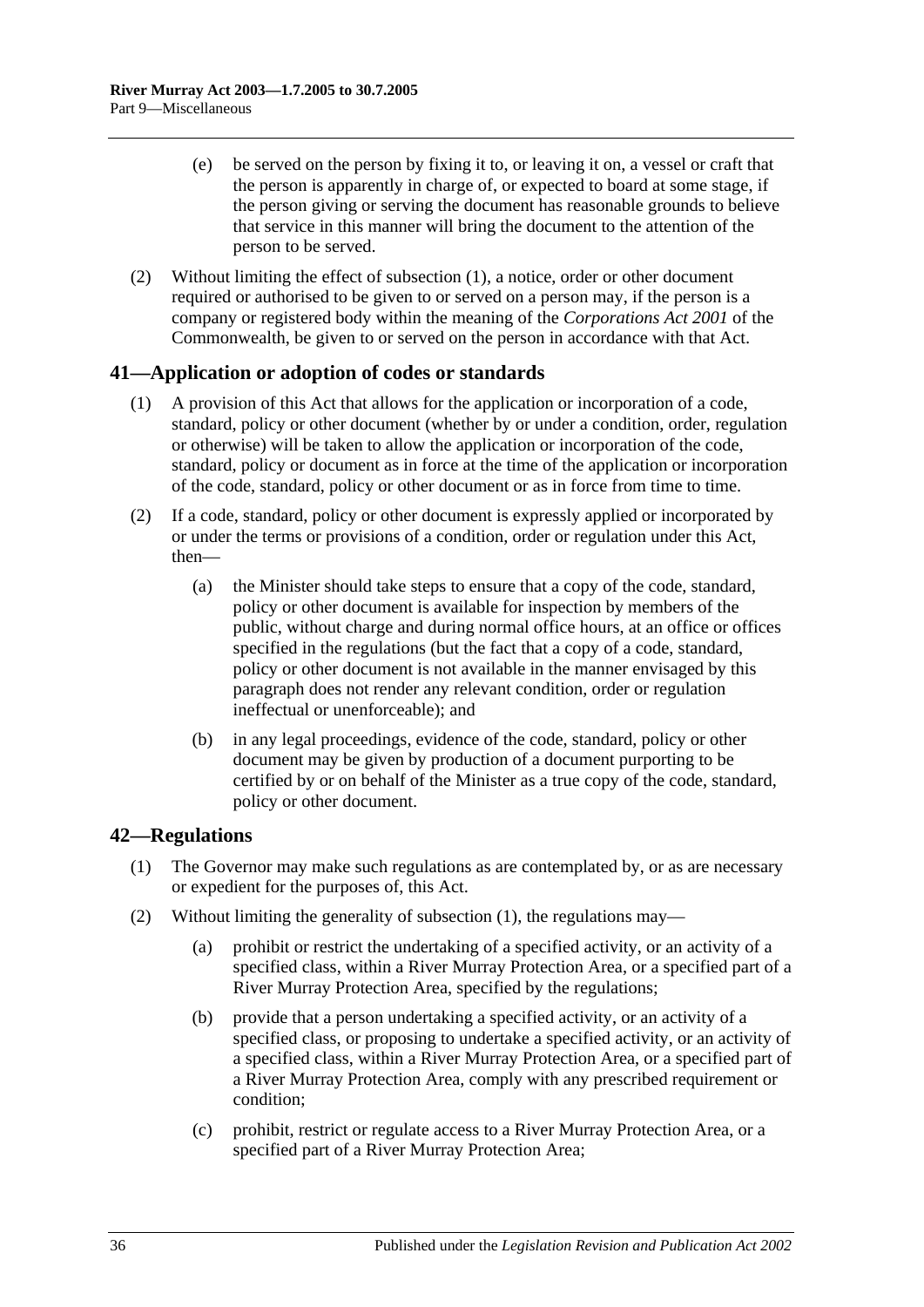- (d) provide for the registration of any infrastructure, plant or equipment in a River Murray Protection Area;
- (e) require the provision of any report, statement, document, specification or other form of information to the Minister or to any other prescribed person or body;
- (f) exempt classes of persons or activities from the application of this Act or specified provisions of this Act, either unconditionally or subject to conditions;
- (g) prescribe fees, or provide for the Minister to determine fees, to be paid with respect to a matter under this Act and provide for the recovery of those fees;
- (h) authorise the release or publication of information of a specified kind obtained in the administration of this Act;
- (i) prescribe fines not exceeding \$20 000 for contravention of a regulation.
- (3) Without limiting the generality of [paragraph](#page-35-3) (b) of [subsection](#page-35-4) (2), a requirement under that paragraph may include a requirement that a person undertaking an activity—
	- (a) enter into a bond in such sum and subject to such terms and conditions required or determined by or under the regulations, or enter into some other prescribed arrangement, to ensure that money is available to address the costs of any damage to the River Murray on account of the activity; or
	- (b) take steps to offset or protect against any adverse impact on the River Murray on account of the activity, including by the payment of a sum or sums of money into an account in accordance with a scheme established by or under the regulations; or
	- (c) develop or comply with environment improvement programs.
- (4) A regulation under [subsection](#page-35-4) (2) cannot apply so as to prevent—
	- (a) any operation conducted under a statutory authorisation granted under a Mining Act; or
	- (b) any activity undertaken under an approval granted under the *[Development](http://www.legislation.sa.gov.au/index.aspx?action=legref&type=act&legtitle=Development%20Act%201993)  Act [1993](http://www.legislation.sa.gov.au/index.aspx?action=legref&type=act&legtitle=Development%20Act%201993)* if—
		- (i) the approval is a development approval granted under the *[Development Act](http://www.legislation.sa.gov.au/index.aspx?action=legref&type=act&legtitle=Development%20Act%201993) 1993* after the commencement of this Act; and
		- (ii) the application for the approval of the relevant development was referred to the Minister responsible for the administration of this Act under section 37 of the *[Development Act](http://www.legislation.sa.gov.au/index.aspx?action=legref&type=act&legtitle=Development%20Act%201993) 1993* before the approval was granted.
- (5) Regulations under this Act—
	- (a) may be of general application or limited application;
	- (b) may make different provision according to the matters or circumstances to which they are expressed to apply;
	- (c) may provide that a matter or thing in respect of which regulations may be made is to be determined according to the discretion of the Minister or any other person or body prescribed by the regulations;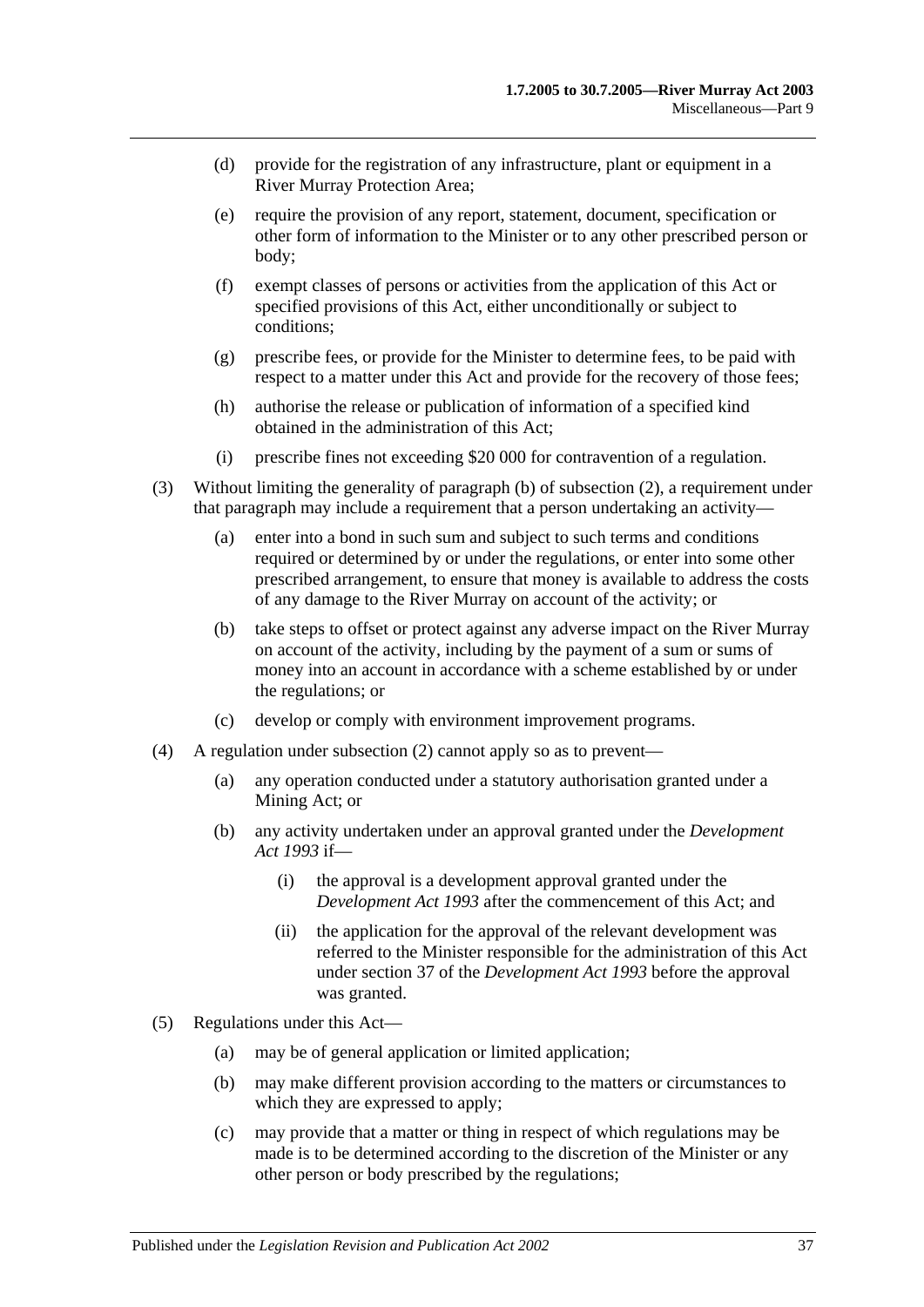- (d) may apply or incorporate, wholly or partially and with or without modification, a code, standard, policy or other document prepared or published by the Minister or another prescribed body.
- <span id="page-37-2"></span>(6) A regulation under this Act may make provisions of a saving or transitional nature consequent on the enactment of this Act or the commencement of specified provisions of this Act or specified regulations (including regulations made under [subsection](#page-35-5)  $(2)(a)$ ,  $(b)$  or  $(c)$  at any time after the commencement of this Act).
- (7) A provision referred to in [subsection](#page-37-2) (6) may, if the regulations so provide, take effect from a day that is earlier than the day on which the regulation is made but, in such a case, the provision does not operate so as—
	- (a) to affect, in a manner prejudicial to any person (other than the Crown), the rights of that person existing before the date of publication of the regulation; or
	- (b) to impose liabilities on any person (other than the Crown) in respect of anything done or omitted to be done before the date of publication of the regulation.

## <span id="page-37-0"></span>**Schedule—Transitional provisions**

### <span id="page-37-1"></span>*23—Transitional provisions*

*Note—*

*Clause 23 had not come into operation at the date of the publication of this version.*

- *(1) Each of the following, if in existence on the commencement of this Act, must be reviewed by the relevant authority within five years after the commencement of this Act in order to ensure that proper consideration is given to any relevant object of this Act (unless the instrument is reviewed under its own Act, or the instrument expires, or is due or expected to expire, before the end of that five-year period):*
	- *(a) any program under section 13(1)(g) or 24(b) of the [Animal and Plant Control](http://www.legislation.sa.gov.au/index.aspx?action=legref&type=act&legtitle=Animal%20and%20Plant%20Control%20(Agricultural%20Protection%20and%20Other%20Purposes)%20Act%201986)  [\(Agricultural Protection and Other Purposes\) Act](http://www.legislation.sa.gov.au/index.aspx?action=legref&type=act&legtitle=Animal%20and%20Plant%20Control%20(Agricultural%20Protection%20and%20Other%20Purposes)%20Act%201986) 1986 that applies to any part of the Murray-Darling Basin;*
	- *(b) any aquaculture policy under the [Aquaculture Act](http://www.legislation.sa.gov.au/index.aspx?action=legref&type=act&legtitle=Aquaculture%20Act%202001) 2001 that applies within the Murray-Darling Basin;*
	- *(c) a management plan under the [Coast Protection Act](http://www.legislation.sa.gov.au/index.aspx?action=legref&type=act&legtitle=Coast%20Protection%20Act%201972) 1972 that affects the River Murray;*
	- *(d) a plan of management under Division 5 of Part 3 of the [National Parks and](http://www.legislation.sa.gov.au/index.aspx?action=legref&type=act&legtitle=National%20Parks%20and%20Wildlife%20Act%201972)  [Wildlife Act](http://www.legislation.sa.gov.au/index.aspx?action=legref&type=act&legtitle=National%20Parks%20and%20Wildlife%20Act%201972) 1972 that relates to a reserve located wholly or partly within the Murray-Darling Basin;*
	- *(e) a guideline under section 25 of the [Native Vegetation Act](http://www.legislation.sa.gov.au/index.aspx?action=legref&type=act&legtitle=Native%20Vegetation%20Act%201991) 1991 that relates to land within the Murray-Darling Basin.*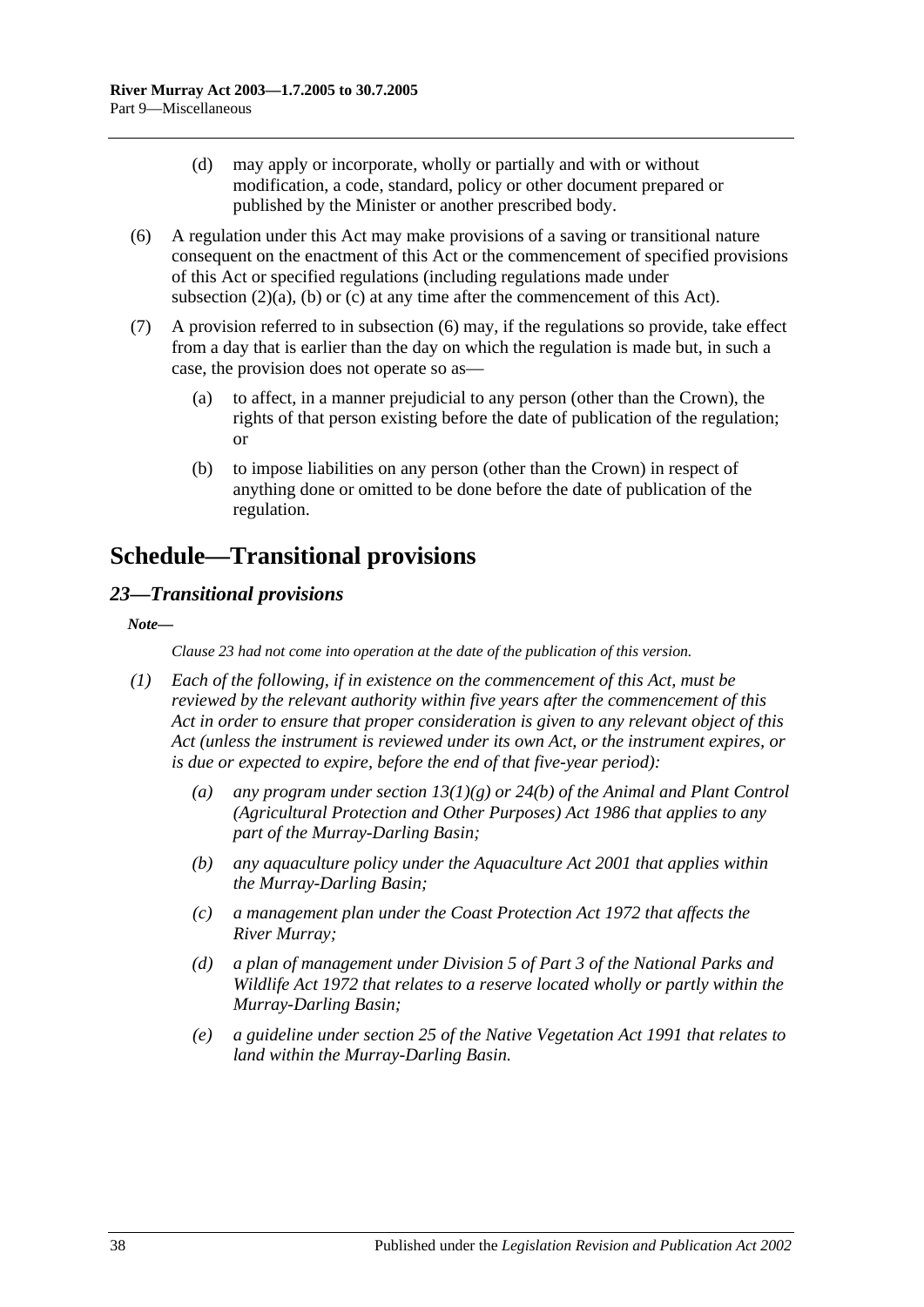- <span id="page-38-0"></span>*(2) The following applications that relate to a statutory authorisation granted before the commencement of this clause must be referred to the Minister:*
	- *(a) an application for the renewal or extension of a permit under section 45 or 55 of the [Animal and Plant Control \(Agricultural](http://www.legislation.sa.gov.au/index.aspx?action=legref&type=act&legtitle=Animal%20and%20Plant%20Control%20(Agricultural%20Protection%20and%20Other%20Purposes)%20Act%201986) Protection and Other [Purposes\) Act](http://www.legislation.sa.gov.au/index.aspx?action=legref&type=act&legtitle=Animal%20and%20Plant%20Control%20(Agricultural%20Protection%20and%20Other%20Purposes)%20Act%201986) 1986 that relates to an activity that is to be, or may be, undertaken within a River Murray Protection Area and is within a class of applications prescribed by the regulations for the purposes of this provision (which class may be prescribed so as to consist of applications for the renewal or extension of all such permits);*
	- *(b) an application for the renewal or extension of a licence under Division 1 of Part 4 of the [Fisheries Act](http://www.legislation.sa.gov.au/index.aspx?action=legref&type=act&legtitle=Fisheries%20Act%201982) 1982 that is within a class prescribed by the regulations for the purposes of this provision;*
	- *(c) an application for the renewal or extension of a permit under section 50 of the [Fisheries Act](http://www.legislation.sa.gov.au/index.aspx?action=legref&type=act&legtitle=Fisheries%20Act%201982) 1982 that is within a class prescribed by the regulations for the purposes of this provision;*
	- *(d) an application for the renewal or extension of a permit under Part 5 of the [Heritage Act](http://www.legislation.sa.gov.au/index.aspx?action=legref&type=act&legtitle=Heritage%20Act%201993) 1993 that relates to an area within a River Murray Protection Area and is within a class of applications prescribed by the regulations for the purposes of this provision (which class may be prescribed so as to consist of applications for the renewal or extension of all such permits);*
	- *(e) an application for the renewal or extension of a permit under section 15 of the [Historic Shipwrecks Act](http://www.legislation.sa.gov.au/index.aspx?action=legref&type=act&legtitle=Historic%20Shipwrecks%20Act%201981) 1981 that relates to an area within a River Murray Protection Area and is within a class of applications prescribed by the regulations for the purposes of this provision (which class may be prescribed so as to consist of applications for the renewal or extension of all such permits);*
	- *(f) an application for the renewal or extension of a lease, licence or agreement under section 35 of the [National Parks and Wildlife Act](http://www.legislation.sa.gov.au/index.aspx?action=legref&type=act&legtitle=National%20Parks%20and%20Wildlife%20Act%201972) 1972 that relates to a reserve located wholly or partly within a River Murray Protection Area and is within a class of applications prescribed by the regulations for the purposes of this provision (which class may be prescribed so as to consist of applications for the renewal or extension of all such leases, licences or agreements);*
	- *(g) an application for the renewal or extension of a permit under section 69 of the [National Parks and Wildlife Act](http://www.legislation.sa.gov.au/index.aspx?action=legref&type=act&legtitle=National%20Parks%20and%20Wildlife%20Act%201972) 1972 that relates to an activity that is to be, or may be, undertaken within a River Murray Protection Area and is within a class of applications prescribed by the regulations for the purposes of this provision (which class may be prescribed so as to consist of applications for the renewal or extension of all such permits).*
- *(3) Where an application for the renewal or extension of a statutory authorisation is referred to the Minister under [subclause](#page-38-0) (2), the statutory authorisation will be taken to have been referred under a related operational Act and to be subject to the operation of [section](#page-19-1) 22 as if it were an application for a new statutory authorisation.*
- *(4) The first review required by [section](#page-11-1) 11 must be undertaken by the end of the 2004/2005 financial year and the outcome of that review must be reported on as part of the Minister's annual report to Parliament for that financial year.*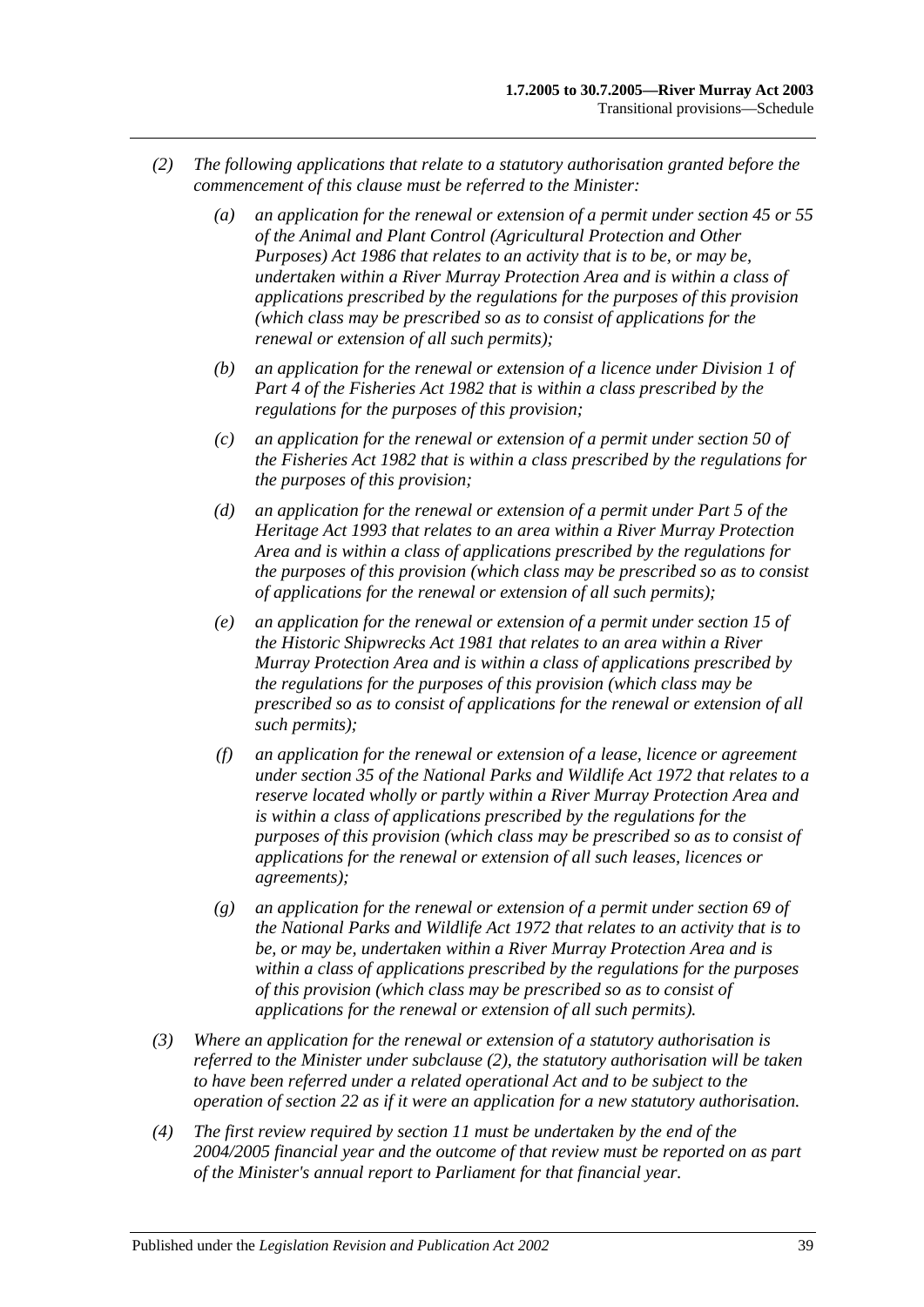## <span id="page-39-0"></span>**Legislative history**

### **Notes**

- In this version provisions that are uncommenced appear in italics.
- For further information relating to the Act and subordinate legislation made under the Act see the Index of South Australian Statutes or www.legislation.sa.gov.au.

### **Legislation amended by principal Act**

The *River Murray Act 2003* amended the following:

*Animal and Plant Control (Agricultural Protection and Other Purposes) Act 1986 Aquaculture Act 2001 Coast Protection Act 1972 Crown Lands Act 1929 Development Act 1993 Environment Protection Act 1993 Fisheries Act 1982 Harbors and Navigation Act 1993 Heritage Act 1993 Historic Shipwrecks Act 1981 Irrigation Act 1994 Mining Act 1971 Murray-Darling Basin Act 1993 National Parks and Wildlife Act 1972 Native Vegetation Act 1991 Opal Mining Act 1995 Parliamentary Committees Act 1991 Parliamentary Remuneration Act 1990 Petroleum Act 2000 Soil Conservation and Land Care Act 1989 South Eastern Water Conservation and Drainage Act 1992 Water Resources Act 1997*